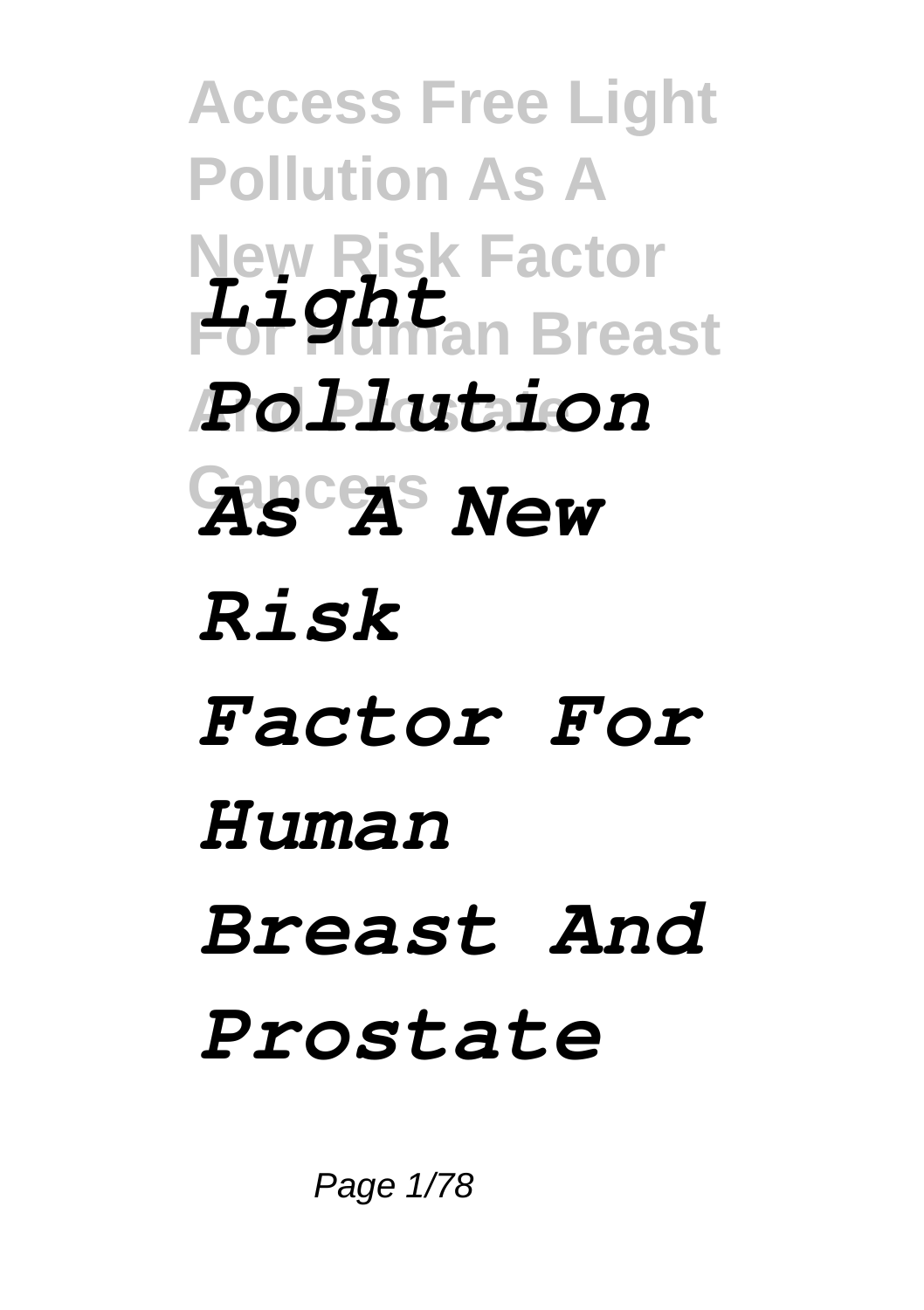**Access Free Light Pollution As A New Risk Factor** *Cancers* **For Human Breast And Prostate** *impact of light* **Cancers** *pollution | Alyn The devastating Wallace | TEDxAberystwyth The problem of*

*light pollution -- and 5 ridiculously easy ways to fix it | Kelsey* Page 2/78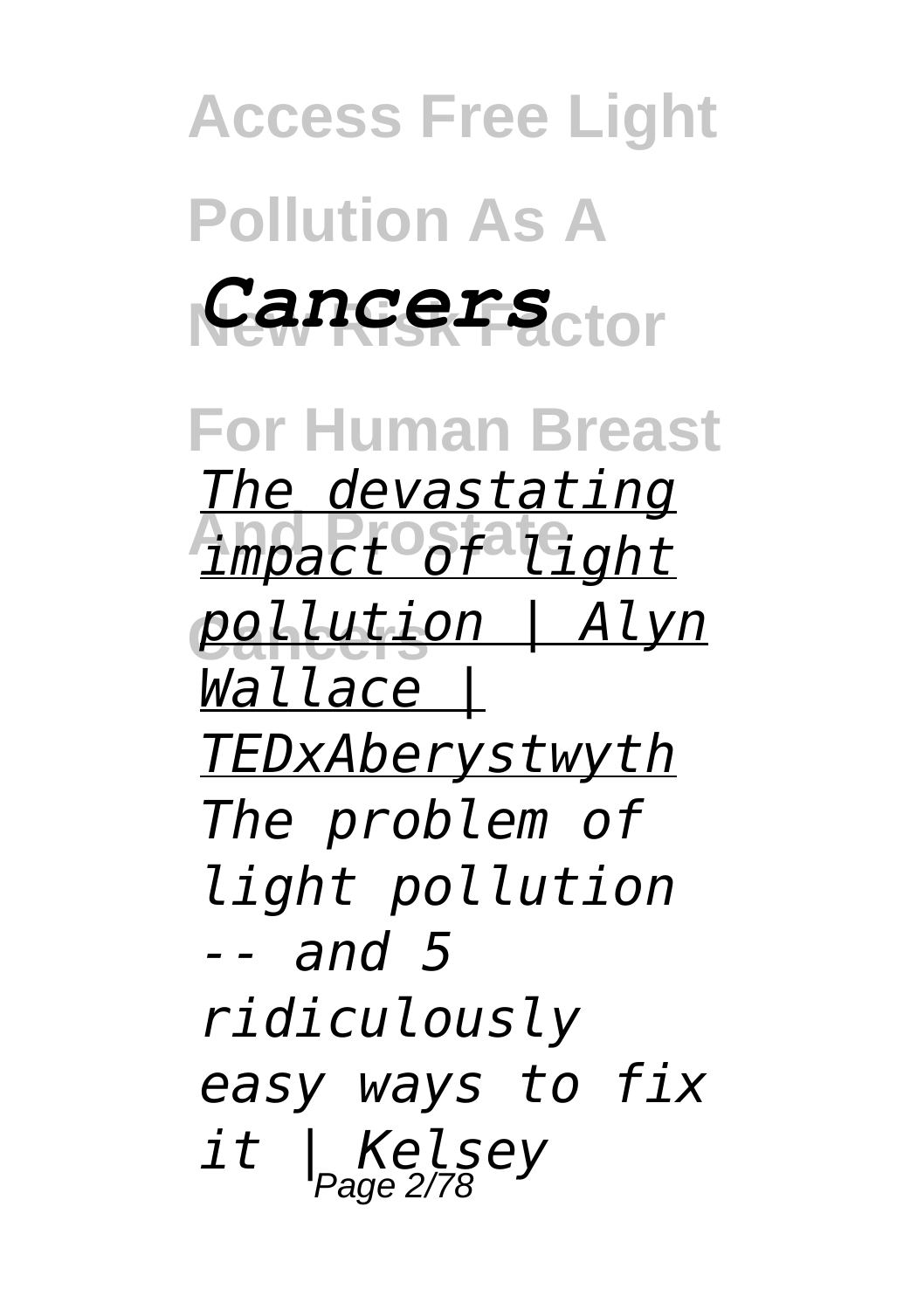**Access Free Light Pollution As A New Risk Factor** *Johnson Saving* **For Human Breast** *the Dark |* **And Prostate** *Documentary |* **Cancers** *Light Pollution [HD] How to find dark skies around Light Pollution | Milky Way Photography Light Pollution 101 | National Geographic De-Light the* Page 3/78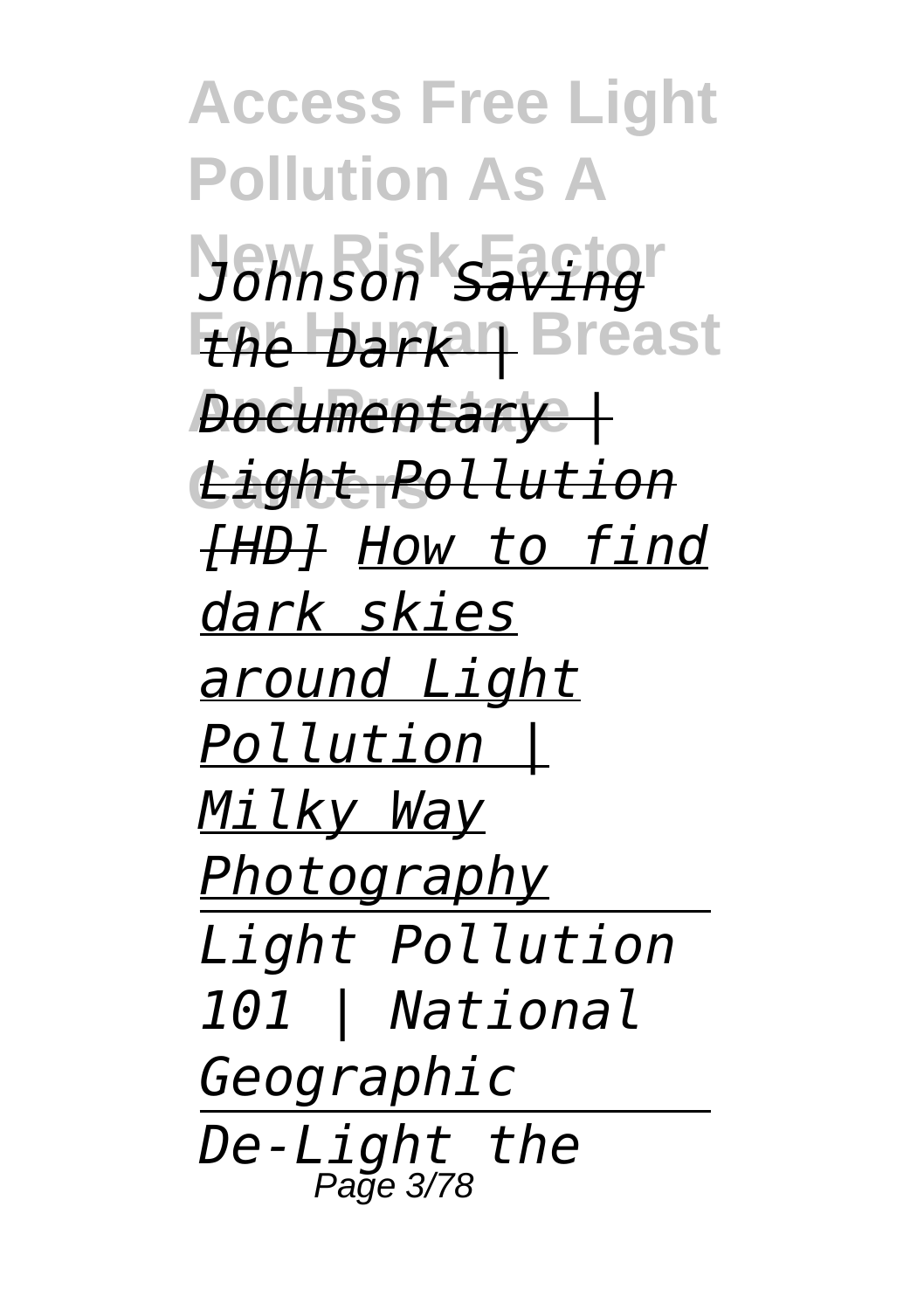**Access Free Light Pollution As A New Risk Factor** *Night (Light Pollution* Breast **And Prostate** *Solutions) |* **Cancers** *Diane Turnshek | TEDxPittsburgh PBS LIGHT POLLUTION IN ASTRONOMYBook Trailer: Dark Matters, Nature's Reaction to Light Pollution by Joan Marie* Page 4/78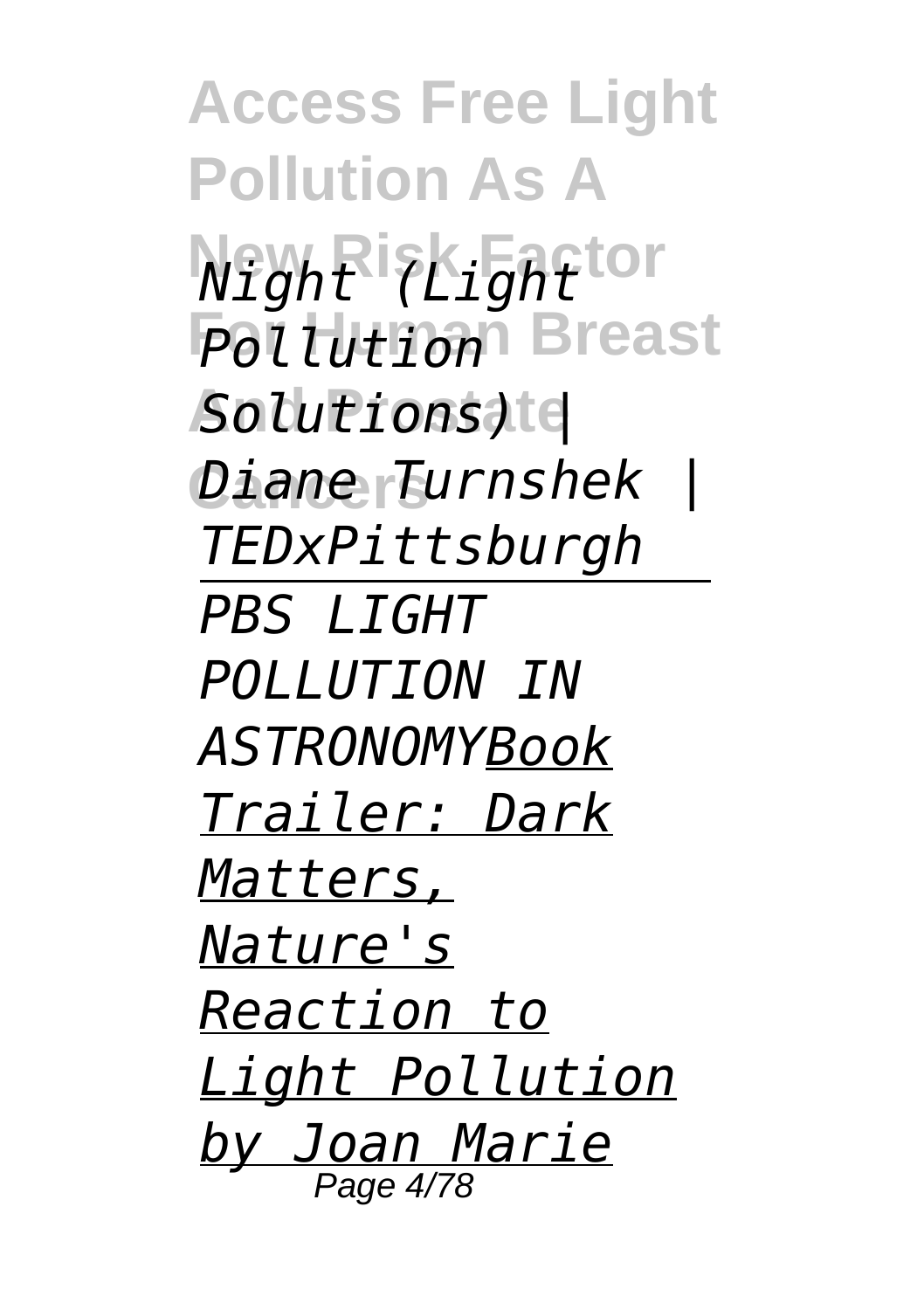**Access Free Light Pollution As A New Risk Factor** *Galat Dark* **For Human Breast** *Matters-Nature's* **And Prostate** *Reaction to* **Cancers** *Light Pollution: Book Trailer #STEM #STEAM Hidden Costs Series: Light Pollution Light Pollution Is More Dangerous Than You Think! Reading IELTS 3 Light pollution* Page 5/78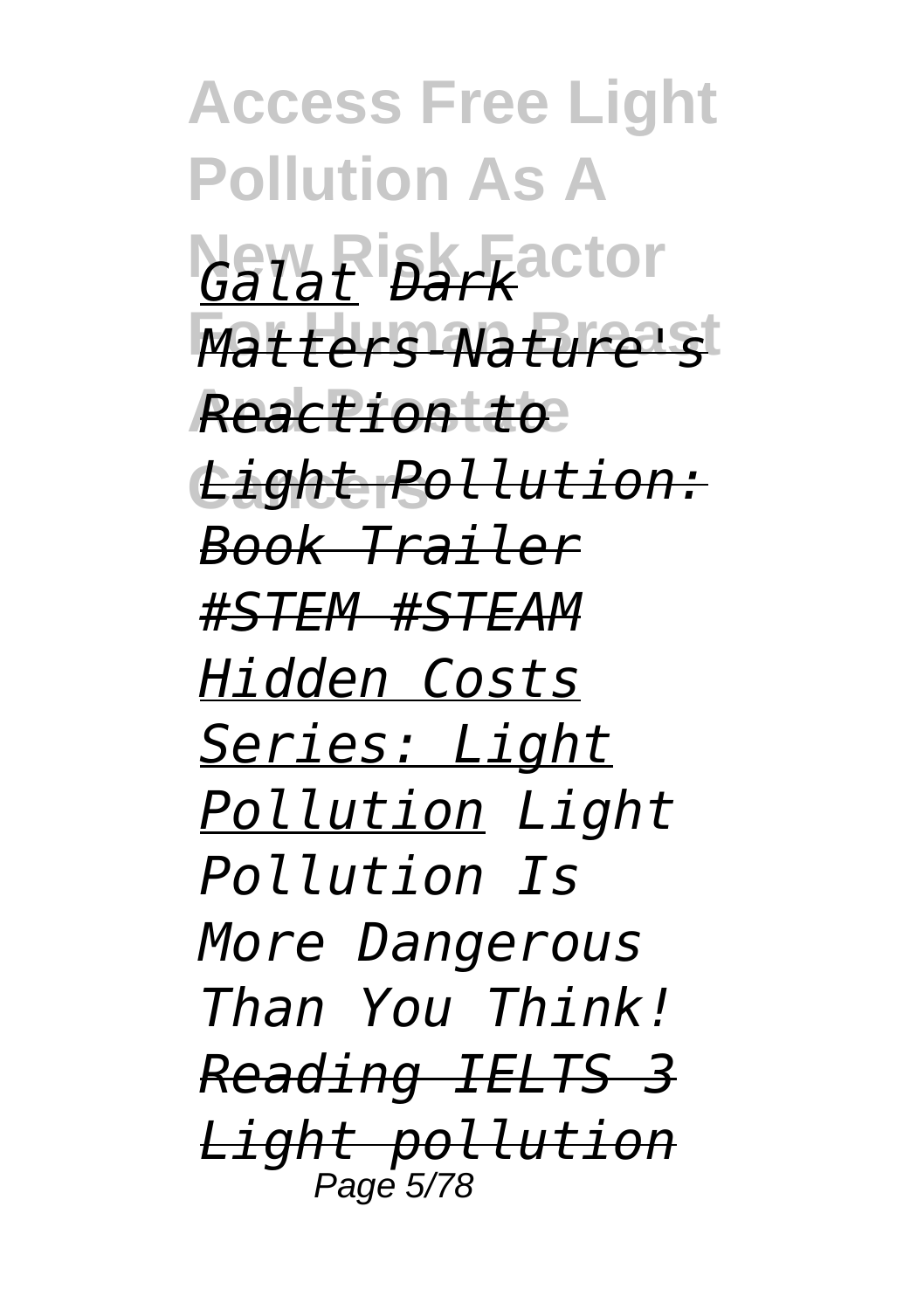**Access Free Light Pollution As A New Risk Factor** *How Earth Would* **For Human Breast** *Look If All The* **And Prostate** *Ice Melted* **Cancers** *Astrophotography Settings And Tips | How to Shoot Stars and the Night Sky How to Photograph the Milky Way in Really Heavy Light Pollution Using ETTR* Page 6/78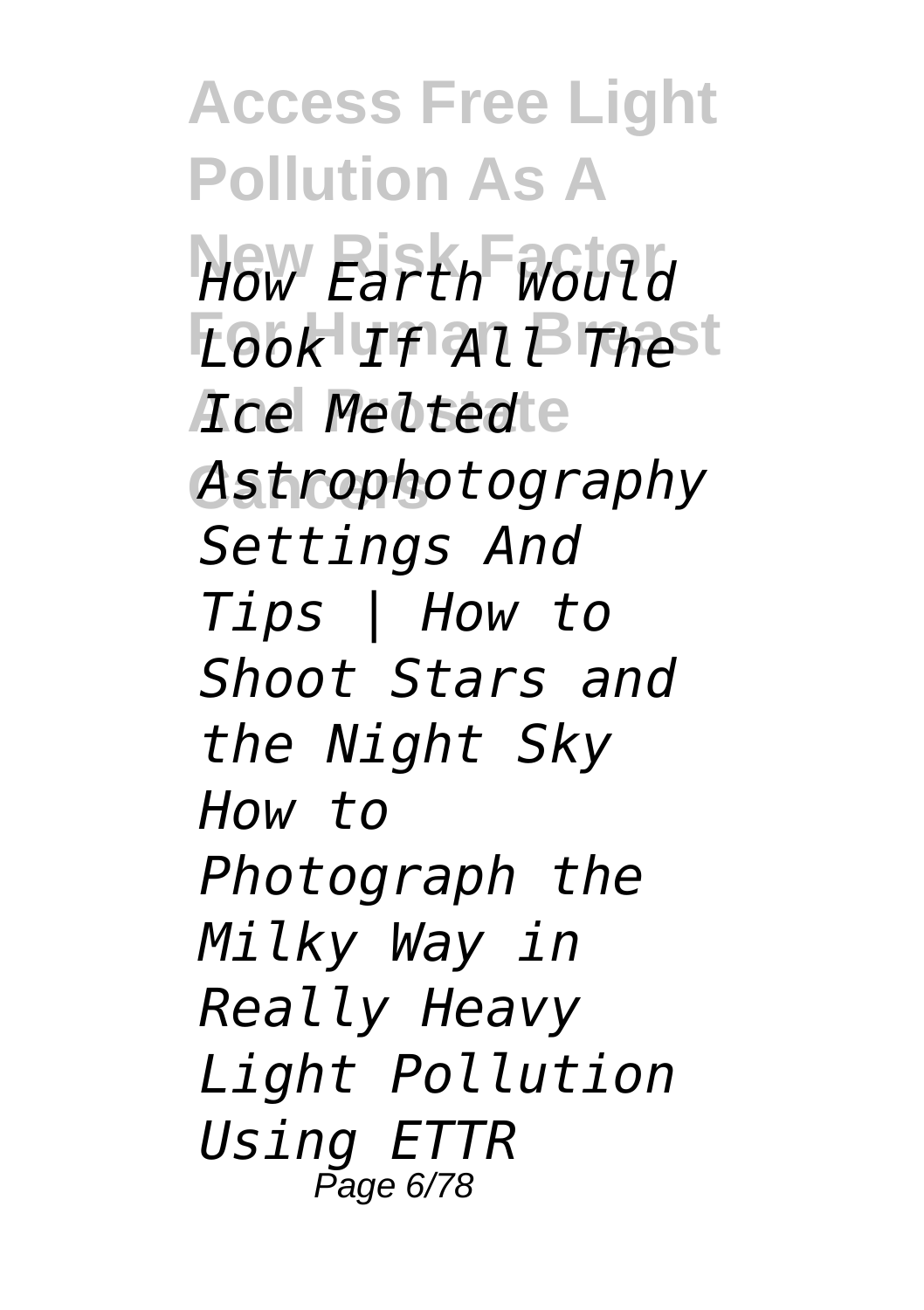**Access Free Light Pollution As A New Risk Factor** *(Expose to the* **For Human Breast** *Right)* Astronomik Clip-**Cancers** *In Filters for Canon EOS SEQUATOR TUTORIAL - BEST STACKING SOFTWARE FOR EDITING MILKY WAY PHOTOS IN 2020? Creative Photography Ideas at Home -* Page 7/78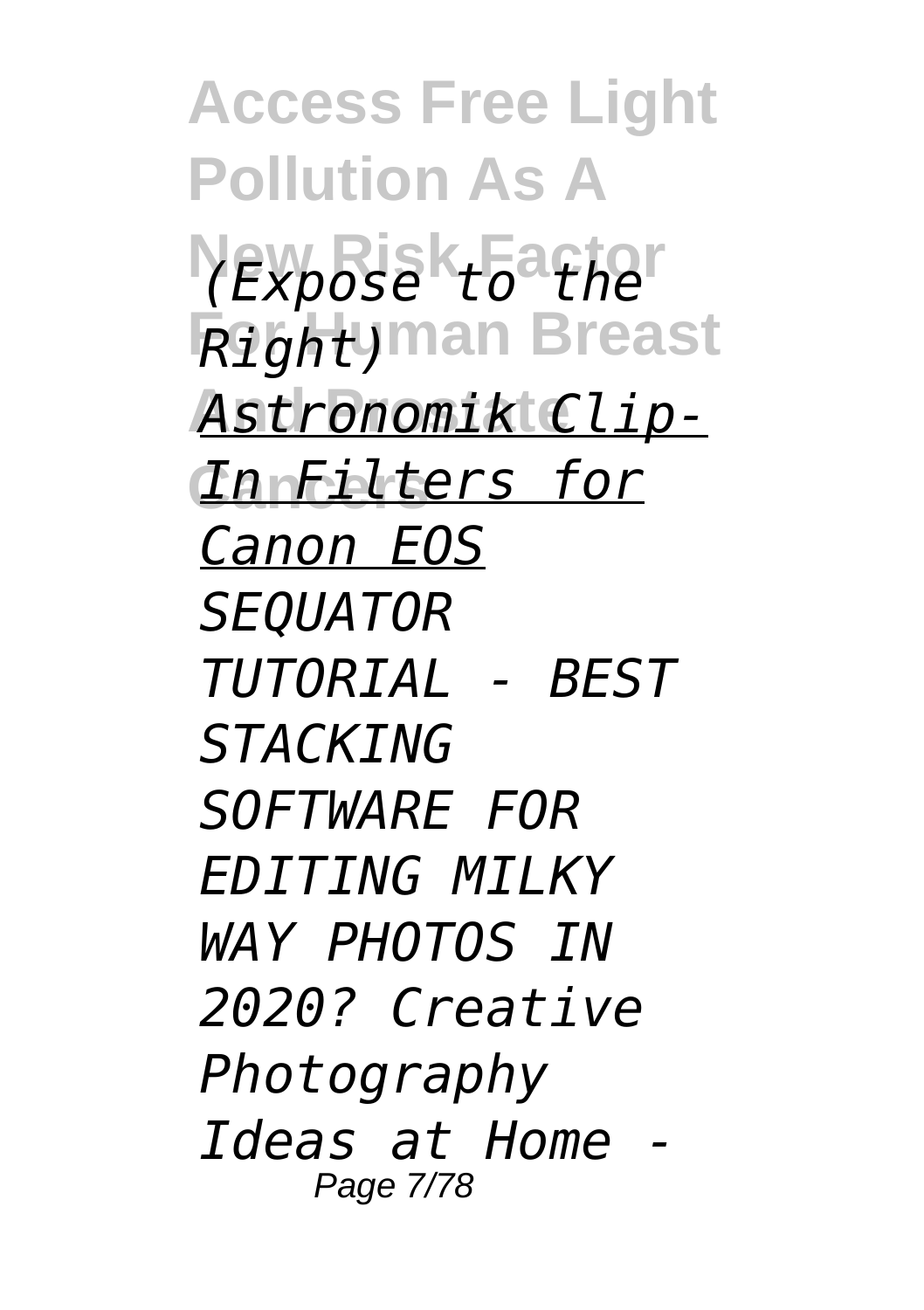**Access Free Light Pollution As A New Risk Factor** *Dandelion Seeds* and Water Drops.t **And Prostate** *light pollution* **Cancers** *filters for astrophotography | Are they worth it? Rollei AstroKlar Filter Light Pollution Filters for Astrophotography On Light Pollution: The End of Darkness* Page 8/78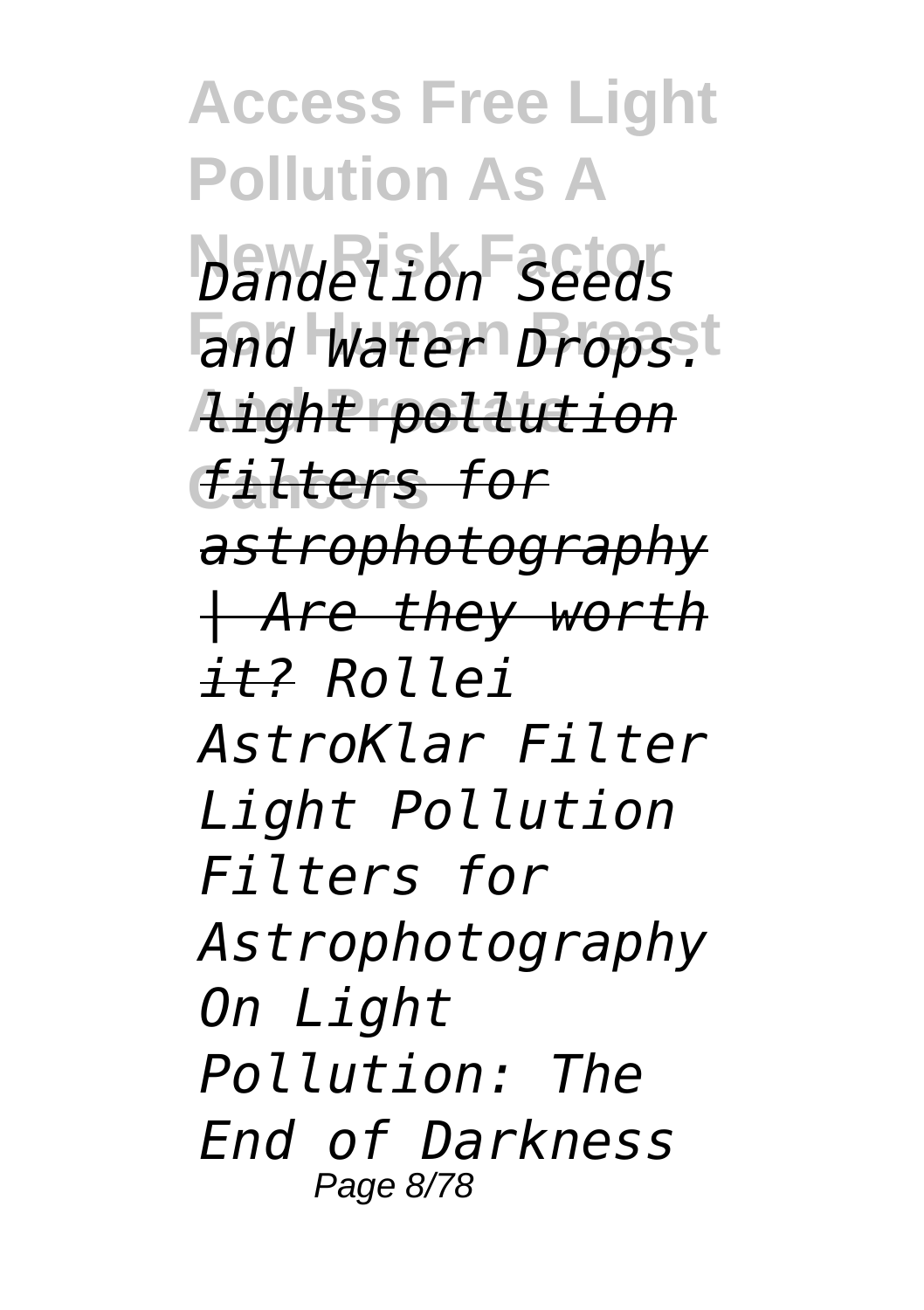**Access Free Light Pollution As A New Risk Factor** *| The New Yorker*  $\overline{O}$ n Darkness and t **And Prostate** *Light Pollution* **Cancers** *LightWedge LED Book Light Light Pollution and Night Sky Light Pollution Filters Review The Strange Scourge of Light Pollution 10 Light Pollution Filters for* Page 9/78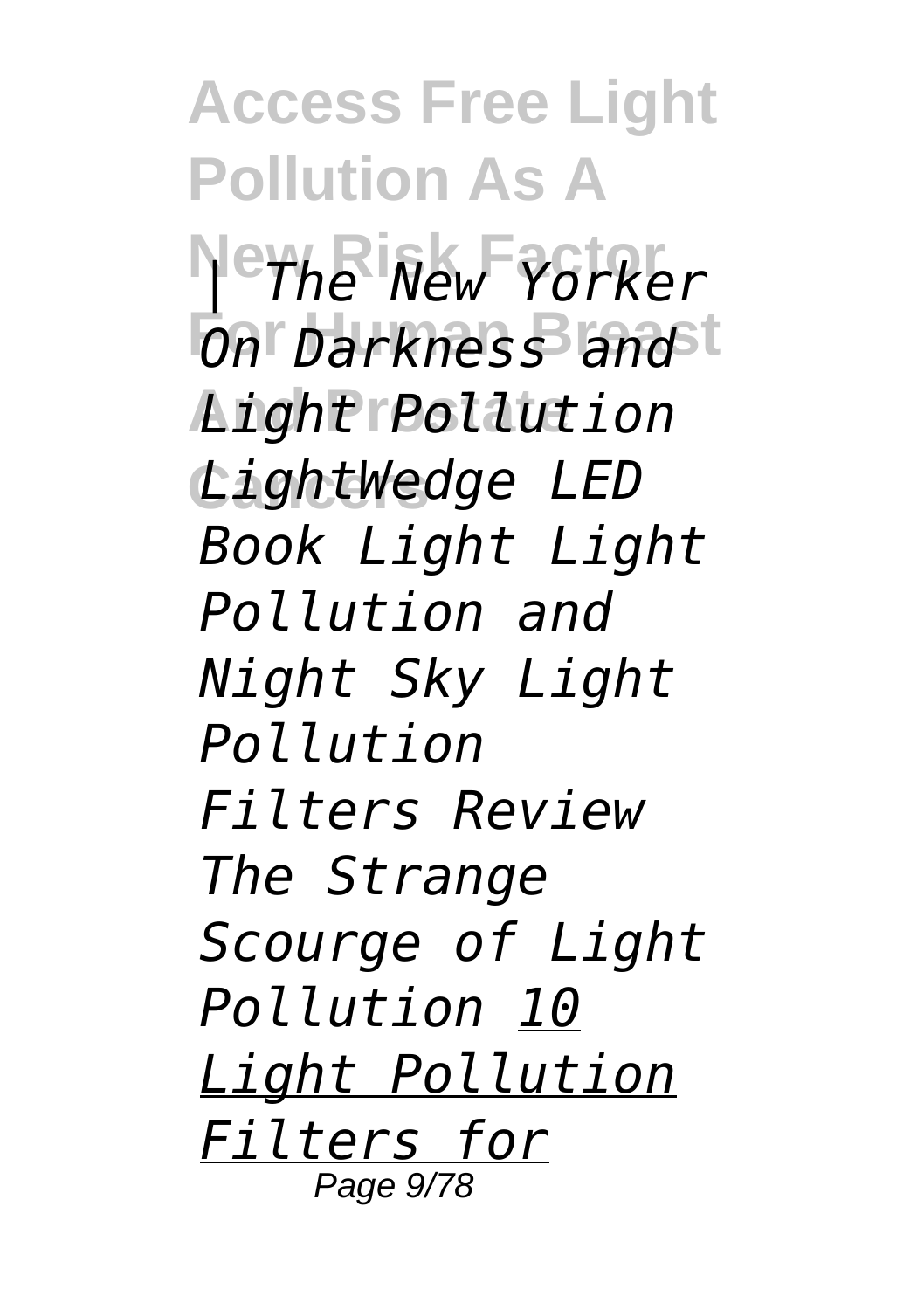**Access Free Light Pollution As A New Risk Factor** *Astrophotography* **For Human Breast** *in the City Irix* **And Prostate** *EDGE Filters (CP-***Cancers** *L, ND, Light Pollution) Review | 4K Light Pollution As A New Light pollution can affect our sleep patterns An experiment carried out at 01:30 every* Page 10/78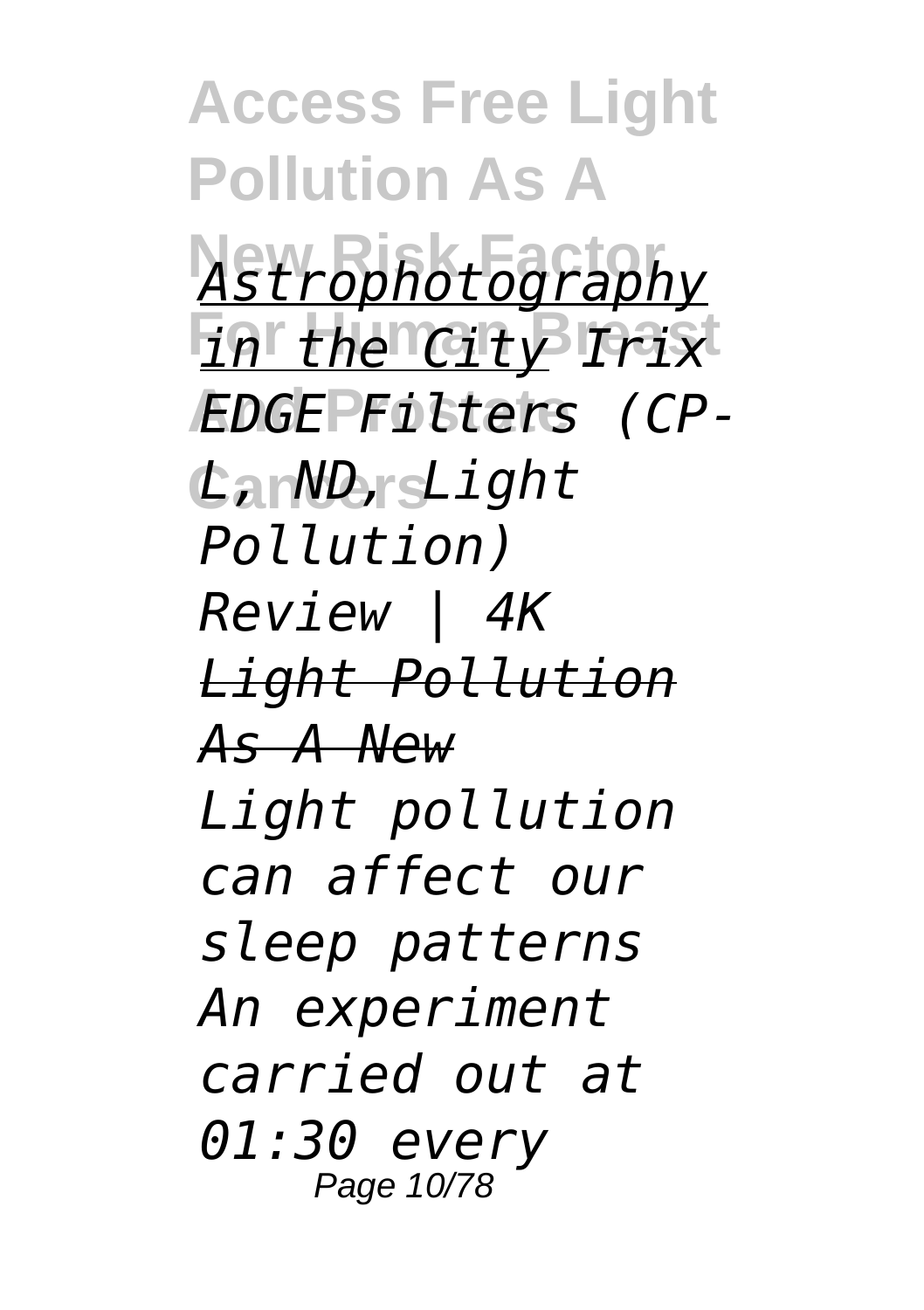**Access Free Light Pollution As A New Risk Factor** *morning for 10* **For Human Breast** *nights has* **And Prostate** *revealed the* **Cancers** *main sources of artificial light polluting the night sky. The city of...*

*Light pollution's wasted energy seen from space - BBC News* Page 11/78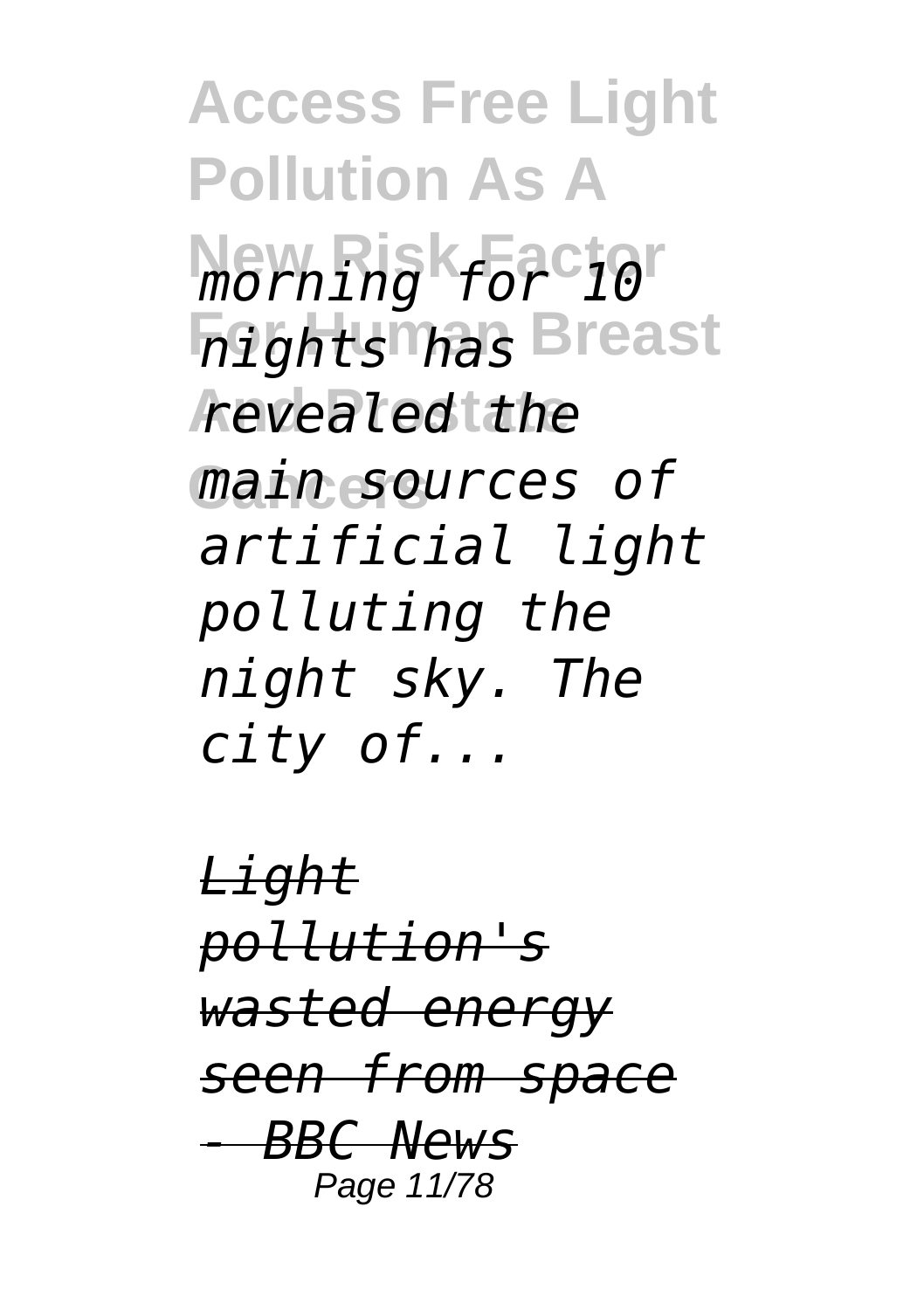**Access Free Light Pollution As A New Risk Factor** *Light pollution*  $puts$  *Milky Way*ast **And Prostate** *out of sight for* **Cancers** *most people in Britain*

*light pollution - latest news, breaking stories and ... The use of lighting only when the light is required can* Page 12/78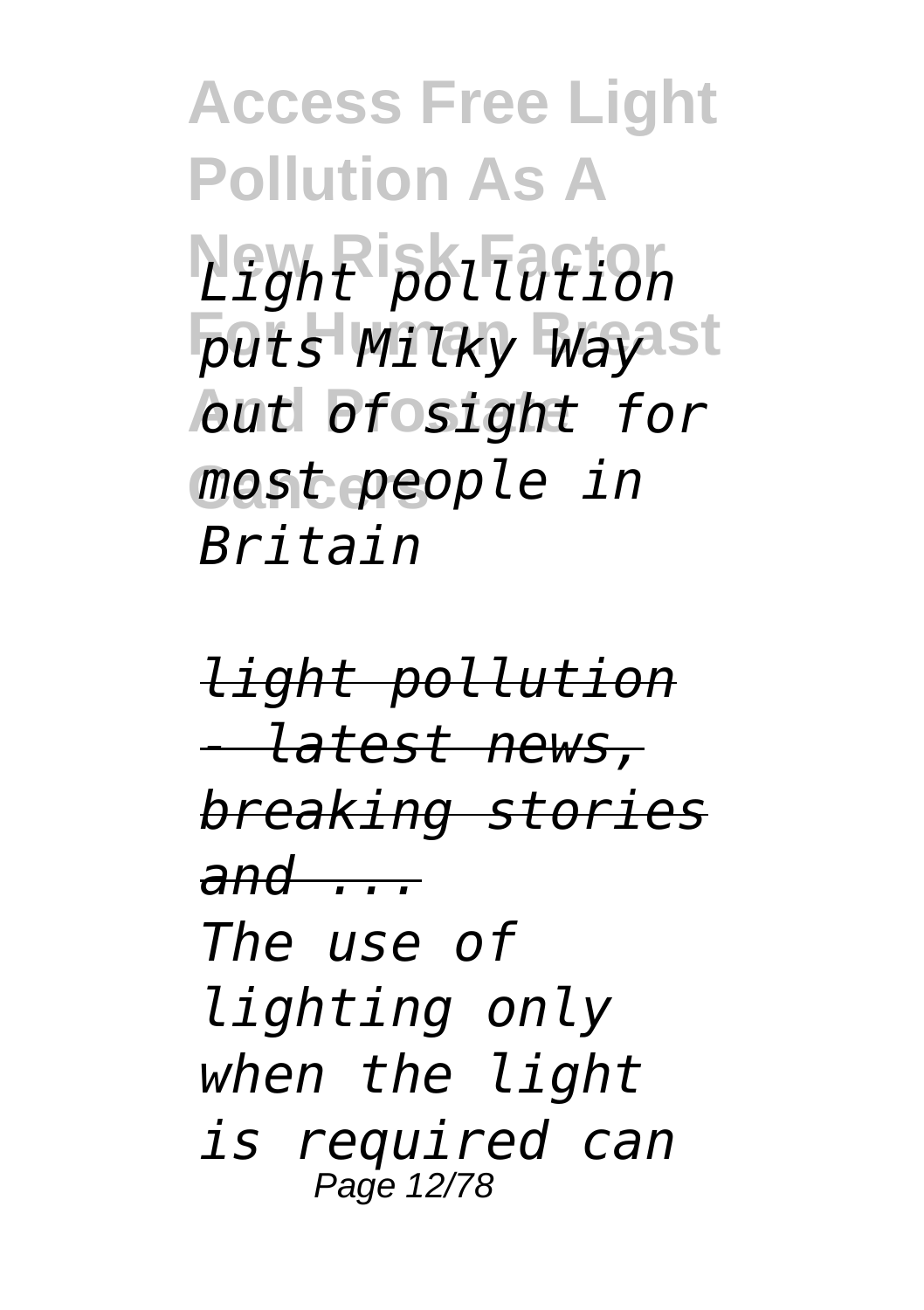**Access Free Light Pollution As A New Risk Factor** *have a number of benefits*, Breast **And Prostate** *including* **Cancers** *minimising light pollution, reducing energy consumption, reducing harm to wildlife and improving people*

*...*

*Light pollution - GOV.UK* Page 13/78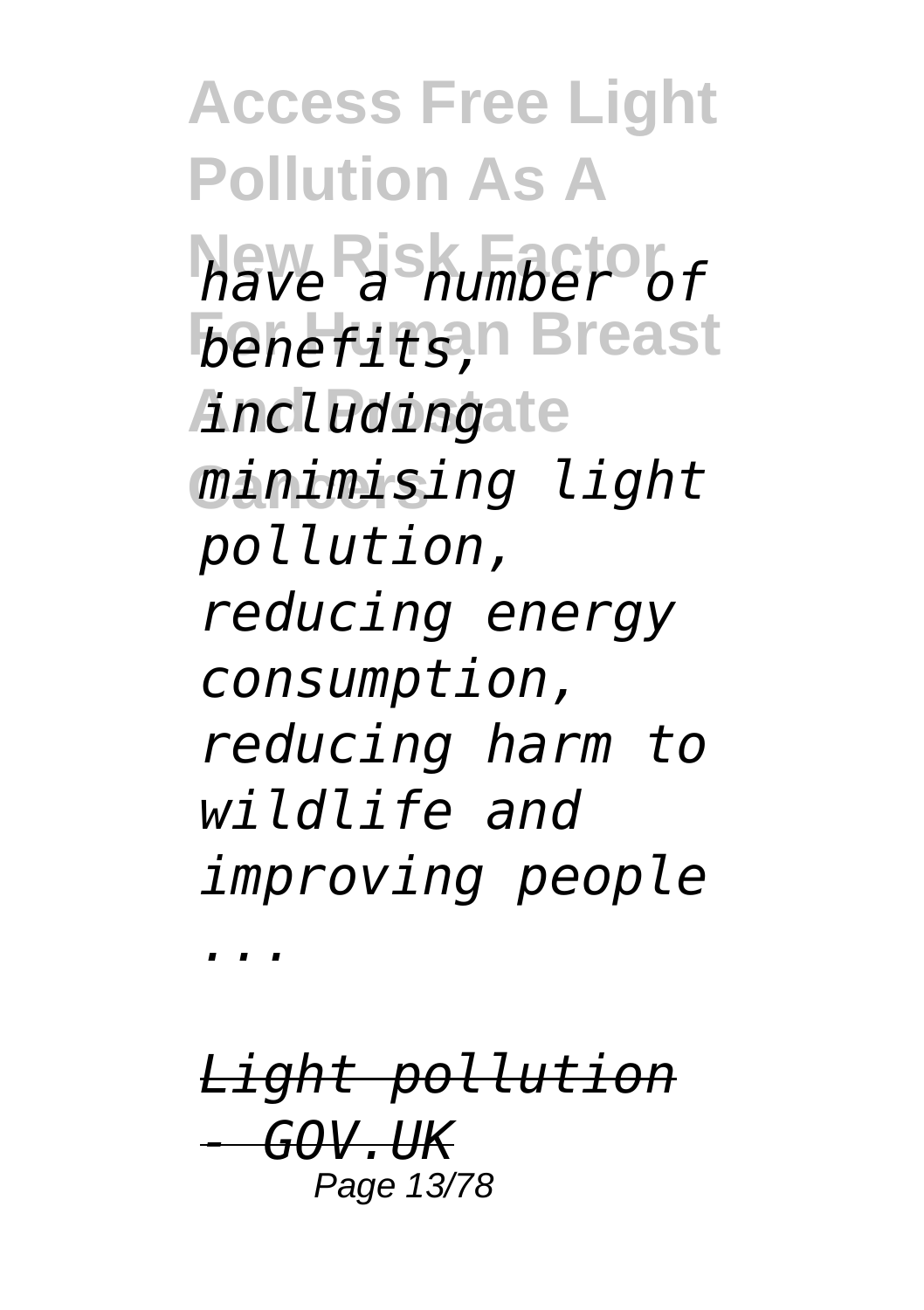**Access Free Light Pollution As A New Risk Factor** *LIGHT POLLUTION Should be Breast* **And Prostate** *considered as* **Cancers** *dangerous as all other pollution to the natural world, according to researchers who believe it is having "widespread" impacts on the planet.*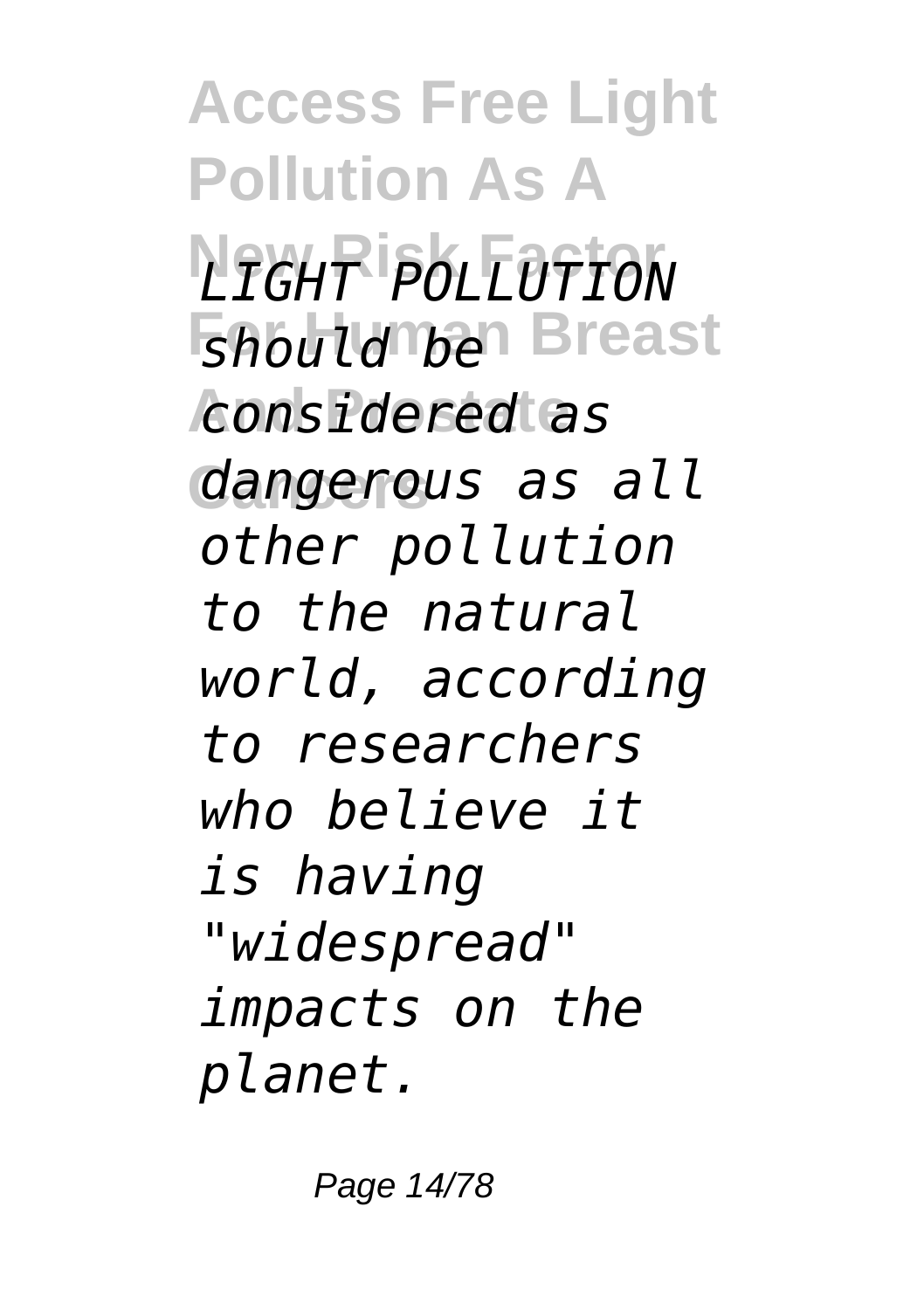**Access Free Light Pollution As A New Risk Factor** *Light pollution destroying the* st **And Prostate** *natural world -* **Cancers** *study ... A new study, published in the journal Lighting Research & Technology, has revealed that much of light pollution, which negatively impacts human* Page 15/78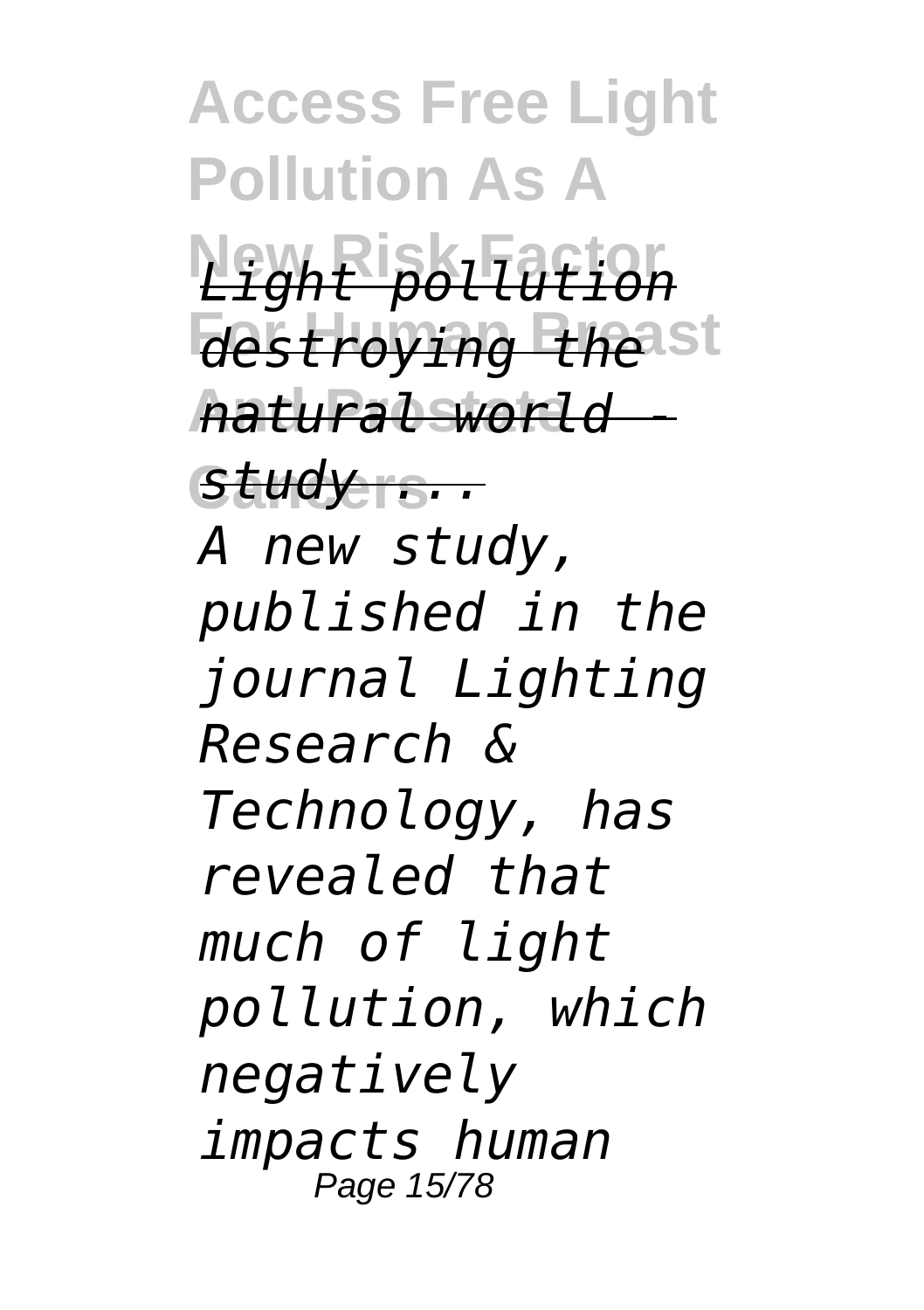**Access Free Light Pollution As A New Risk Factor** *health and* **For Human Breast** *animal* **And Prostate** *migrations and* **Cancers** *wastes energy, is...*

*New study reveals main sources of light pollution What is Light pollution :-Light pollution or* Page 16/78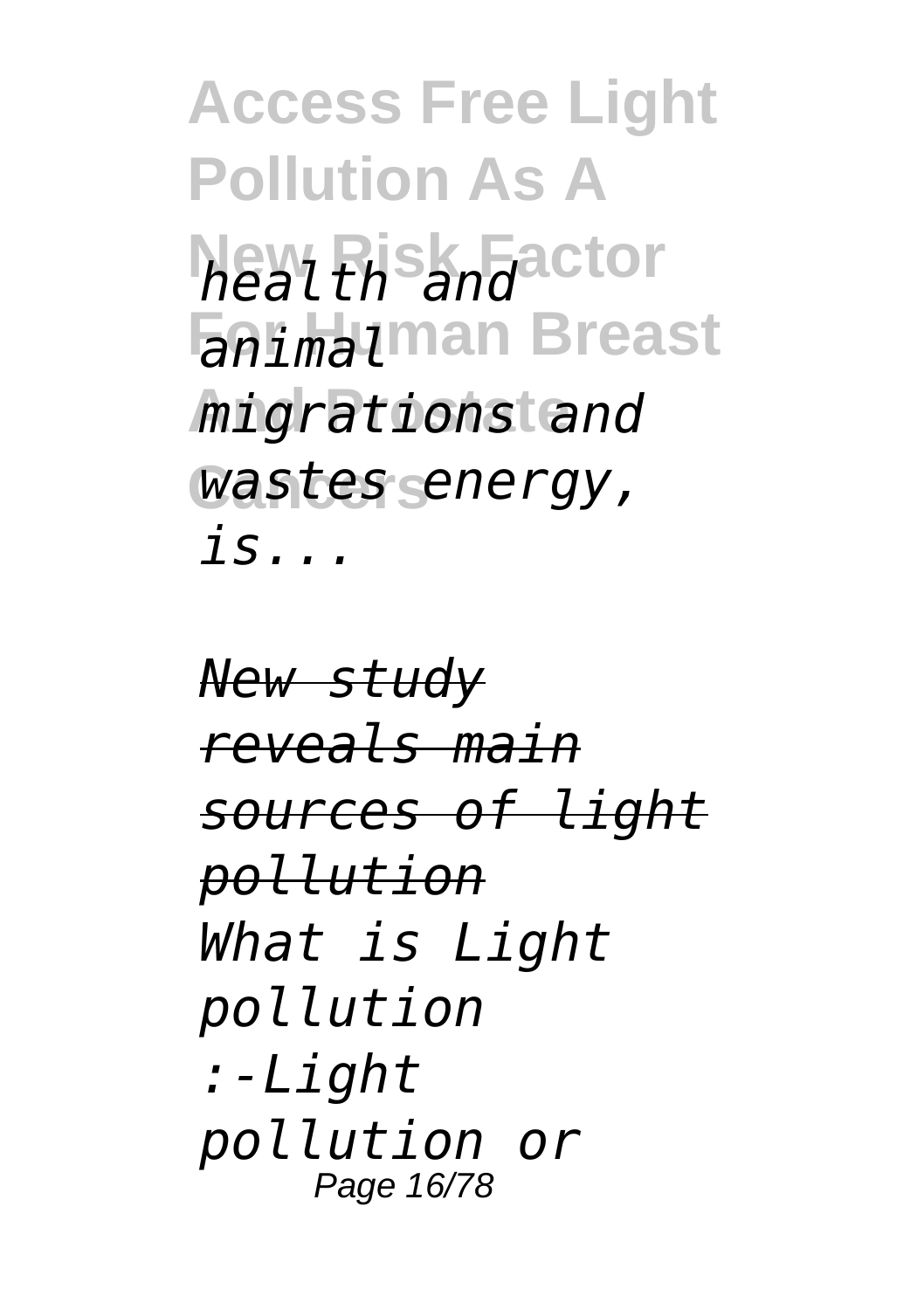**Access Free Light Pollution As A New Risk Factor** *photo pollution* **For Human Breast** *is defined as* **And Prostate** *the excessive* **Cancers** *use of artificial outdoor lightning. This phenomenon affects the nighttime sky, disturbs the life process of many organisms, decreases the* Page 17/78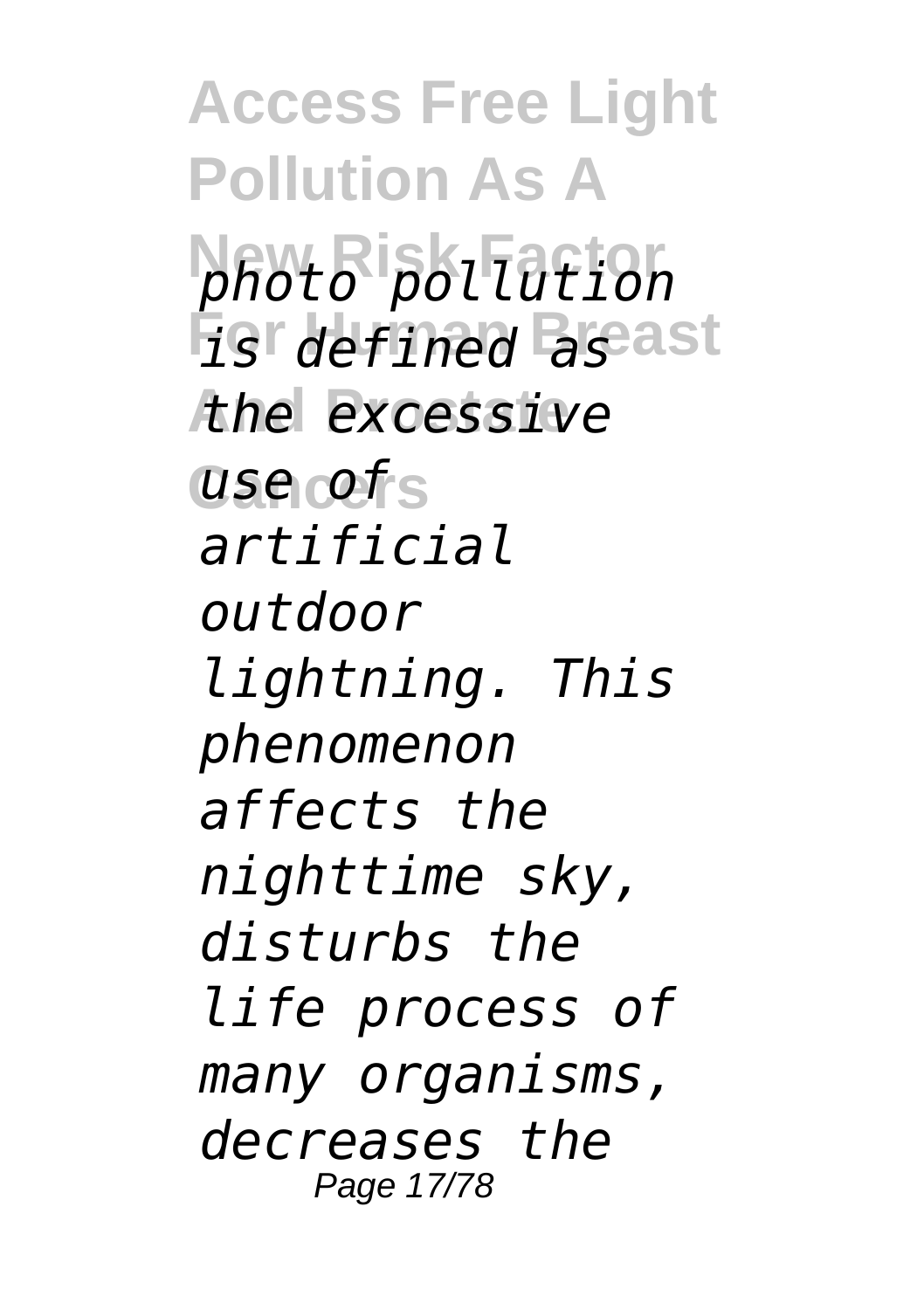**Access Free Light Pollution As A New Risk Factor** *visibility at* **For Human Breast** *night, it has* **And Prostate** *many adverse* **Cancers** *effects on the environment, energy resources, wildlife, and humans.*

*Light pollution - A new threat ~ Group Discussion Ideas* Page 18/78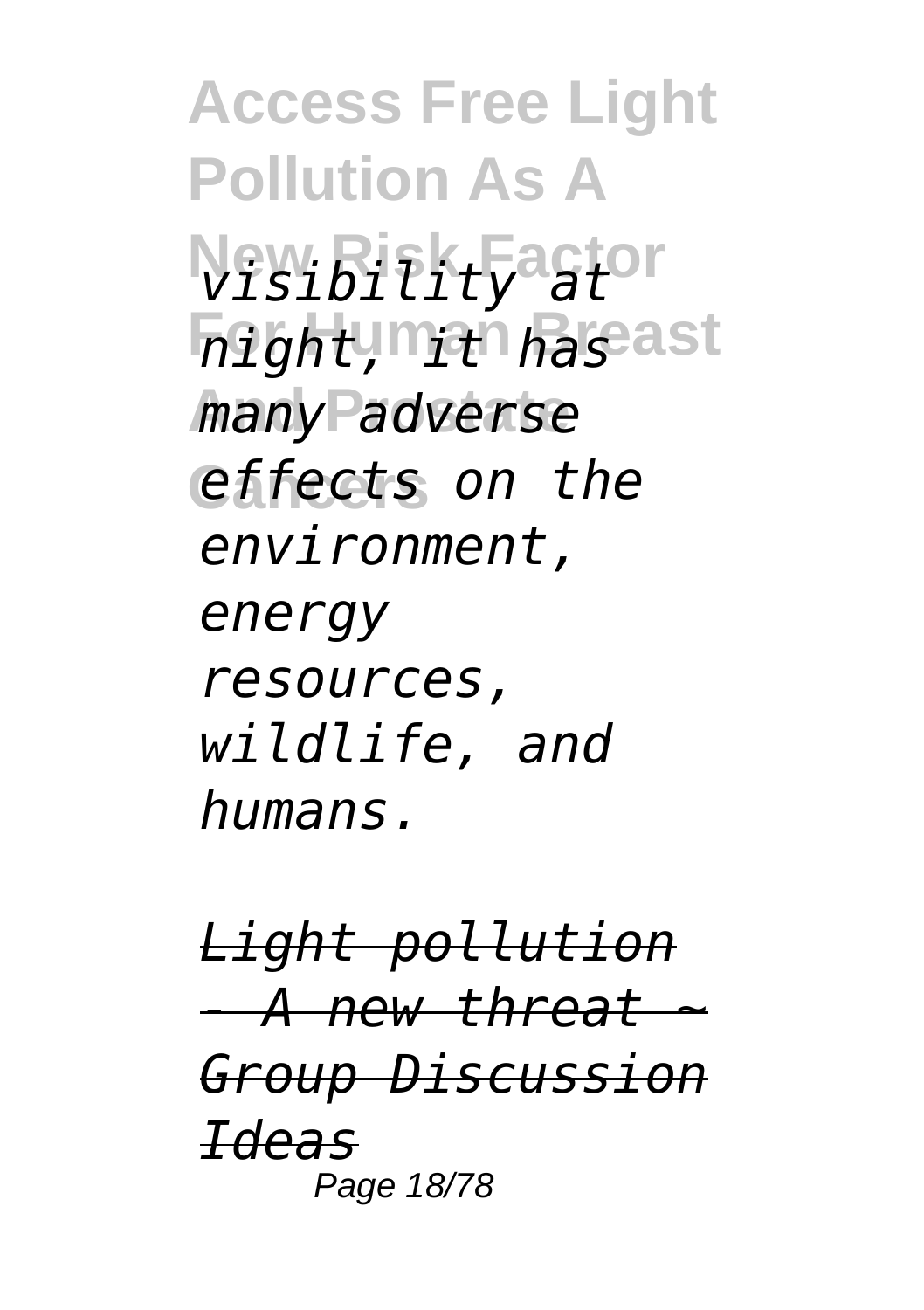**Access Free Light Pollution As A New Risk Factor** *"Taken together,* **For Human Breast** *these studies* **And Prostate** *show that in a* City with well*designed streetlights, most of the light emissions and light pollution come from other lights," coauthor Dr. John Barentine from* Page 19/78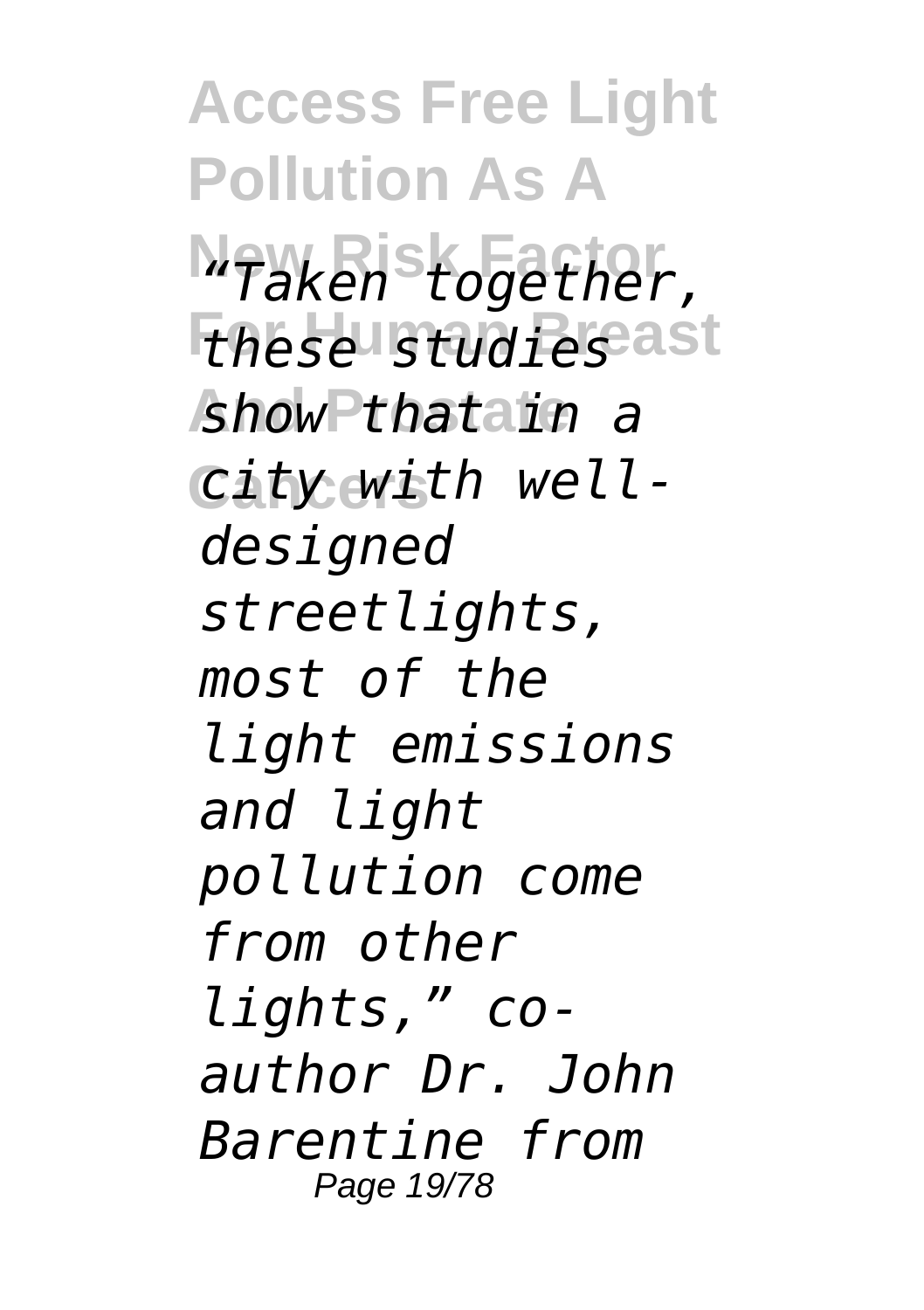**Access Free Light Pollution As A New Risk Factor** *the...* **For Human Breast And Prostate** *Smart* **Cancers** *Streetlights Could Help Control Light Pollution ... The Environmental Protection Act identifies light pollution as a statutory nuisance, and* Page 20/78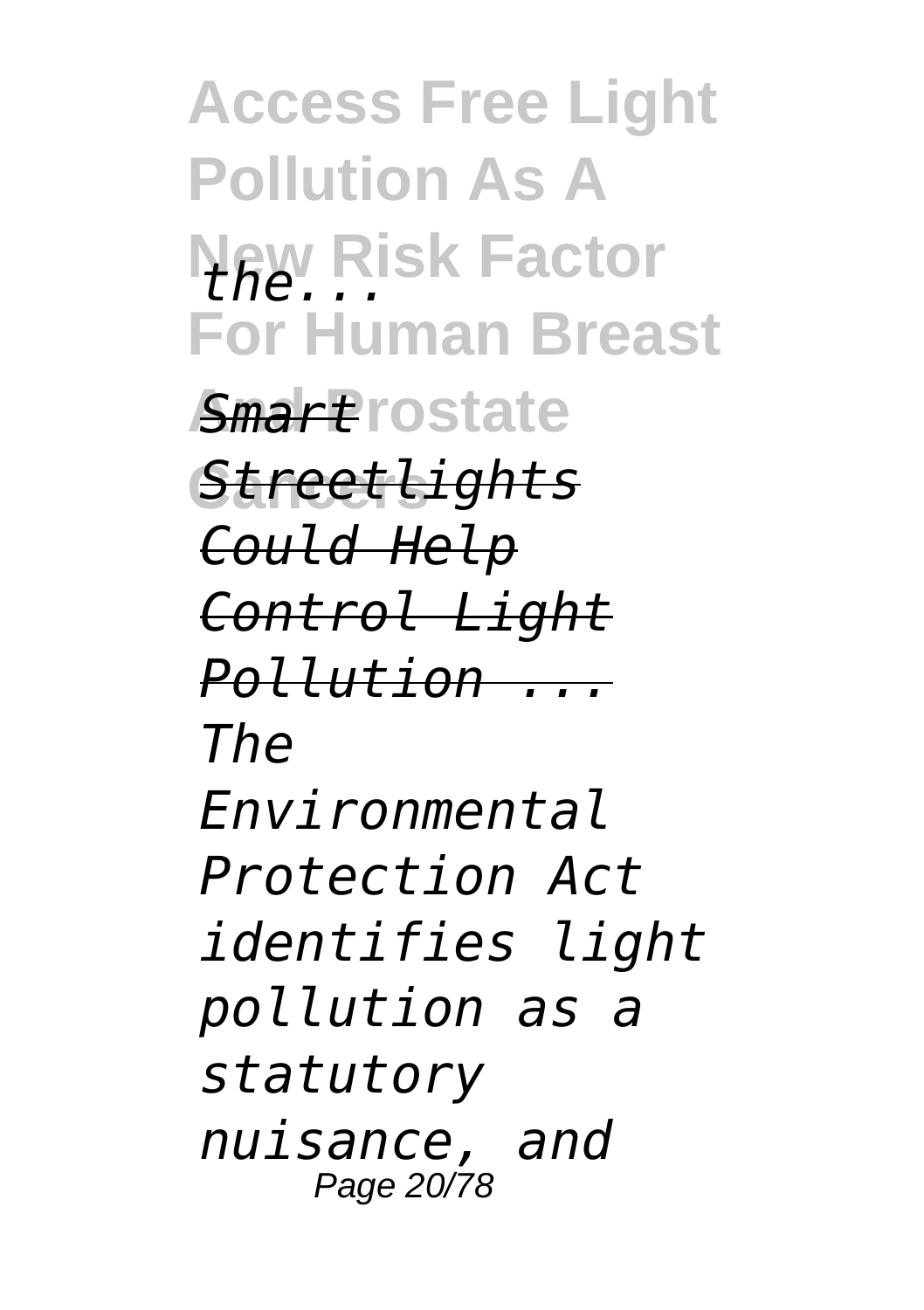**Access Free Light Pollution As A New Risk Factor** *the London Plan* **Frequires**an Breast *planningtate* **Cancers** *applications to give full consideration to its effects. The Clean Neighbourhoods and Environment Act (2005) has gone so far as to make light that is a* Page 21/78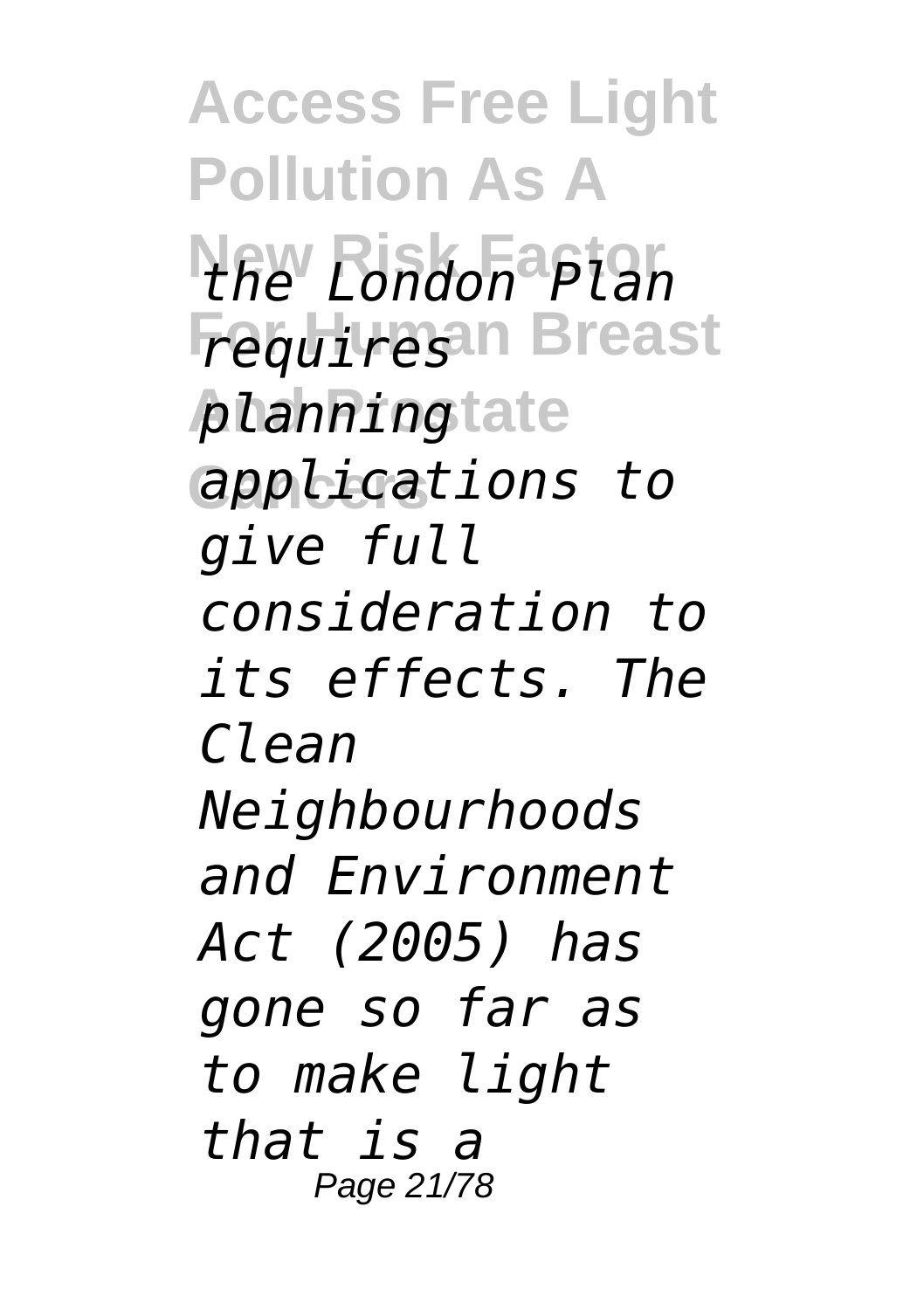**Access Free Light Pollution As A New Risk Factor** *nuisance or*  $p$ *rejudicia* Broast *healthoatate* **Cancers** *criminal offence. Indeed, many environment alists and medical researchers now consider light pollution to be one of the most pervasive forms of environmental* Page 22/78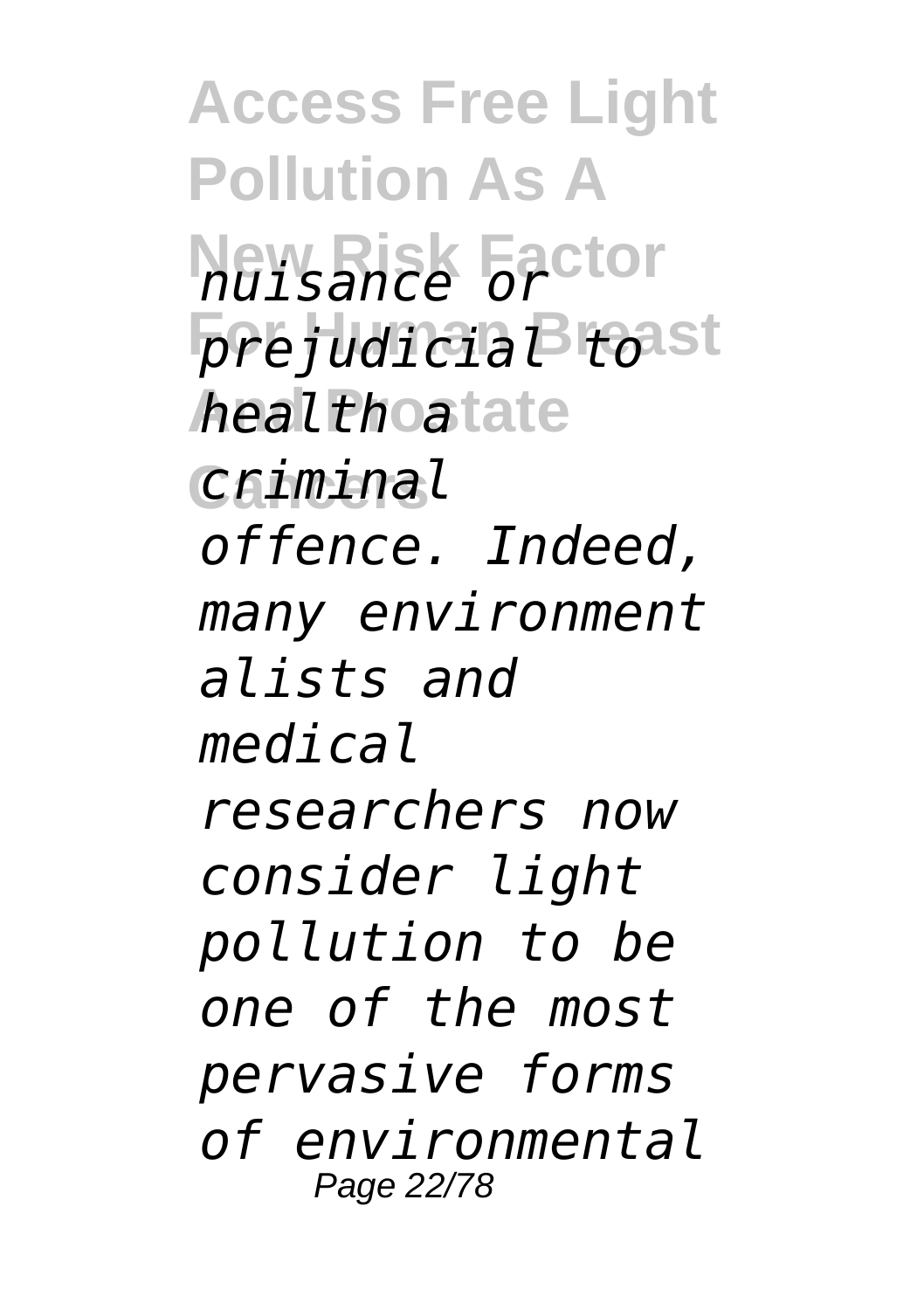**Access Free Light Pollution As A New Risk Factor** *pollution.* **For Human Breast**

**And Prostate** *Planning for* **Cancers** *Light Pollution - GIA Surveyors New The light pollution map has two base layers (road and hybrid Bing maps), VIIRS/World Atlas/Clouds overlays and a* Page 23/78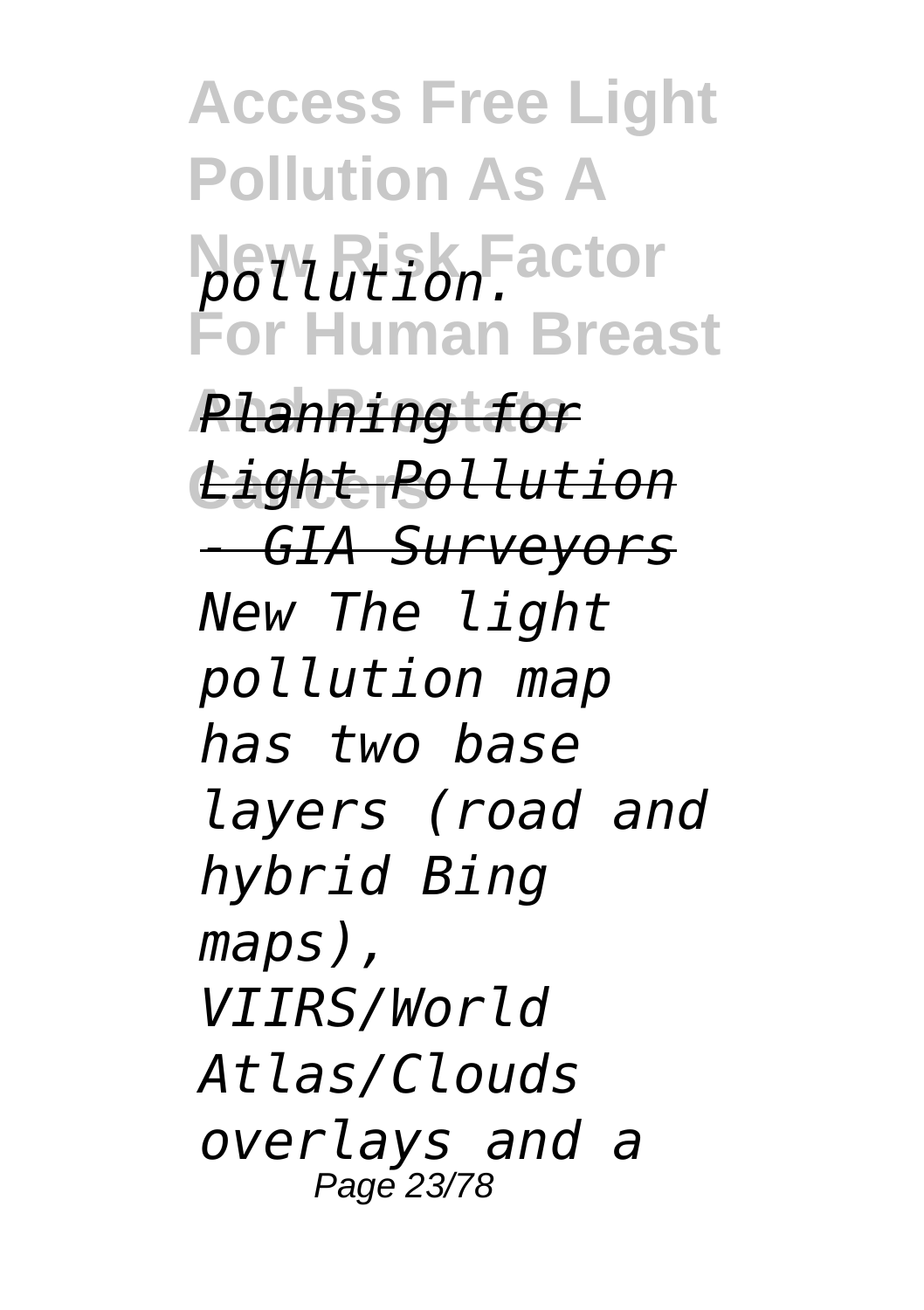**Access Free Light Pollution As A New Risk Factor** *point feature*  $\overline{b}$ verlay (SQM, east **And Prostate** *SQC and* **Cancers** *Observatories). If you want a more detailed analysis of radiance (VIIRS/DMSP) changes over a period of time, then please use the Lighttrends application. For* Page 24/78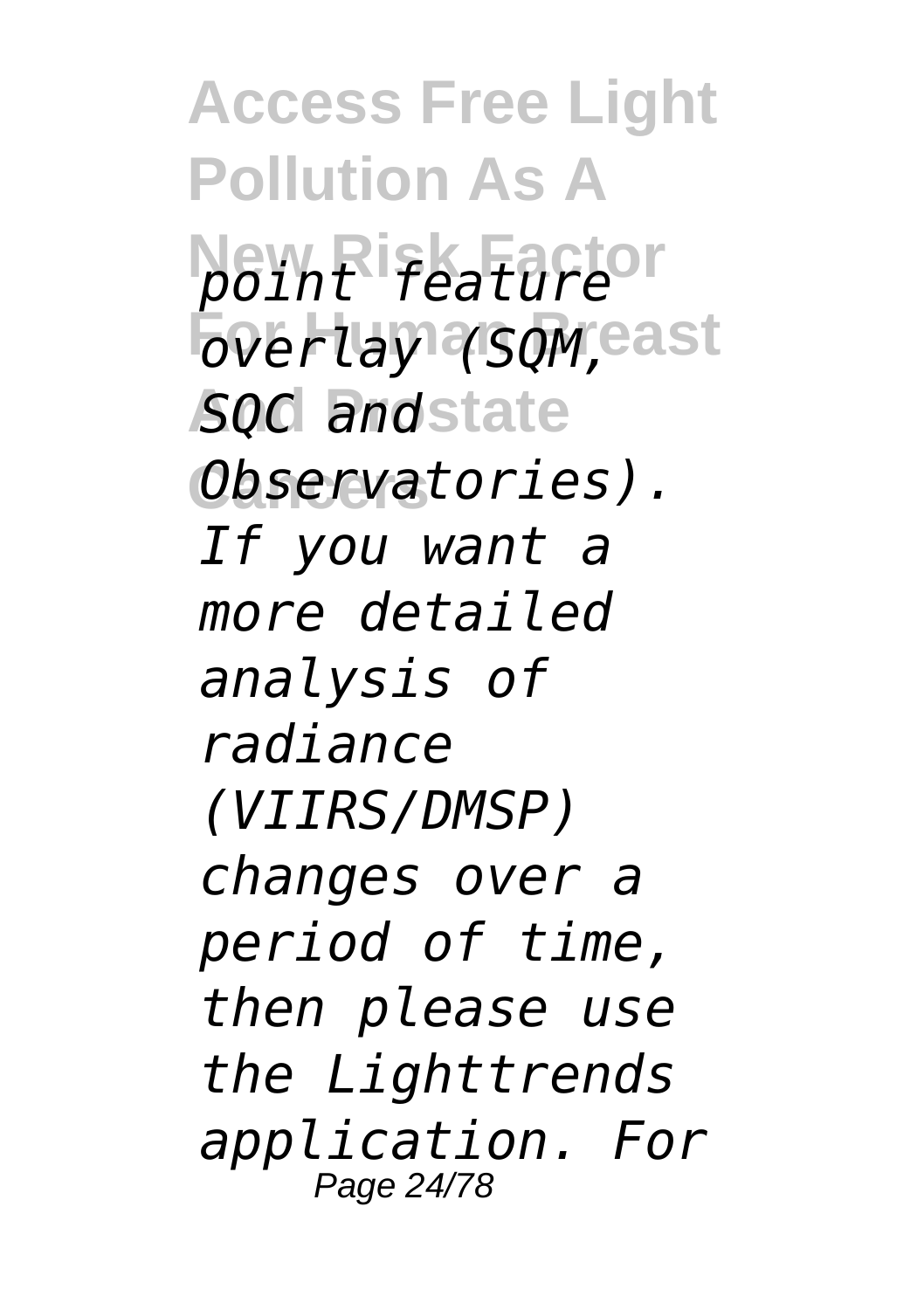**Access Free Light Pollution As A New Risk Factor** *more information*  $\sqrt{v}$ ew the help.ast **And Prostate Cancers** *Light pollution map For the artificial light to count as a statutory nuisance it must do one of the following: unreasonably and substantially* Page 25/78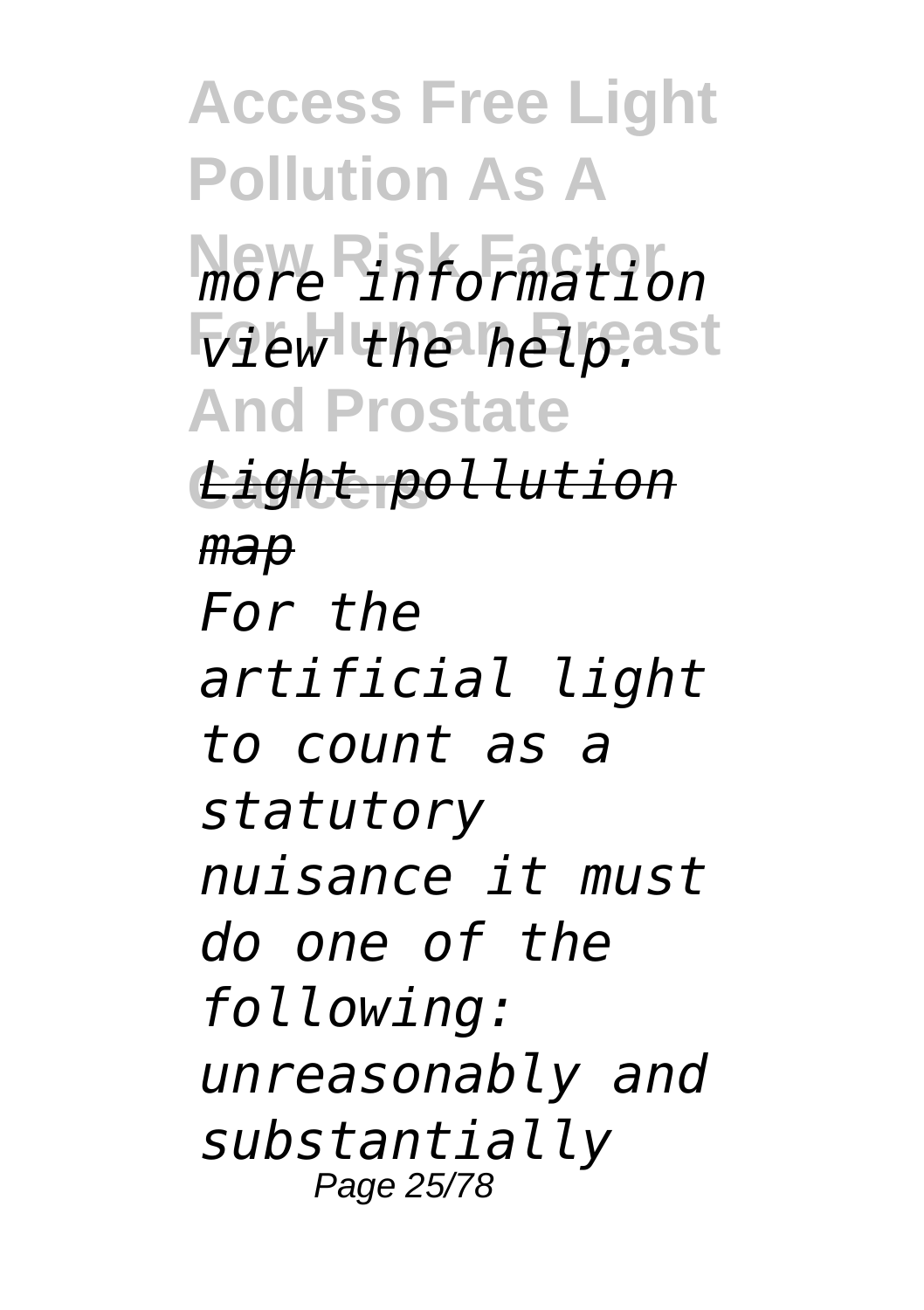**Access Free Light Pollution As A New Risk Factor** *interfere with the luse or Breast* **And Prostate** *enjoyment of a* **Cancers** *home or other premises injure...*

*Artificial light nuisances: how councils deal with ... 'Light pollution has made the view blank, but* Page 26/78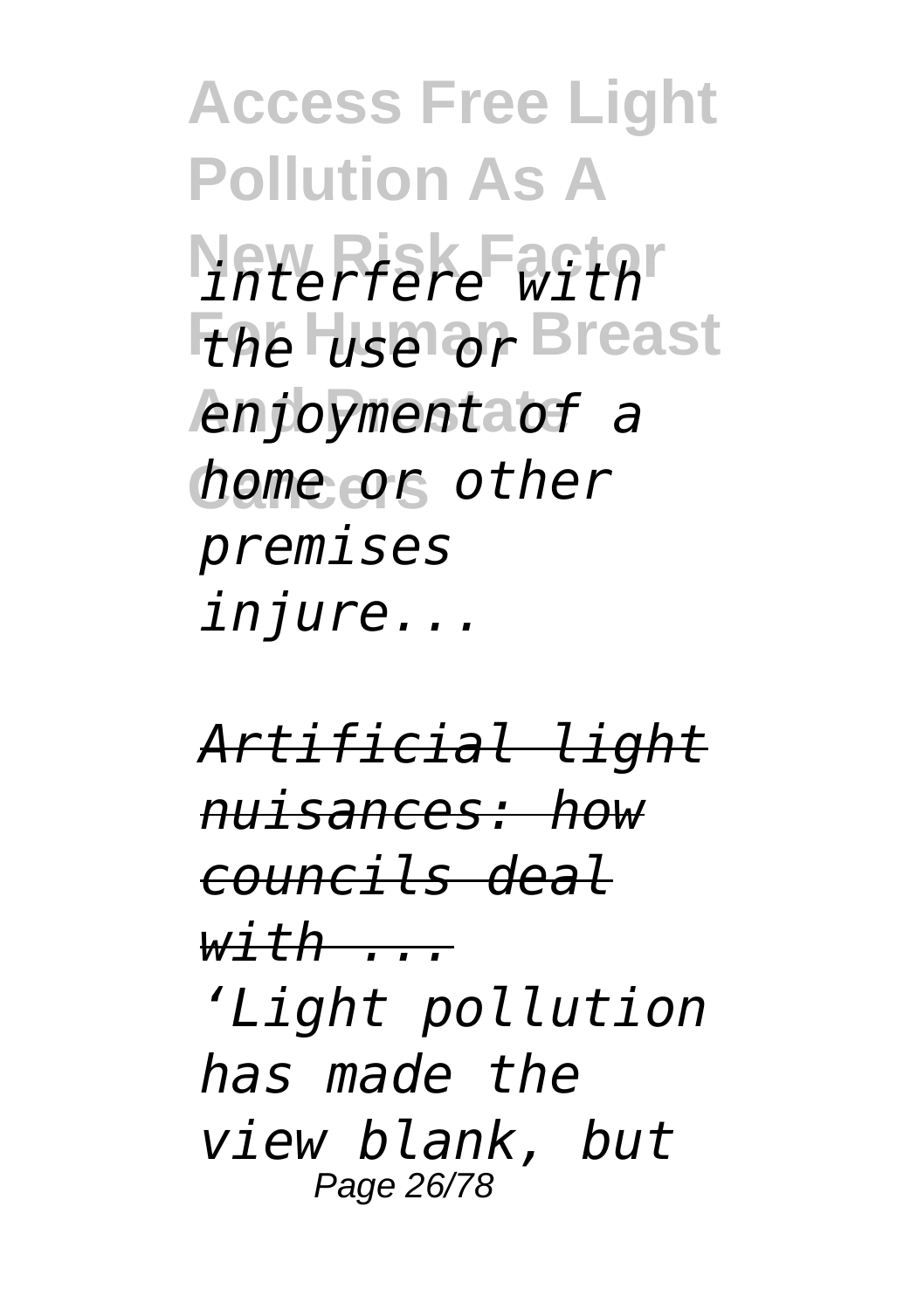**Access Free Light Pollution As A New Risk Factor** *getting a view*  $\overline{p}$ *fr* the nstars inst **And Prostate** *a city isn't* **Cancers** *completely impossible. The trick is to plan ahead, get as high (or as far) as you can and remove any close...*

*How night skies across the world* Page 27/78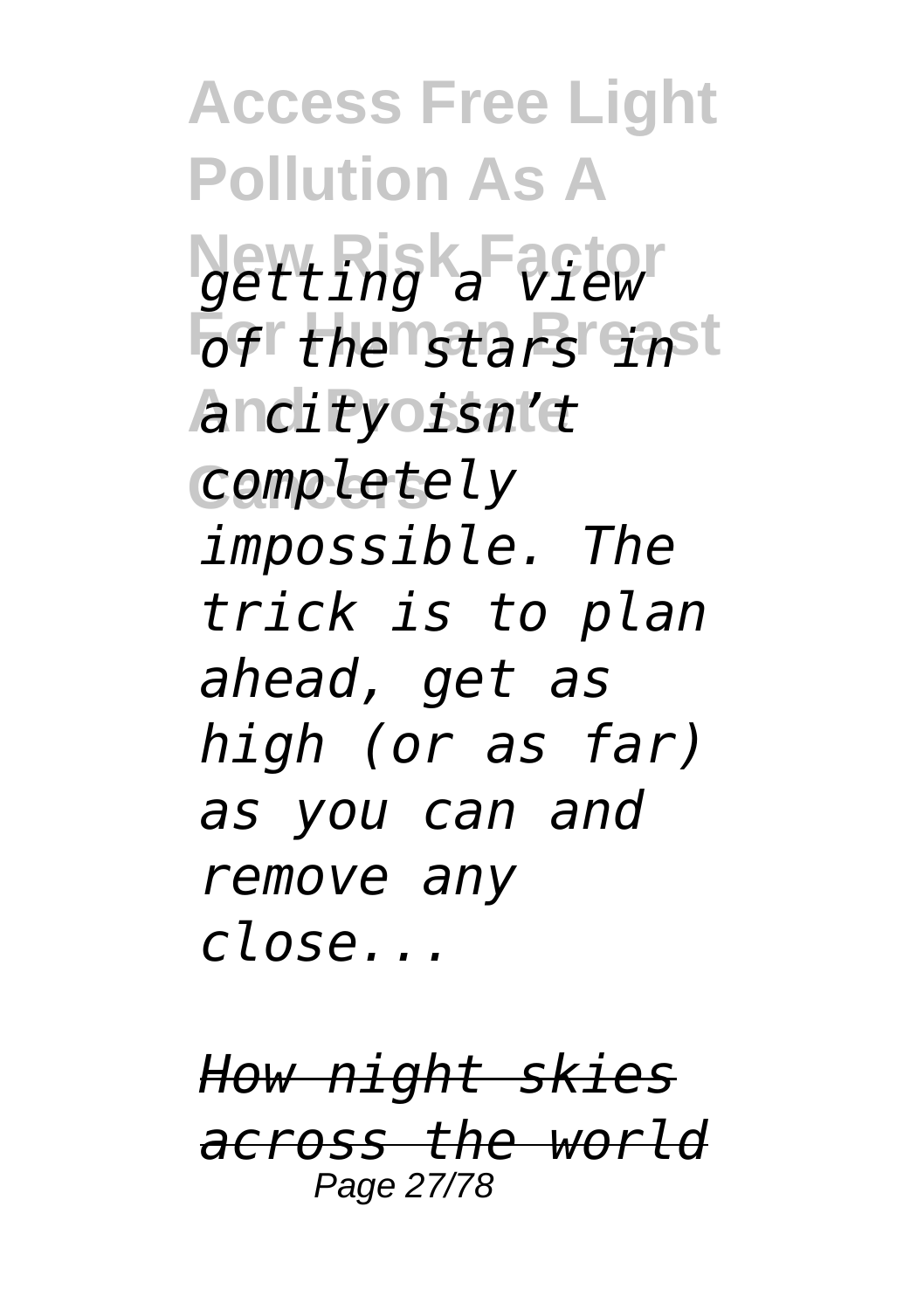**Access Free Light Pollution As A New Risk Factor** *would look Without light***east And Prostate** *...* **Cancers** *A new study provides strong evidence that exposure to light pollution alters predatorprey dynamics between mule deer and cougars across the intermountain* Page 28/78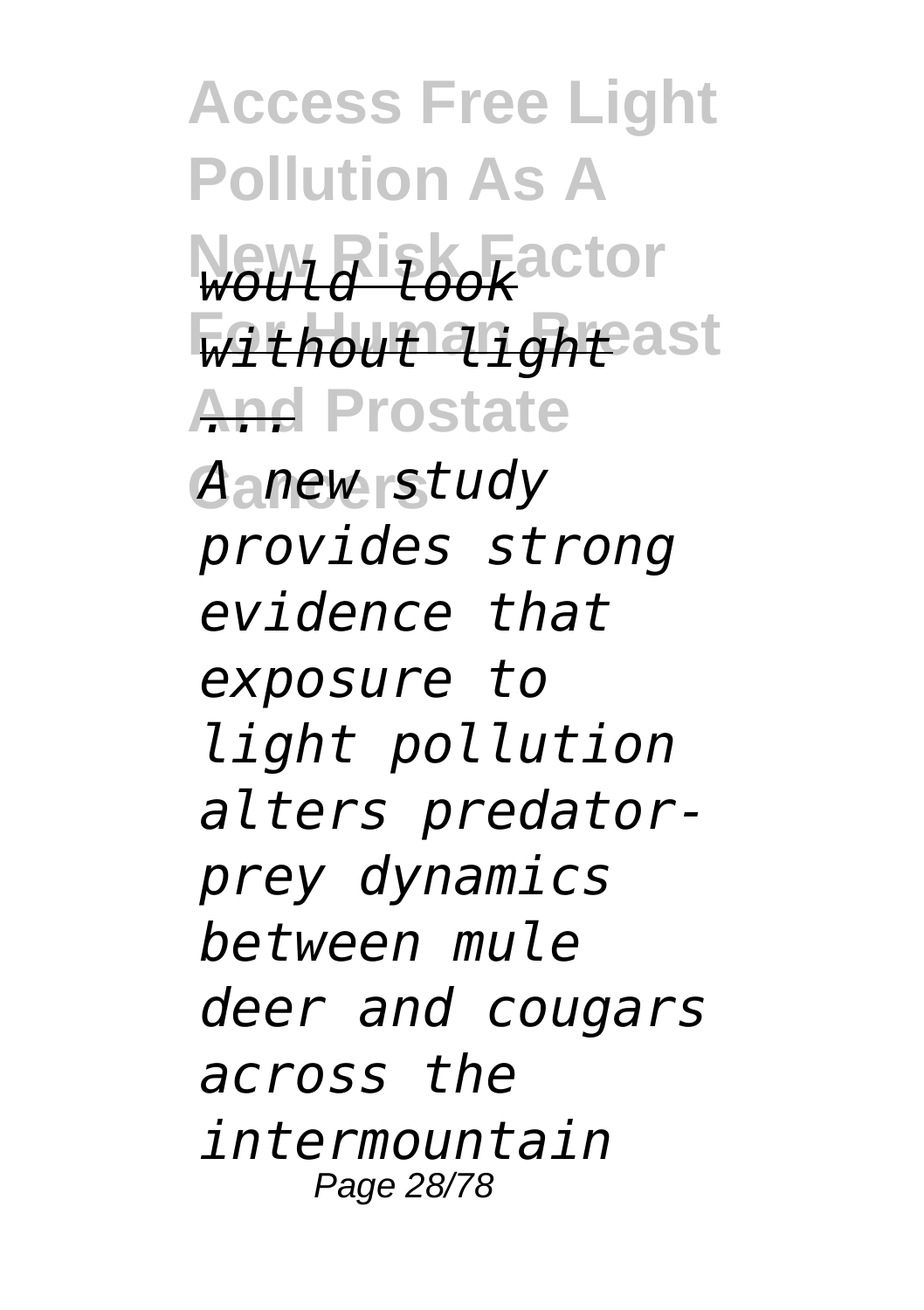**Access Free Light Pollution As A New Risk Factor** *West, a rapidly* growing regionst **And Prostate** *where...* **Cancers** *Light pollution alters predatorprey interactions between ... More than 80% of the world's population lives under lightpolluted skies,* Page 29/78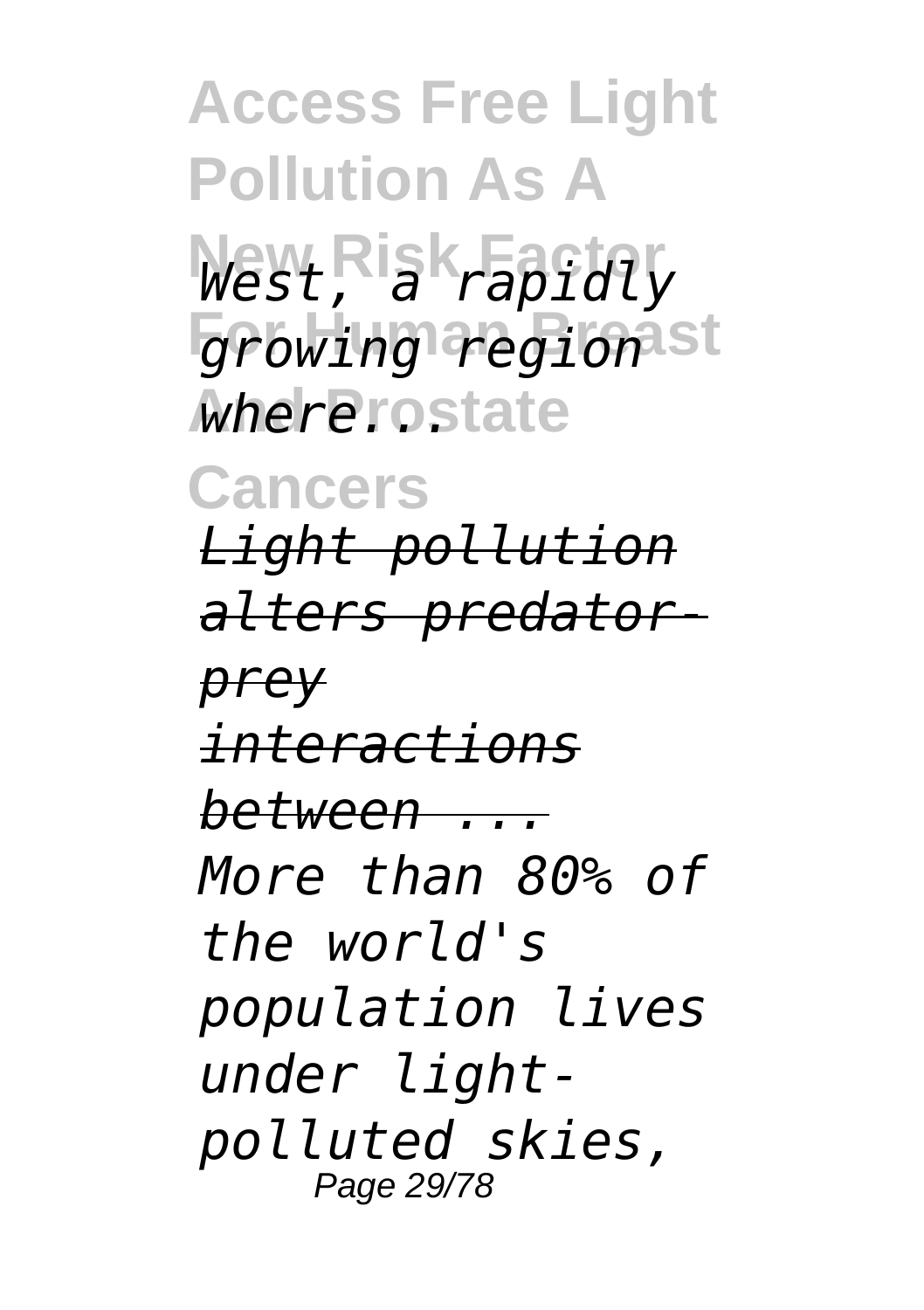**Access Free Light Pollution As A** New Risk Factor **Foggestsan Breast And Prostate** *Scientists* **Cancers** *explain in Science Advances how ground measurements and satellite data were used to create an...*

*Light pollution 'affects 80% of global* Page 30/78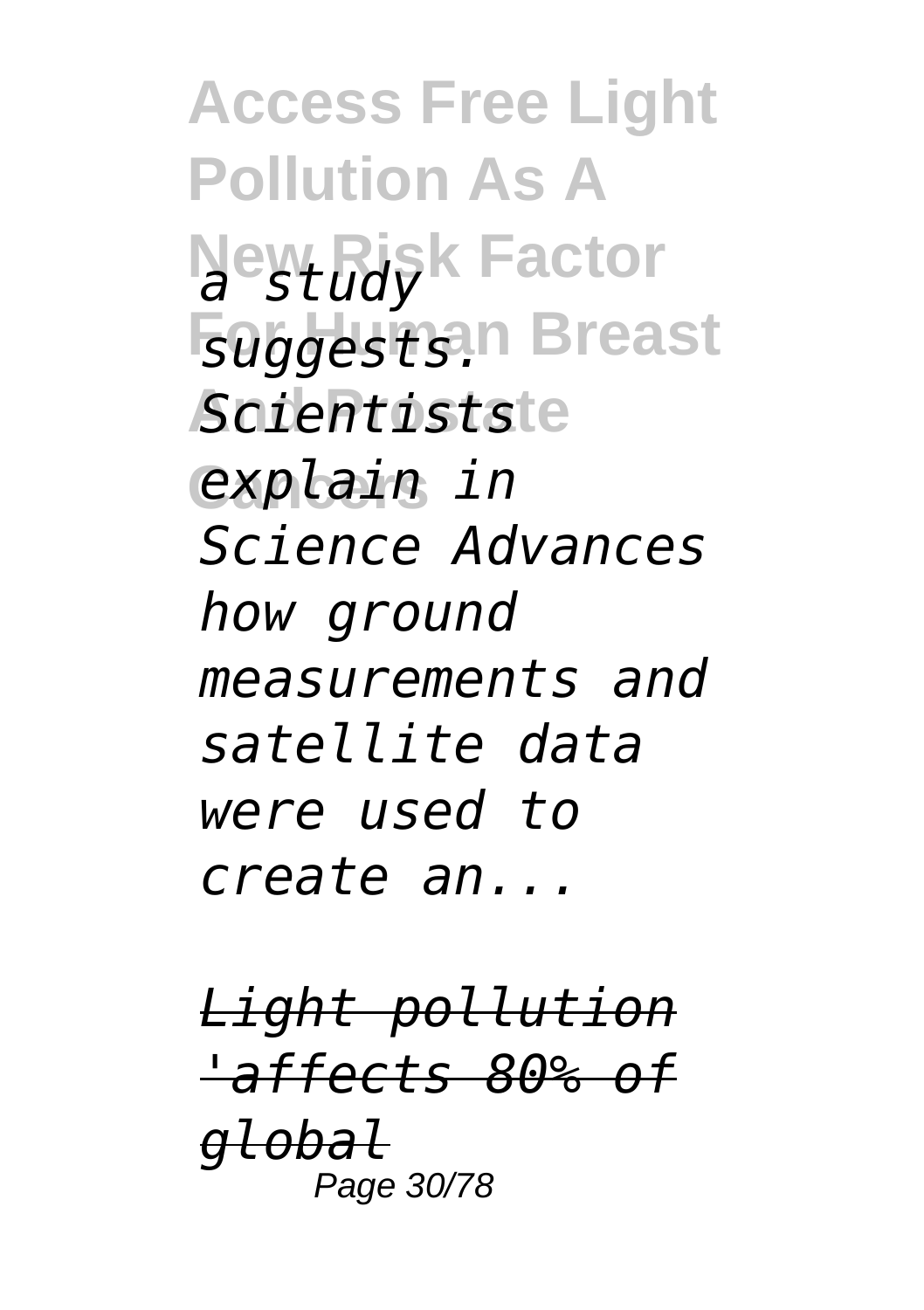**Access Free Light Pollution As A New Risk Factor** *population' -* **For Human Breast** *BBC News* **And Prostate** *Light pollution* **Cancers** *is the presence of anthropogenic and artificial light in the night environment. It is exacerbated by excessive, misdirected or obtrusive use of light, but even* Page 31/78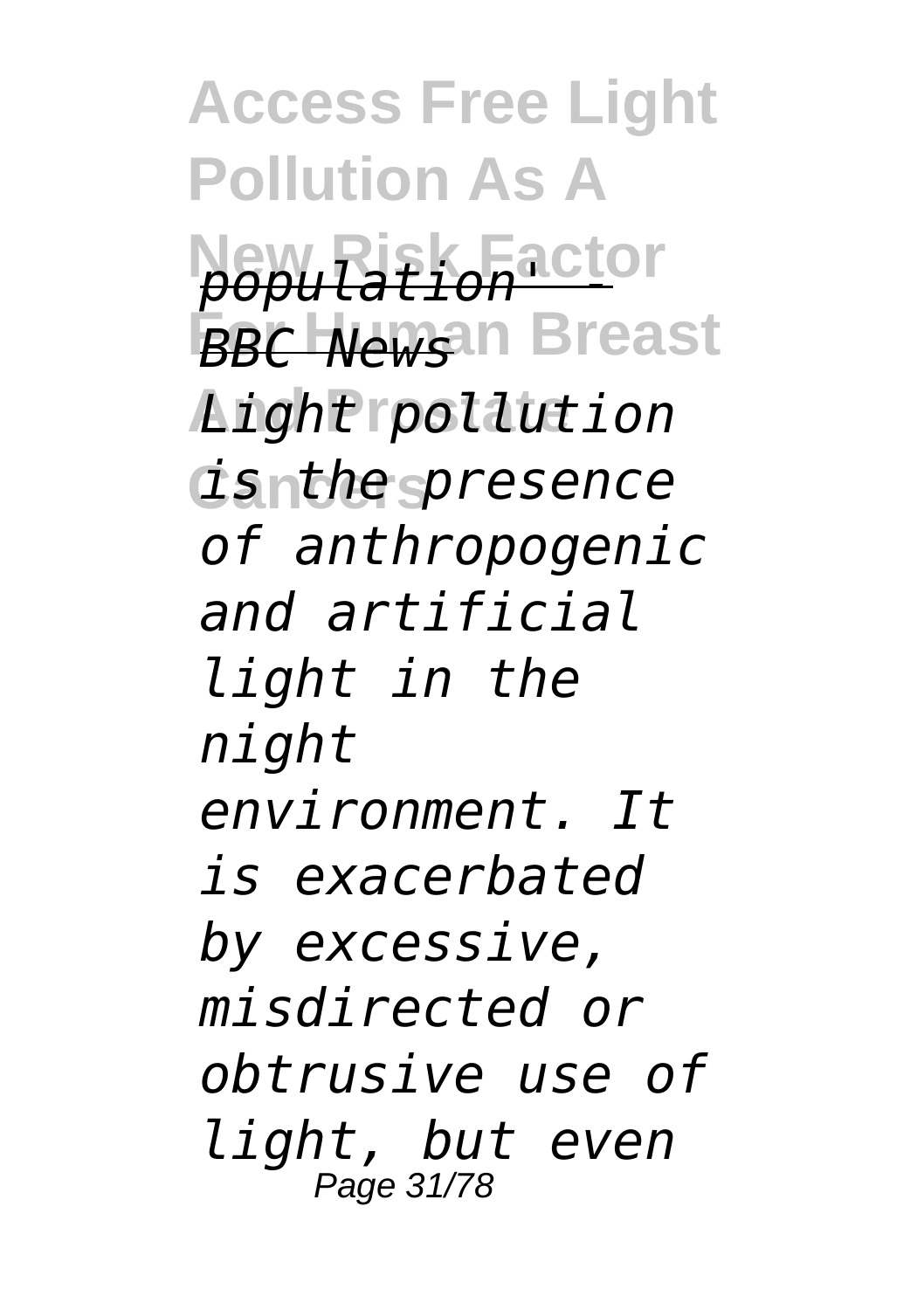**Access Free Light Pollution As A** *<u>Rarefully used</u>* **Foghtuman Breast And Prostate** *fundamentally* **Cancers** *alters natural conditions. ... There was a need to create a new system of light measurement at night because the biological way in ...*

*Light pollution* Page 32/78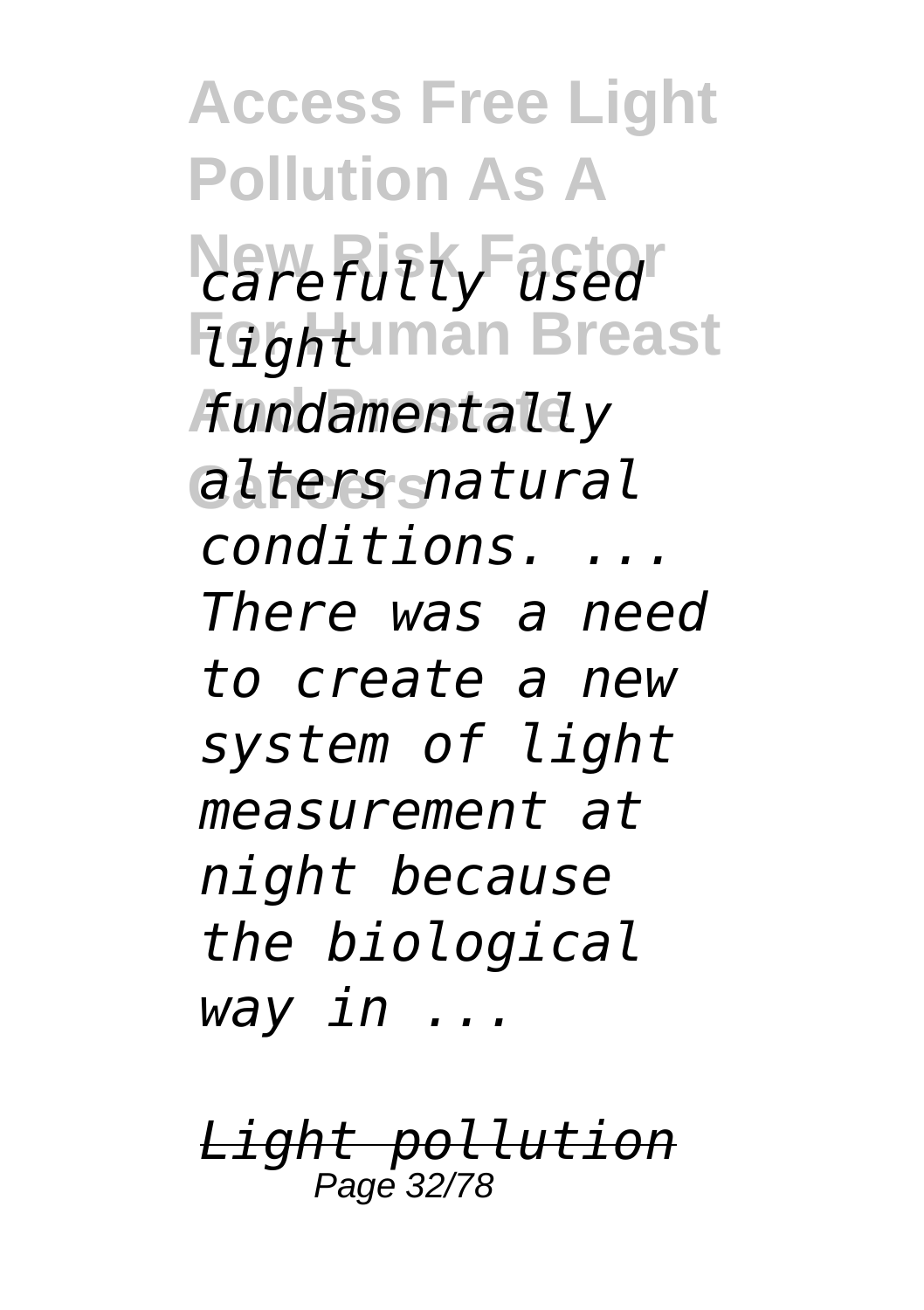**Access Free Light Pollution As A** New Risk Factor **For Human Breast** *Light pollution,* **And Prostate** *the excessive or* **Cancers** *inappropriate use of outdoor artificial light, is affecting human health, wildlife behavior, and our ability to observe stars and other celestial* Page 33/78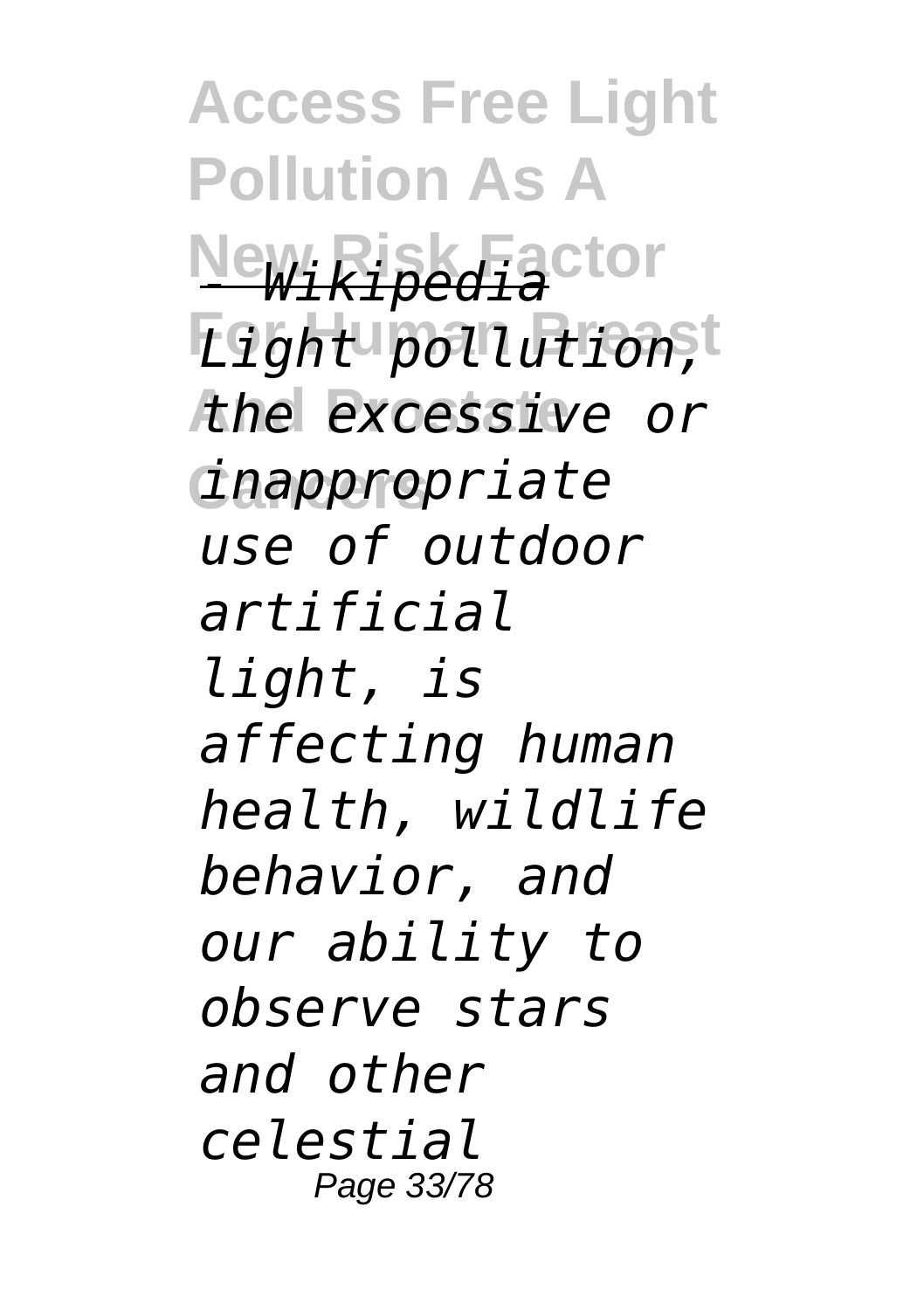**Access Free Light Pollution As A New Risk Factor** *objects. That* **For Human Breast** *Earthly Sky Glow* **And Prostate** *Light pollution* **Cancers** *is a global issue.*

*Light Pollution | National Geographic Society It's not just astronomers that have a problem with light* Page 34/78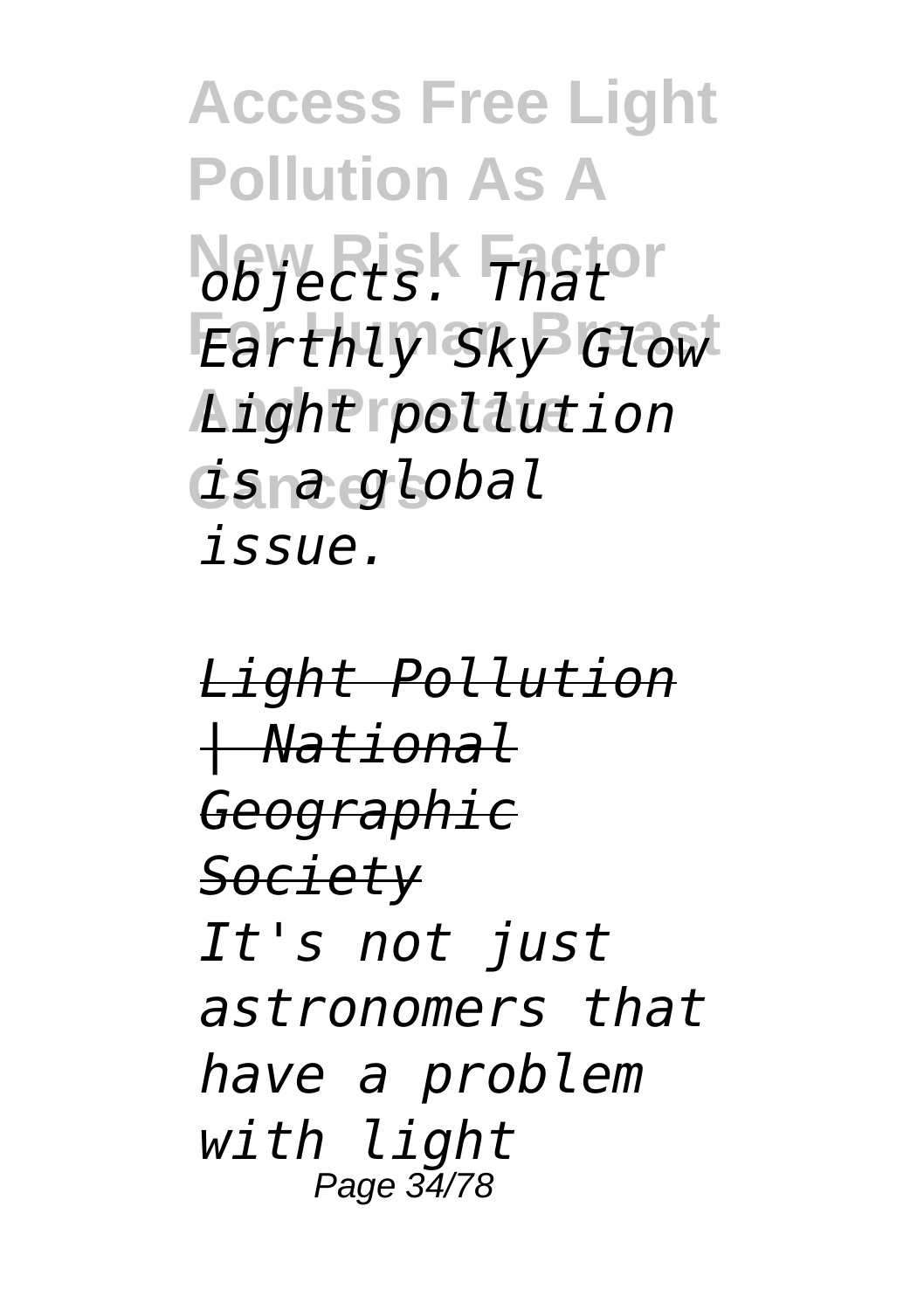**Access Free Light Pollution As A New Risk Factor** *pollution, a new study has found* **And Prostate** *it is causing* **Cancers** *mental health problems for teenagers living in cities. A team from the US National Institute...*

*Teenagers living cities with light pollution* Page 35/78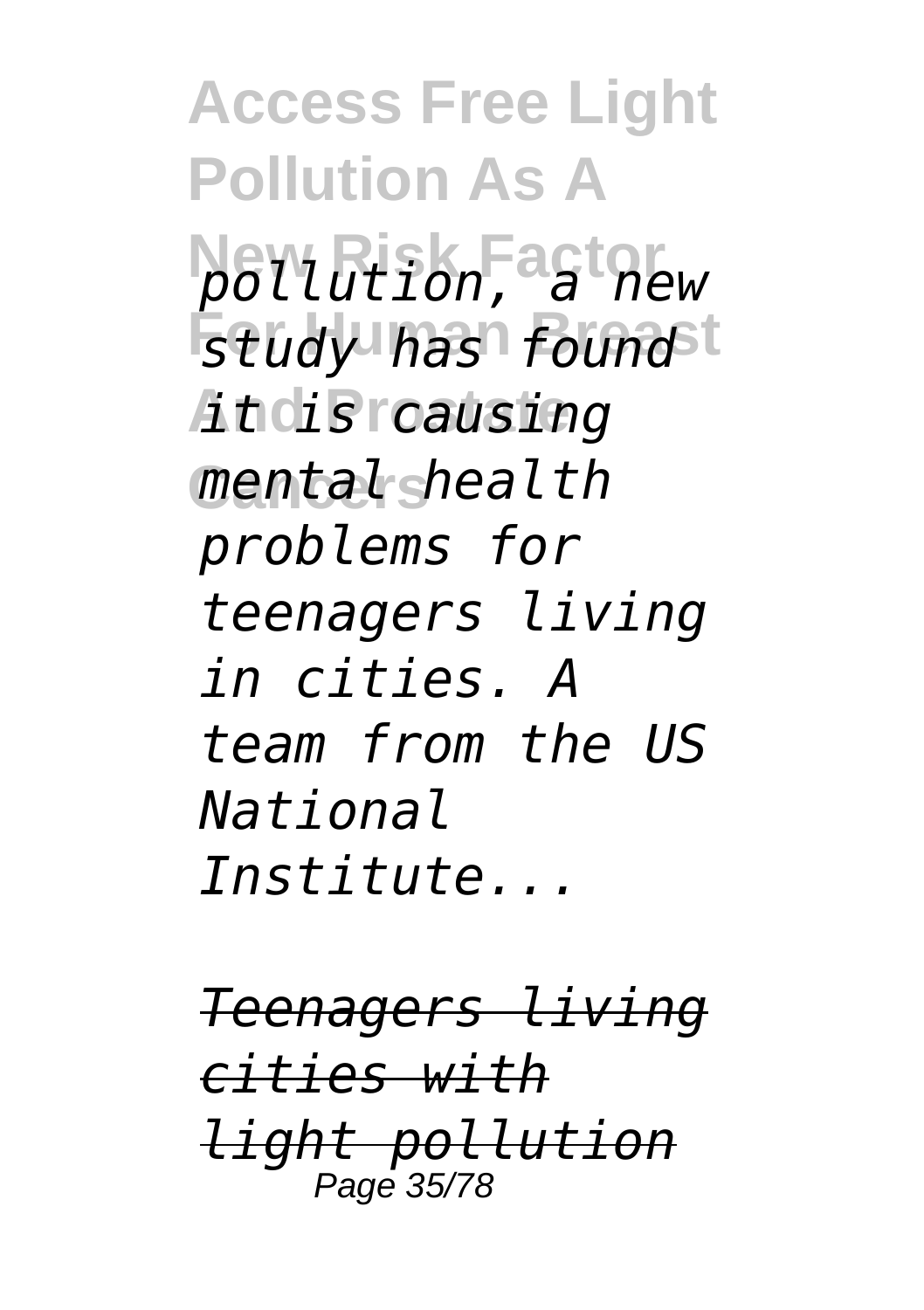**Access Free Light Pollution As A New Risk Factor** *'more likely ...* **For Human Breast** *Now, scientists* **And Prostate** *have found an* **Cancers** *important new lead on light pollution. Streetlights Are Not the Only Culprits. Researchers have long pondered about the fraction of street lighting* Page 36/78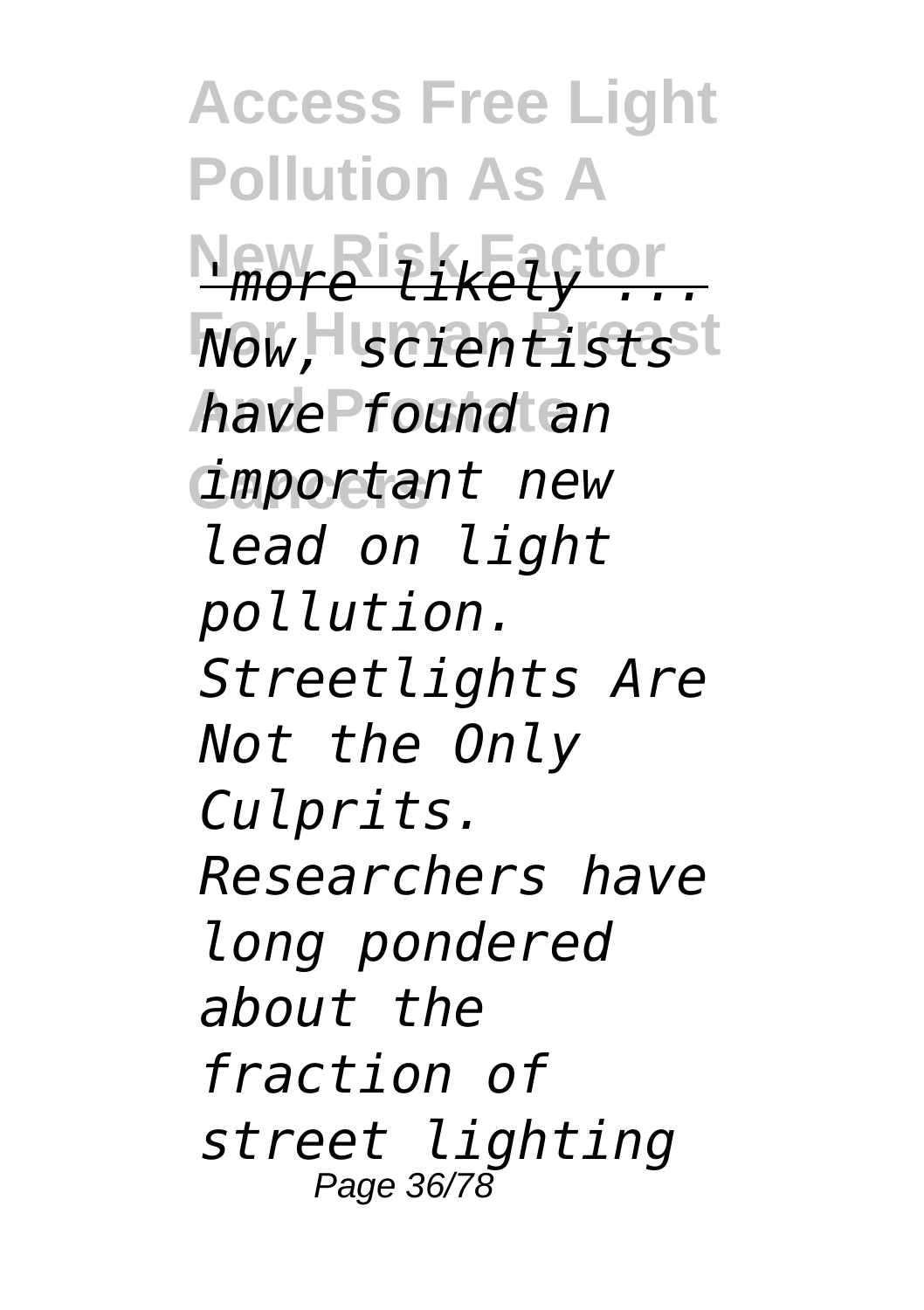**Access Free Light Pollution As A New Risk Factor** *that contributes* **For Hightan Breast And Prostate** *pollution, with* **Cancers** *figures ranging wildly between 12% to more than 80%. Thanks to Kyba's unique experiment, they now have a more reliable number.*

*Astronomers Dim Street Lights to* Page 37/78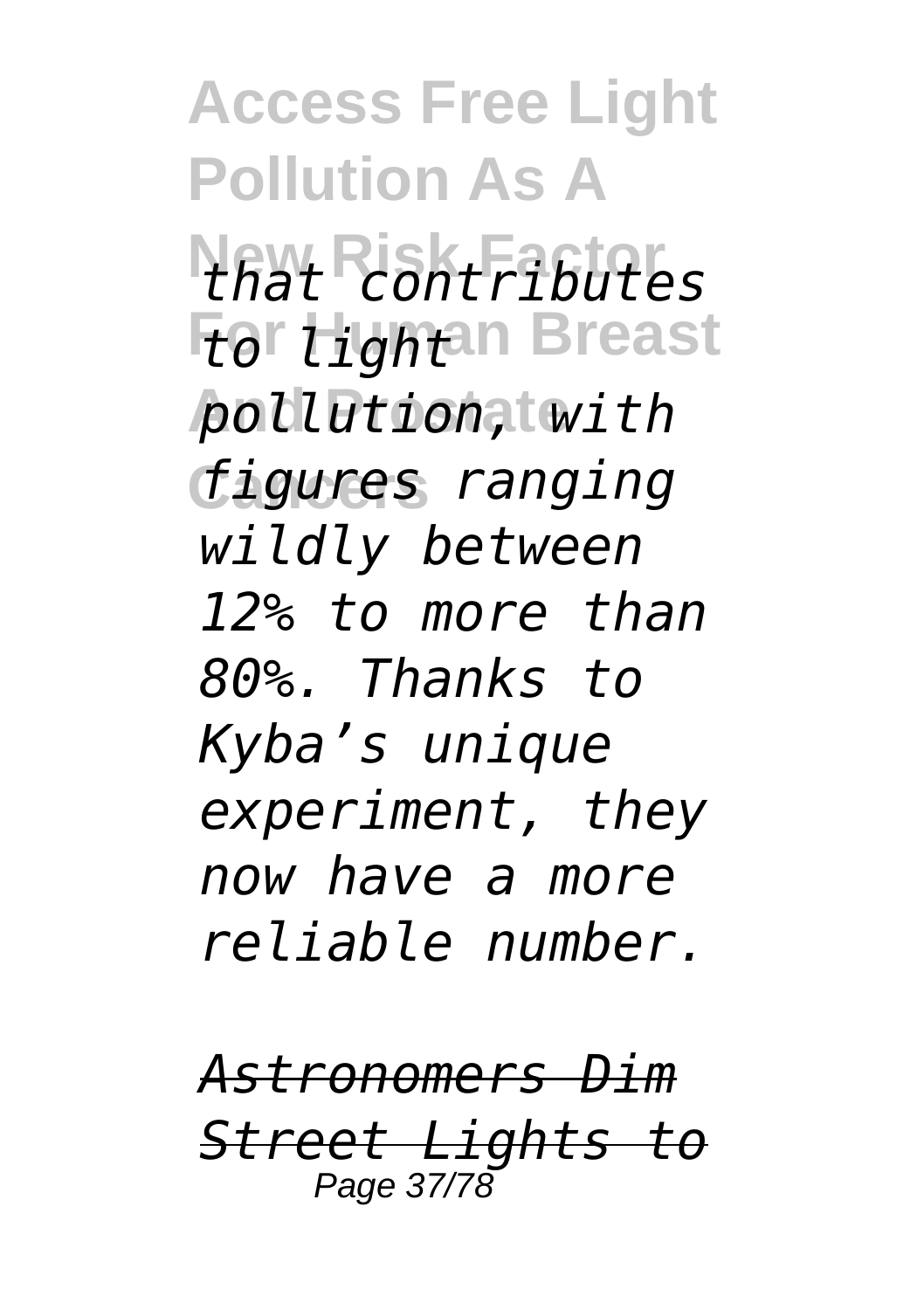**Access Free Light Pollution As A New Risk Factor** *Home in on Light* **For Human Breast** *Pollution* **And Prostate** *Blue 1.25"* **Cancers** *Skyglow Light Pollution and Moon Filter for Telescope Eyepiece Lenses (Blue Premium Moon/Light Pollution Filter) 4.3 out of 5 stars 75 £9.99 £ 9 . 99* Page 38/78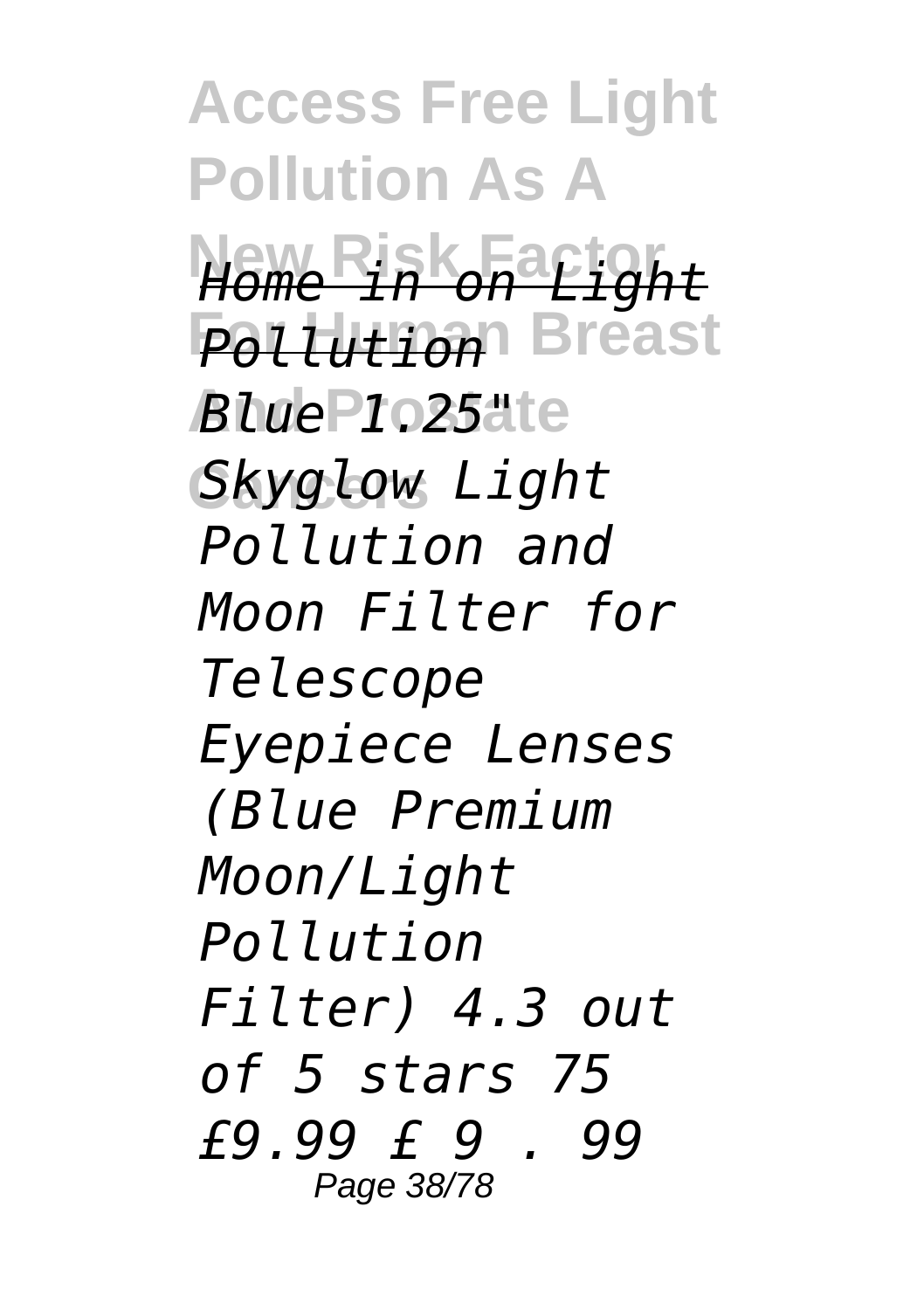**Access Free Light Pollution As A New Risk Factor For Human Breast** *Amazon.co.uk:* **And Prostate** *light pollution* **Cancers** *filter The government of Tristan da Cunha (left and top right) - a UK Overseas Territory in the South Atlantic has declared a 265,000 square mile area as a* Page 39/78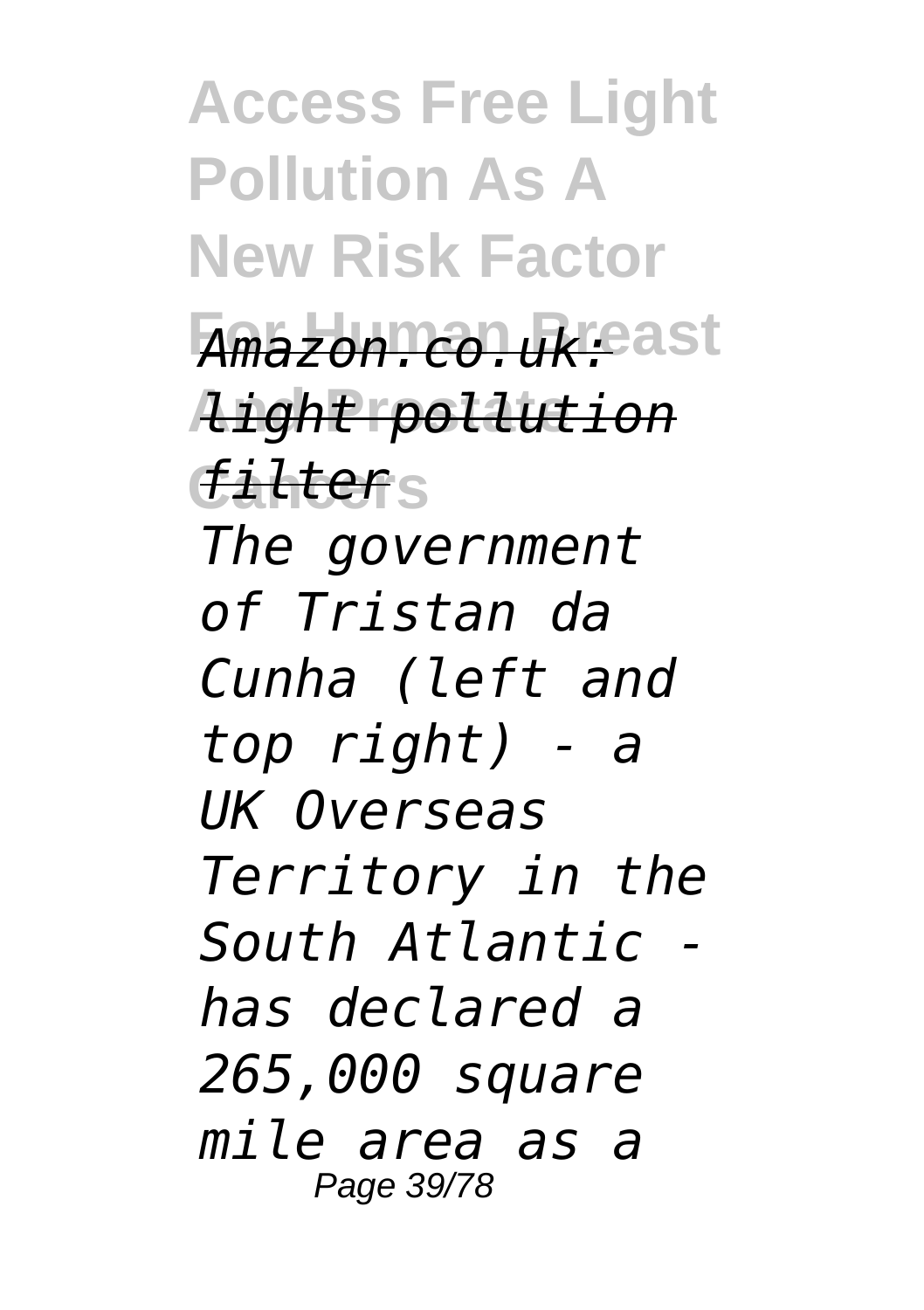**Access Free Light Pollution As A New Risk Factor** *marine protection zone.t* **And Prostate** *The reserve -* **Cancers** *the ...*

*The devastating impact of light pollution | Alyn Wallace | TEDxAberystwyth The problem of light pollution* Page 40/78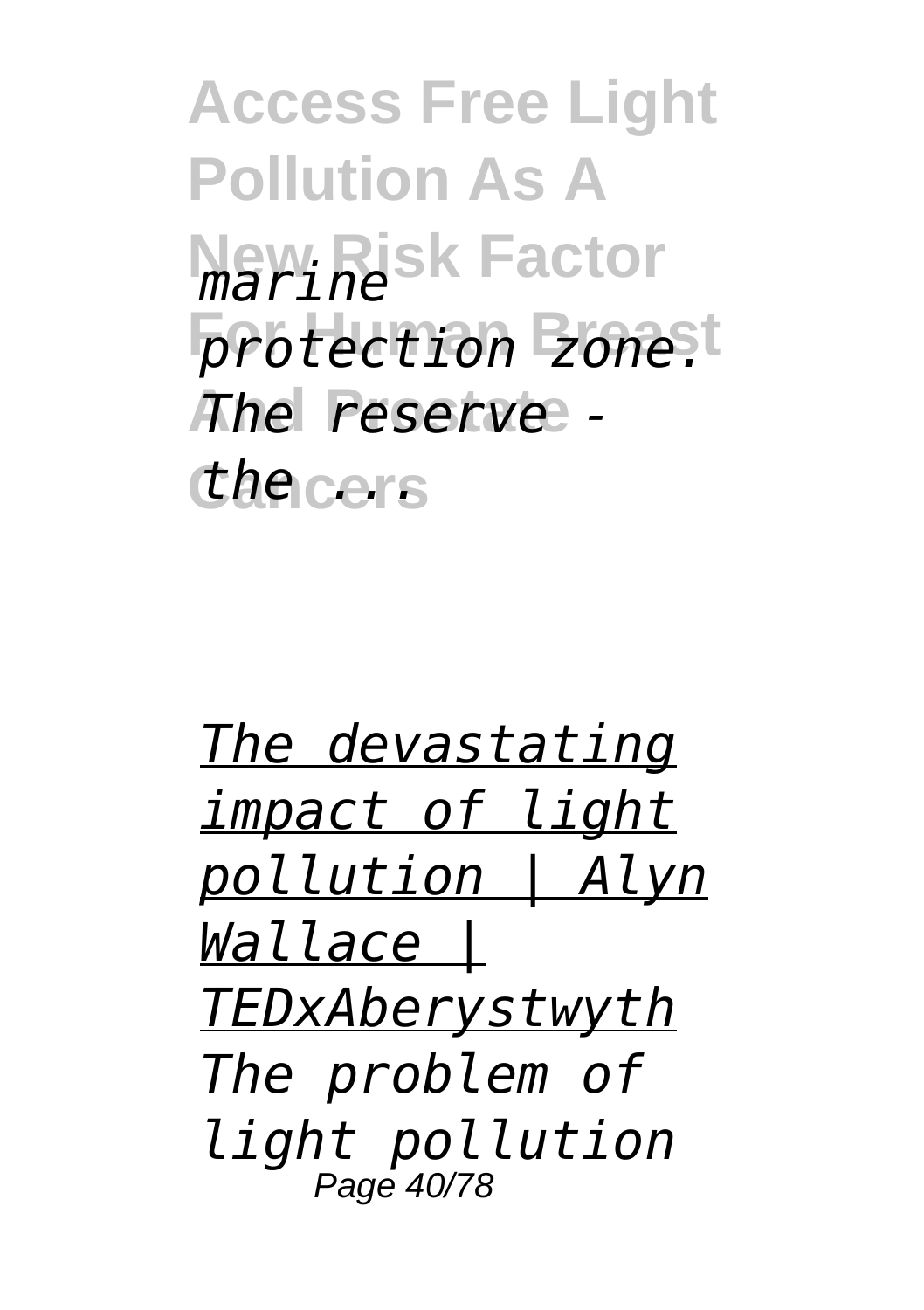**Access Free Light Pollution As A New Risk Factor** *Fidiculous Eyreast* **And Prostate** *easy ways to fix* **Cancers** *it | Kelsey Johnson Saving the Dark | Documentary | Light Pollution [HD] How to find dark skies around Light Pollution | Milky Way Photography* Page 41/78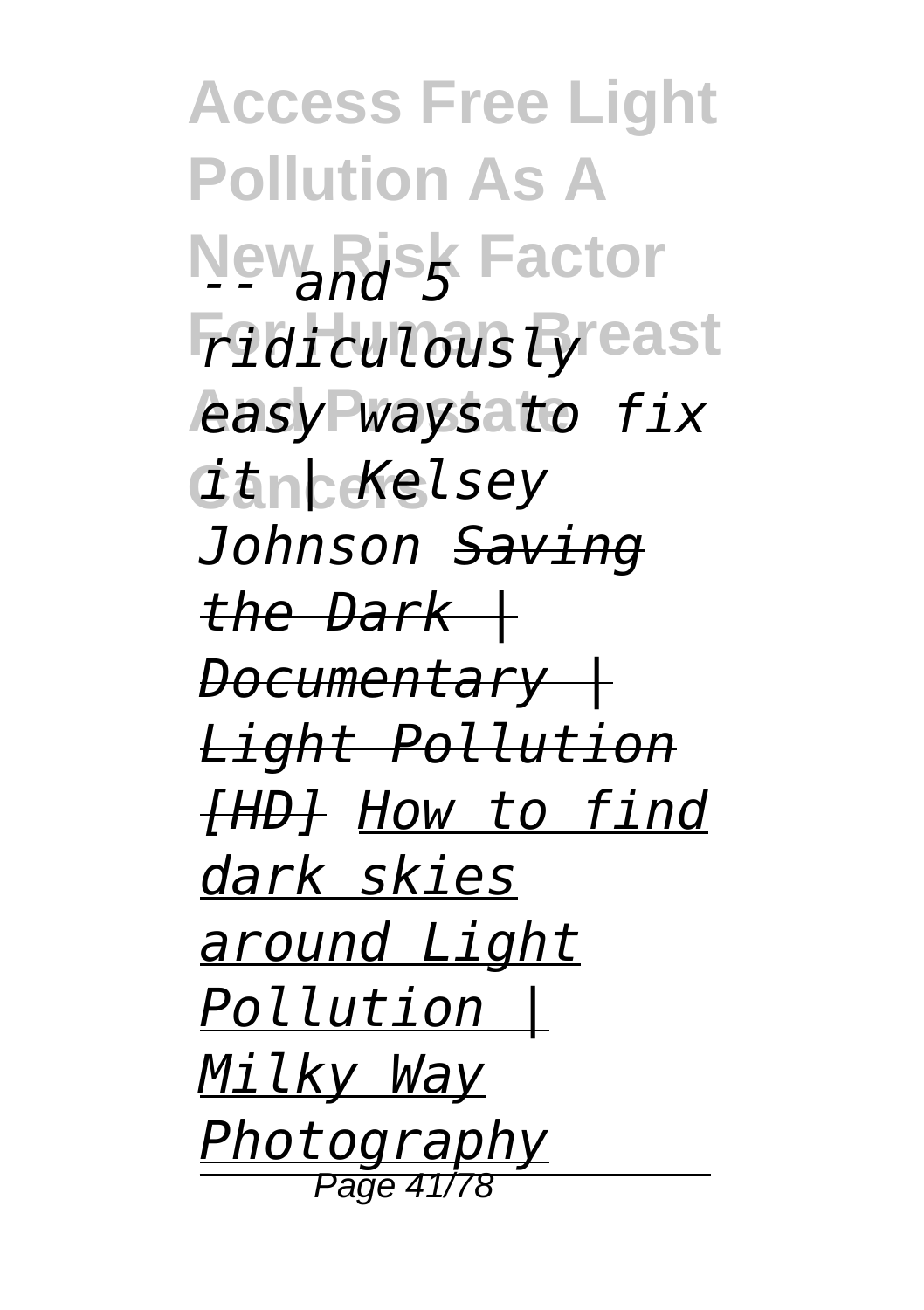**Access Free Light Pollution As A New Risk Factor** *Light Pollution* **For Human Breast** *101 | National* **And Prostate** *Geographic* **Cancers** *De-Light the Night (Light Pollution Solutions) | Diane Turnshek | TEDxPittsburgh PBS LIGHT POLLUTION IN ASTRONOMYBook Trailer: Dark Matters,* Page 42/78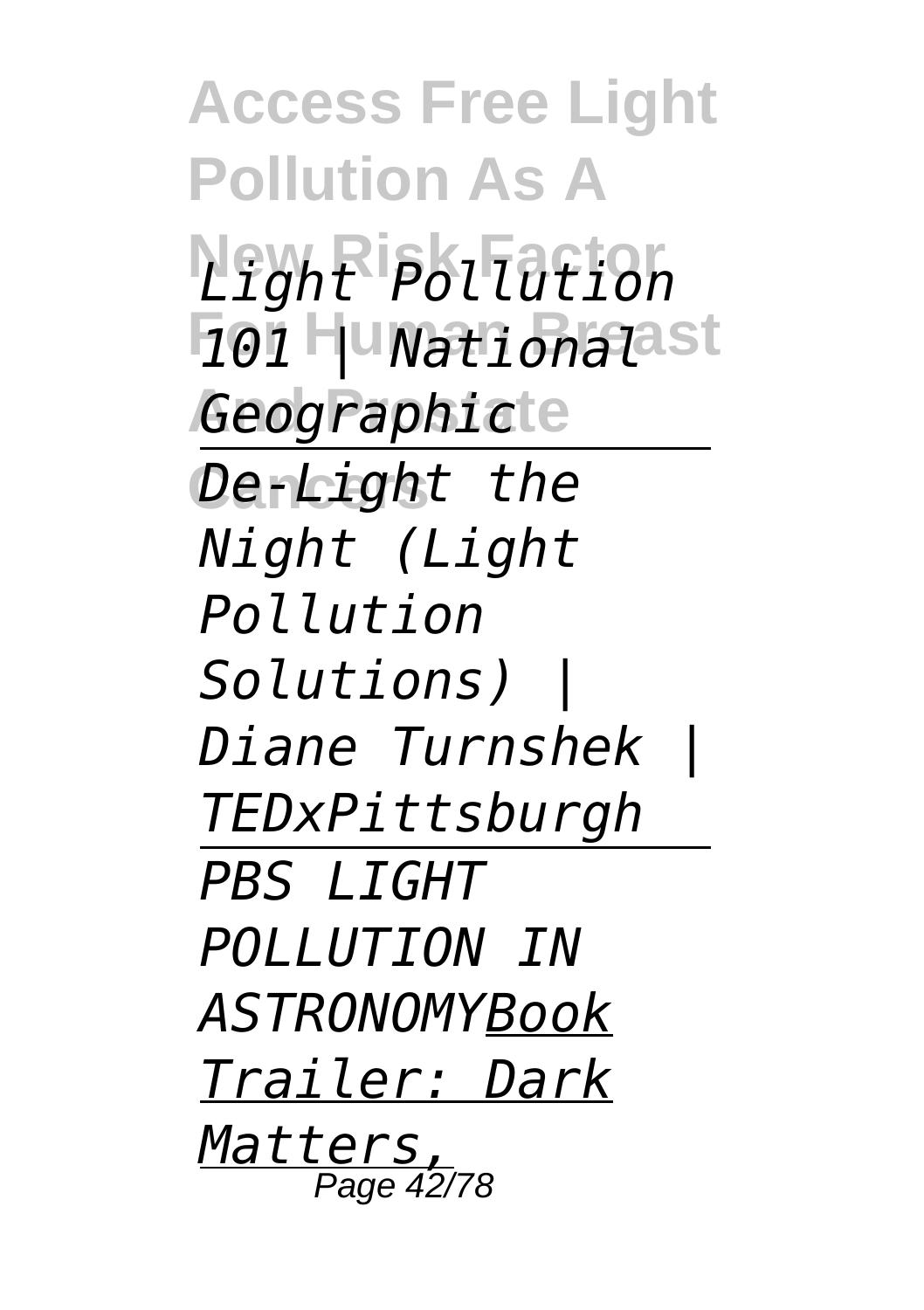**Access Free Light Pollution As A New Risk Factor** *Nature's* **For Human Breast** *Reaction to* **And Prostate** *Light Pollution* <u> *by Joan Marie*</u> *Galat Dark Matters-Nature's Reaction to Light Pollution: Book Trailer #STEM #STEAM Hidden Costs Series: Light Pollution Light Pollution Is* Page 43/78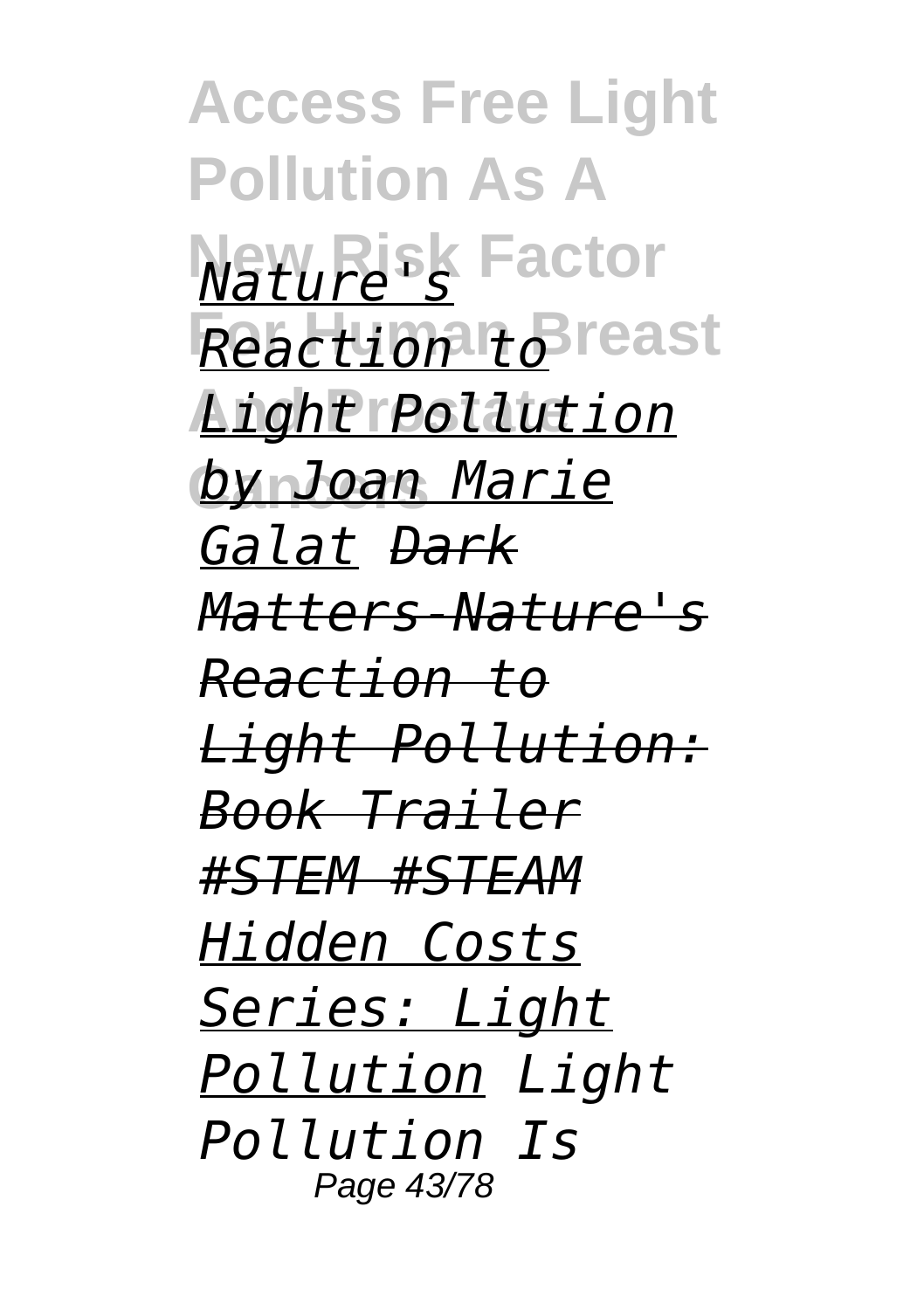**Access Free Light Pollution As A New Risk Factor** *More Dangerous Than You Think!st* **And Prostate** *Reading IELTS 3* **Cancers** *Light pollution How Earth Would Look If All The Ice Melted Astrophotography Settings And Tips | How to Shoot Stars and the Night Sky How to Photograph the* Page 44/78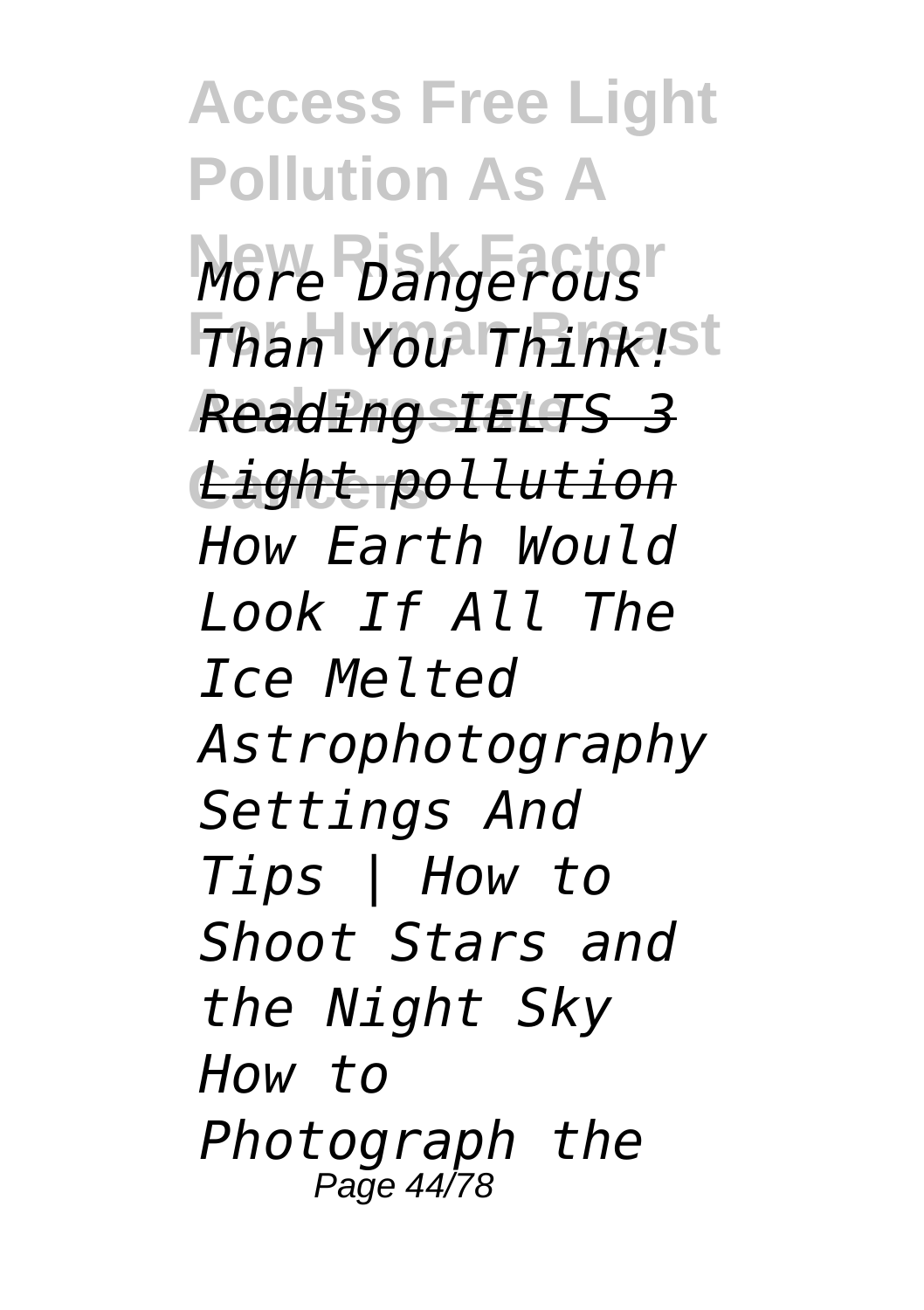**Access Free Light Pollution As A Milky Way inton For Human Breast** *Really Heavy* **And Prostate** *Light Pollution* **Cancers** *Using ETTR (Expose to the Right) Astronomik Clip-In Filters for Canon EOS SEQUATOR TUTORIAL - BEST STACKING SOFTWARE FOR EDITING MILKY* Page 45/78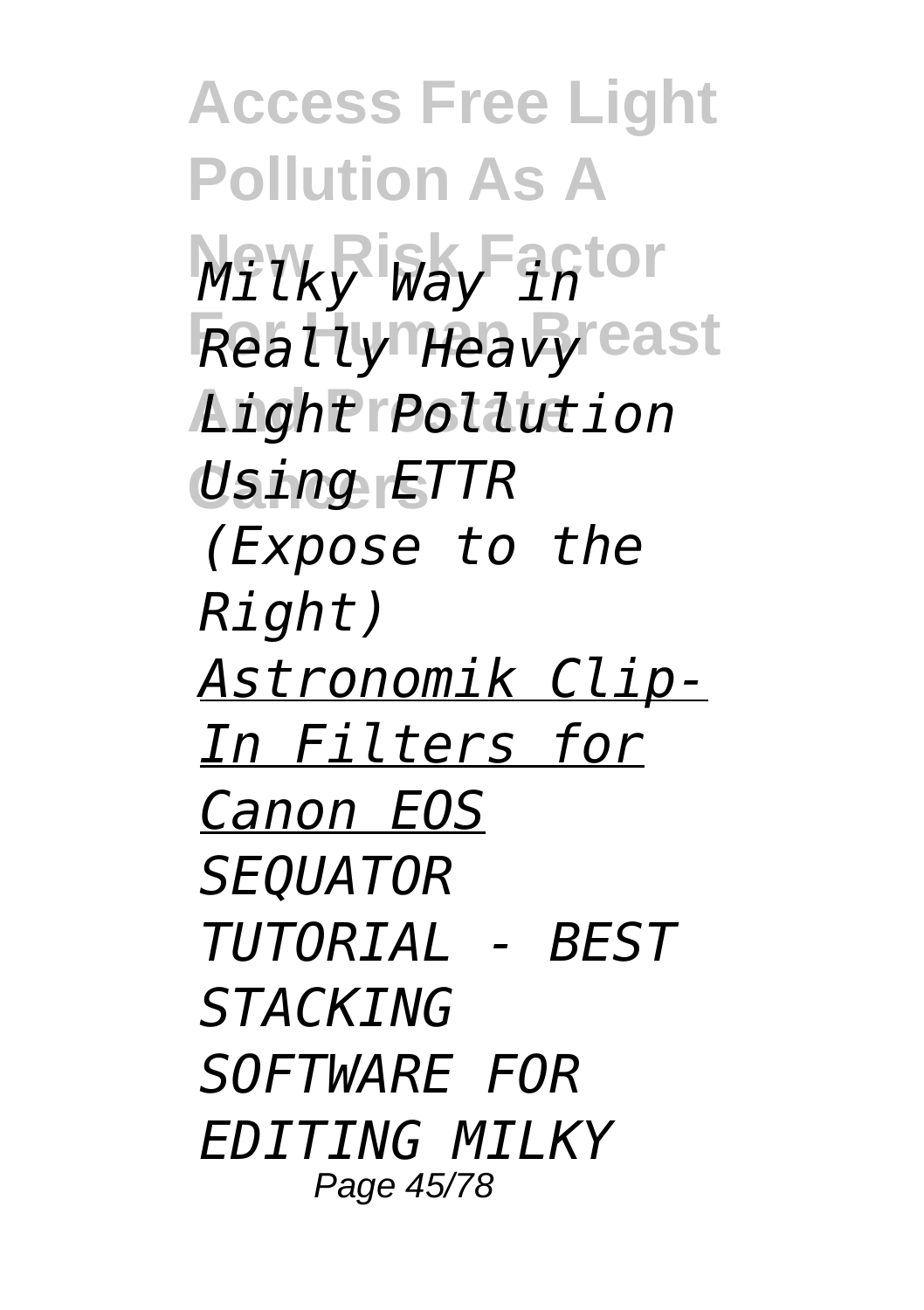**Access Free Light Pollution As A** WAY PHOTOS<sup>a</sup>IN<sup>T</sup> **For Human Breast** *2020? Creative* **And Prostate** *Photography* **Cancers** *Ideas at Home - Dandelion Seeds and Water Drops. light pollution filters for astrophotography | Are they worth it? Rollei AstroKlar Filter Light Pollution Filters for* Page 46/78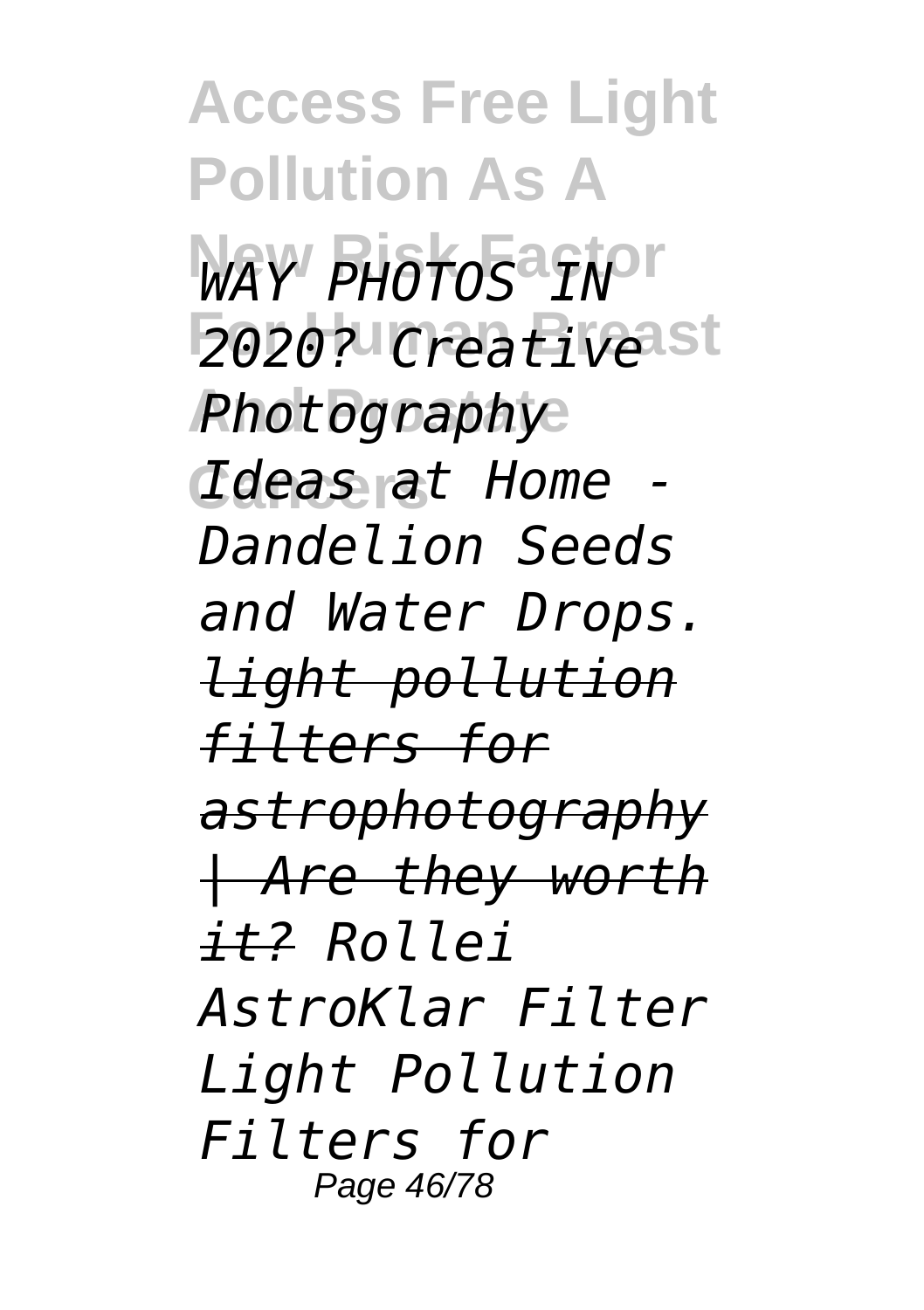**Access Free Light Pollution As A New Risk Factor** *Astrophotography For Lightan Breast* **And Prostate** *Pollution: The* **Cancers** *End of Darkness | The New Yorker On Darkness and Light Pollution LightWedge LED Book Light Light Pollution and Night Sky Light Pollution Filters Review The Strange* Page 47/78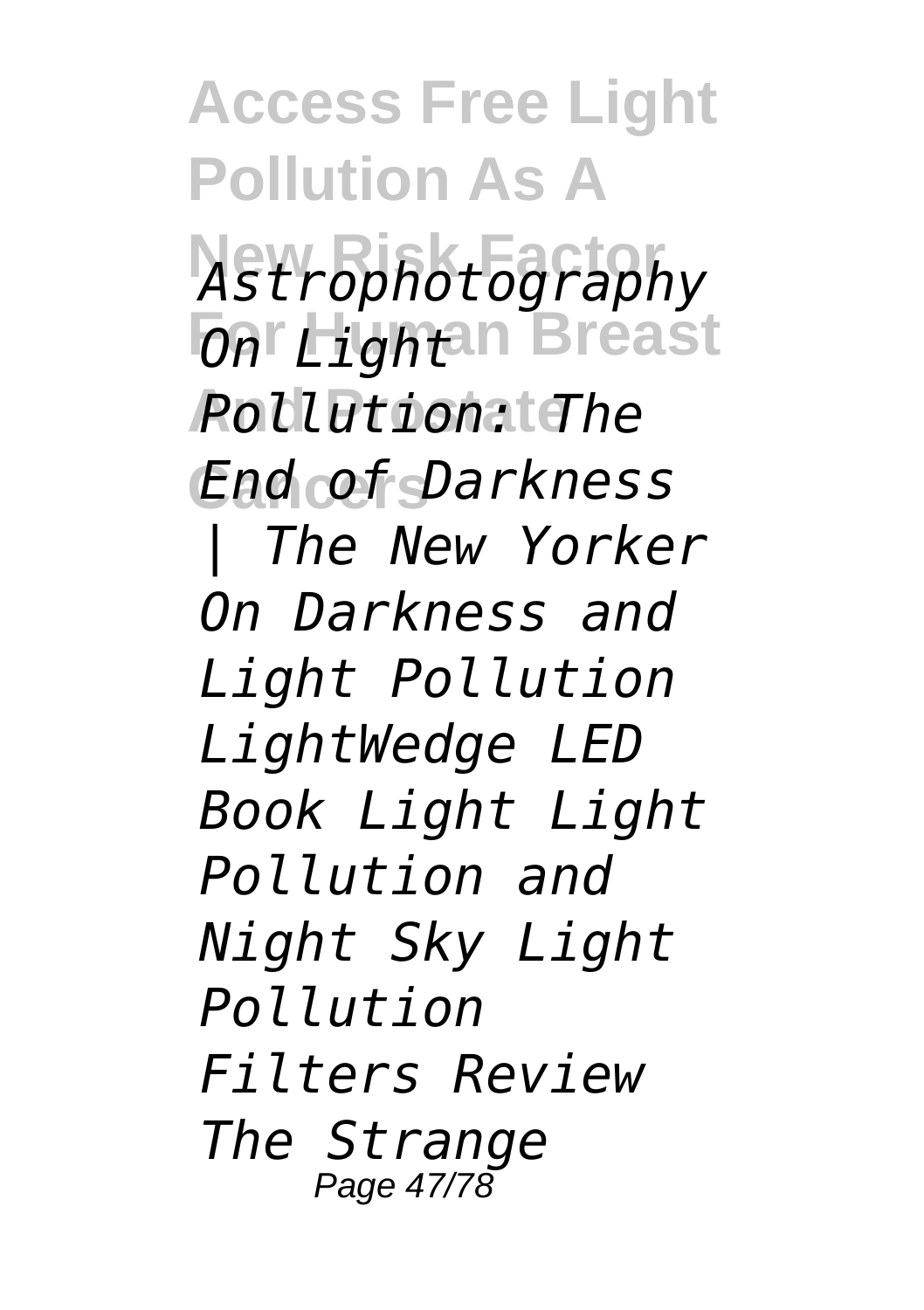**Access Free Light Pollution As A New Risk Factor** *Scourge of Light* **For Human Breast** *Pollution 10* **And Prostate** *Light Pollution* **Cancers** *Filters for Astrophotography in the City Irix EDGE Filters (CP-L, ND, Light Pollution) Review | 4K Light Pollution As A New Light pollution can affect our* Page 48/78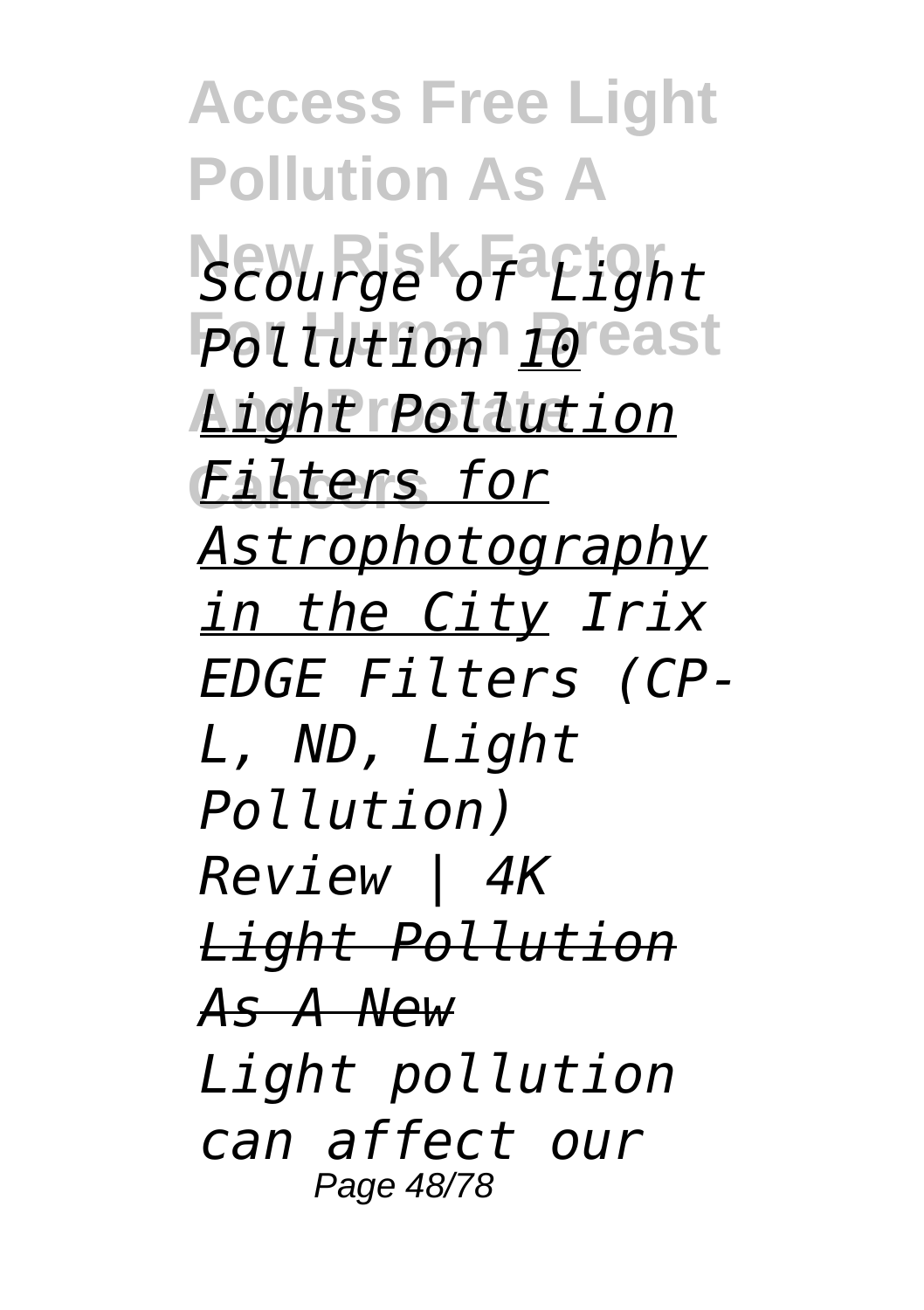**Access Free Light Pollution As A New Risk Factor** *sleep patterns* **For Human Breast** *An experiment* **And Prostate** *carried out at* **Cancers** *01:30 every morning for 10 nights has revealed the main sources of artificial light polluting the night sky. The city of...*

<u>Ligh</u> Page 49/78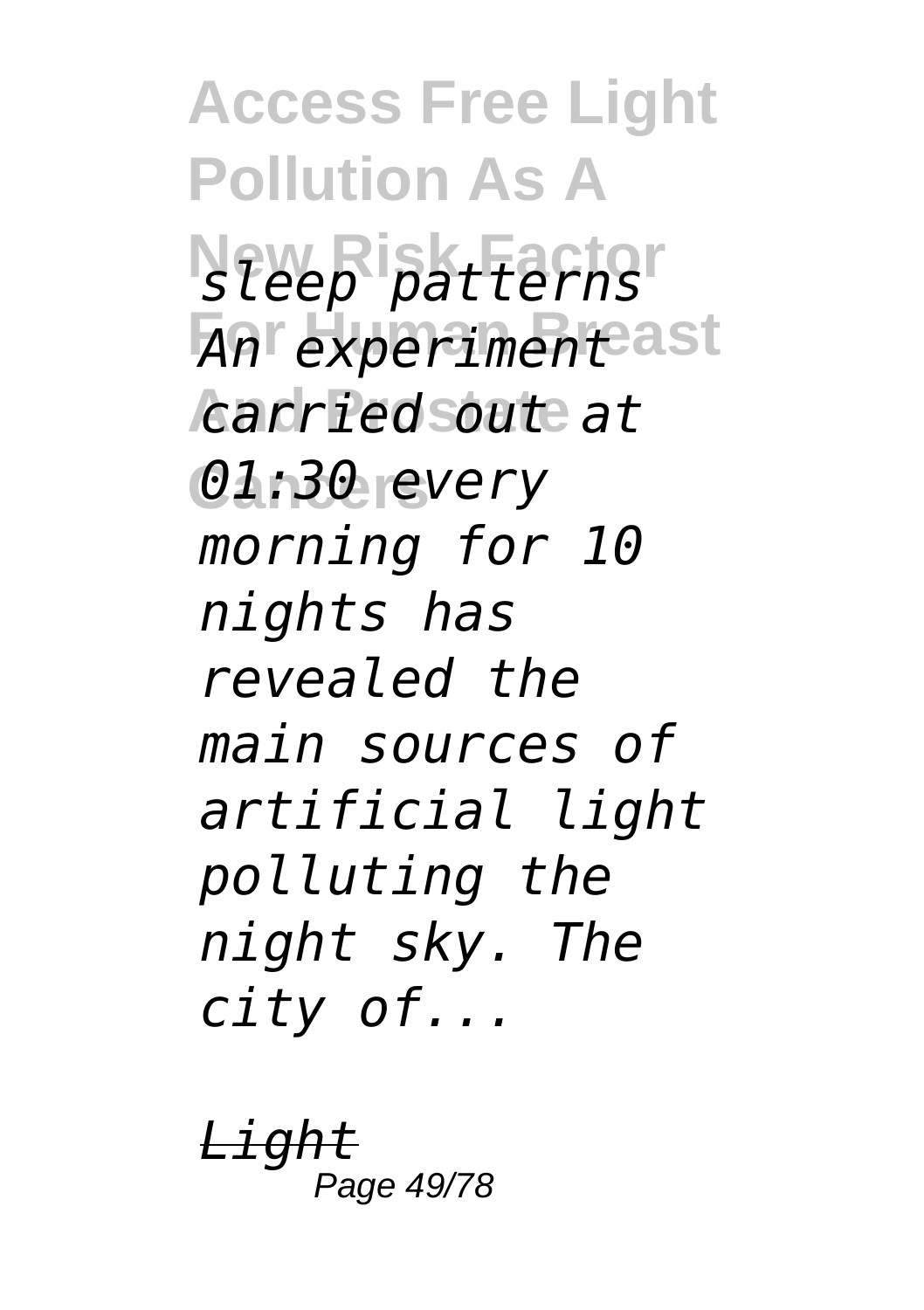**Access Free Light Pollution As A New Risk Factor** *pollution's* **Wasted energy** ast **And Prostate** *seen from space* **Cancers** *- BBC News Light pollution puts Milky Way out of sight for most people in Britain*

*light pollution - latest news, breaking stories and ...* Page 50/78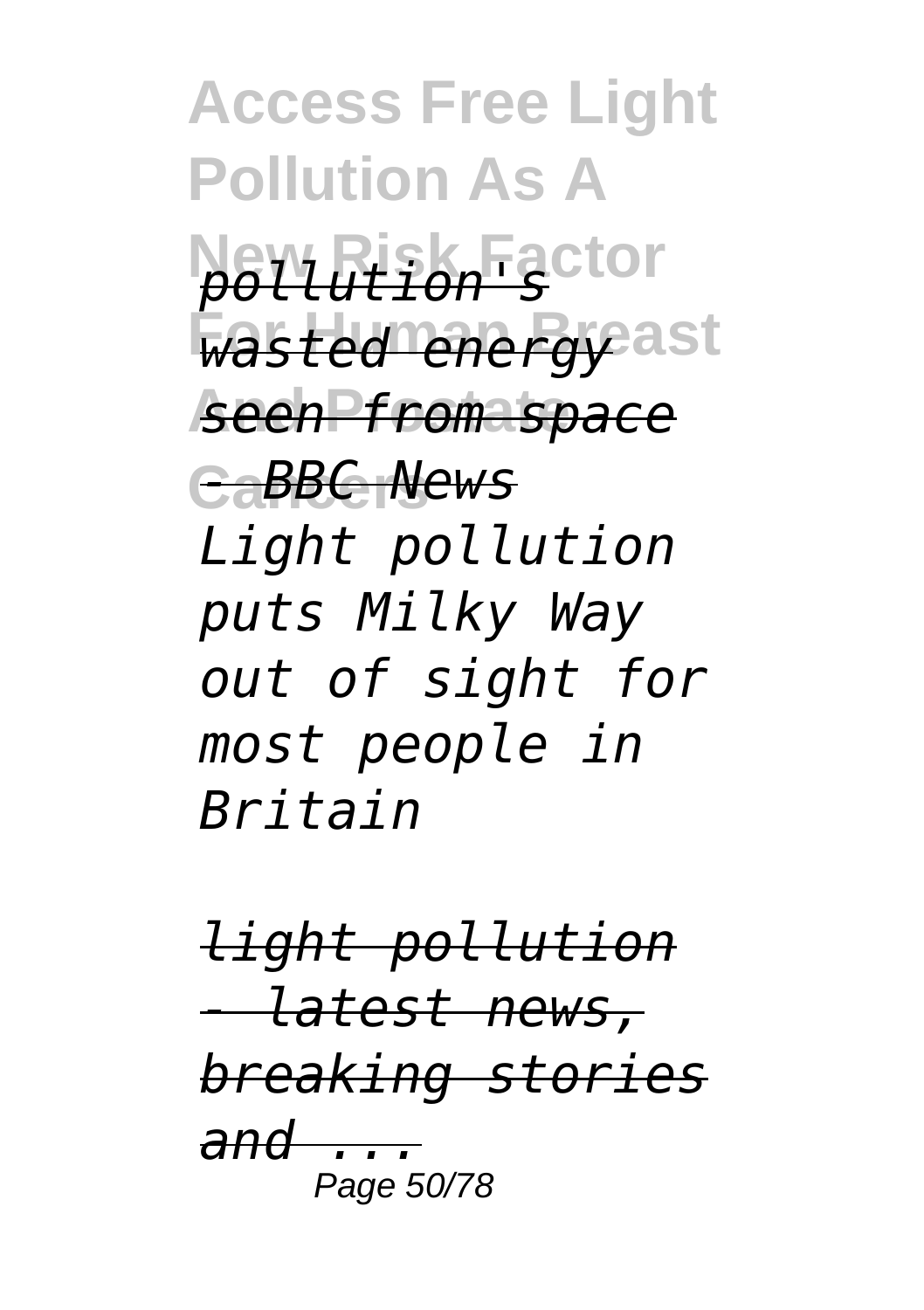**Access Free Light Pollution As A New Risk Factor** *The use of* **For Human Breast** *lighting only* **And Prostate** *when the light* **Cancers** *is required can have a number of benefits, including minimising light pollution, reducing energy consumption, reducing harm to wildlife and improving people* Page 51/78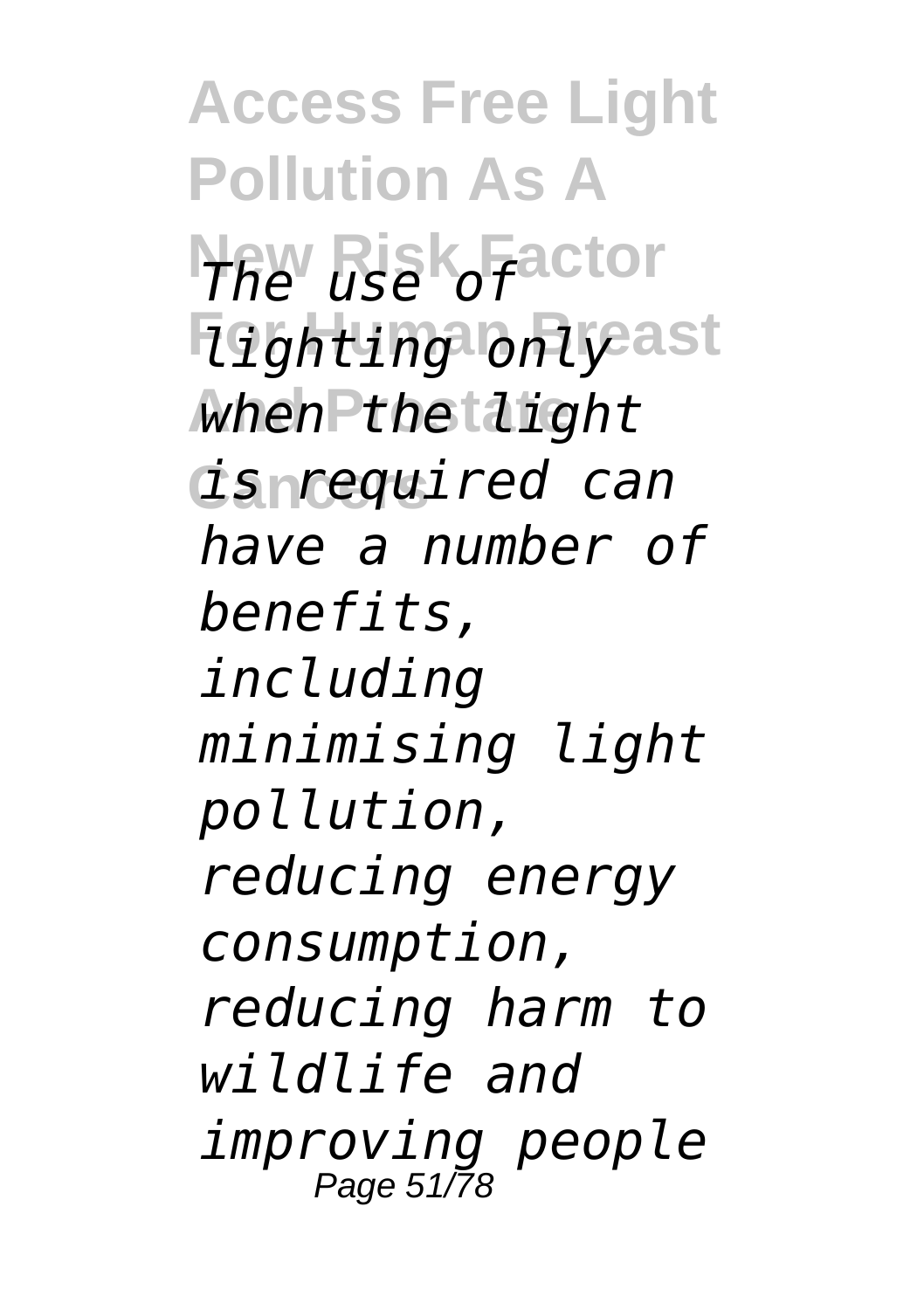**Access Free Light Pollution As A New Risk Factor** *...* **For Human Breast**

**And Prostate** *Light pollution* **Cancers** *- GOV.UK LIGHT POLLUTION should be considered as dangerous as all other pollution to the natural world, according to researchers who believe it is having* Page 52/78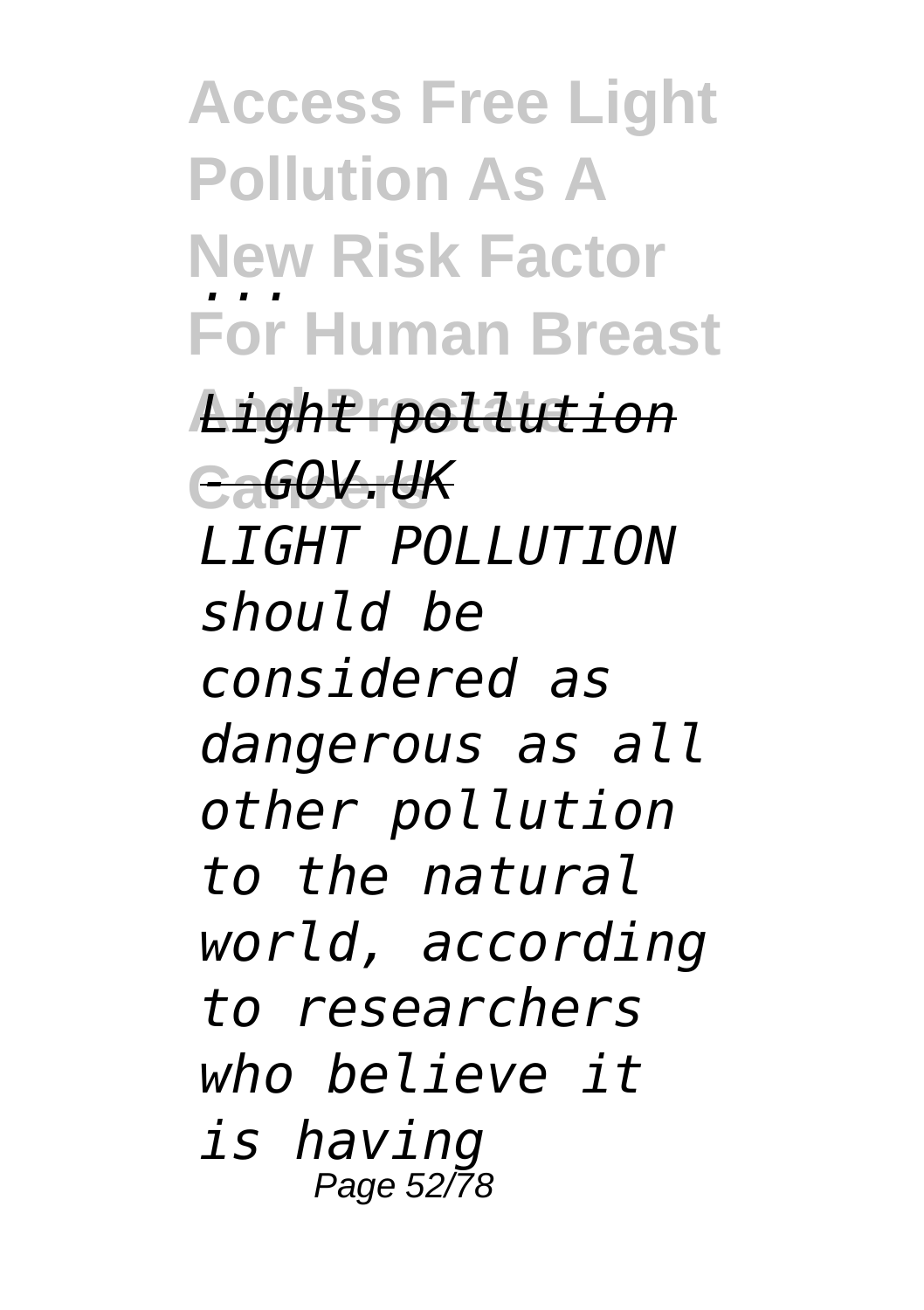**Access Free Light Pollution As A New Risk Factor** *"widespread" Impacts on thest*  $$ **Cancers** *Light pollution destroying the natural world study ... A new study, published in the journal Lighting Research & Technology, has revealed that* Page 53/78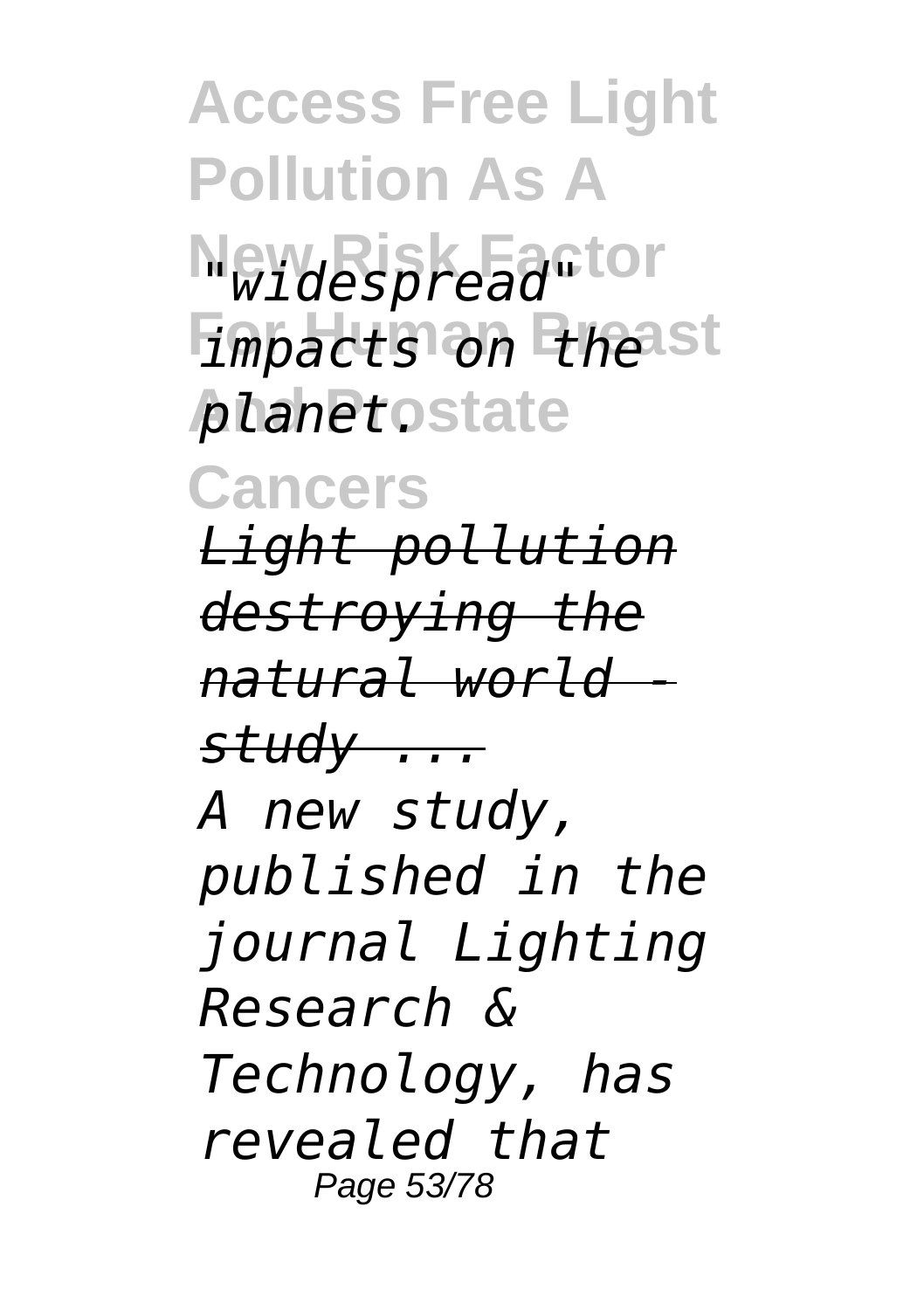**Access Free Light Pollution As A New Risk Factor** *much of light* **For Human Breast** *pollution, which* **And Prostate** *negatively* **Cancers** *impacts human health and animal migrations and wastes energy, is...*

*New study reveals main sources of light pollution* Page 54/78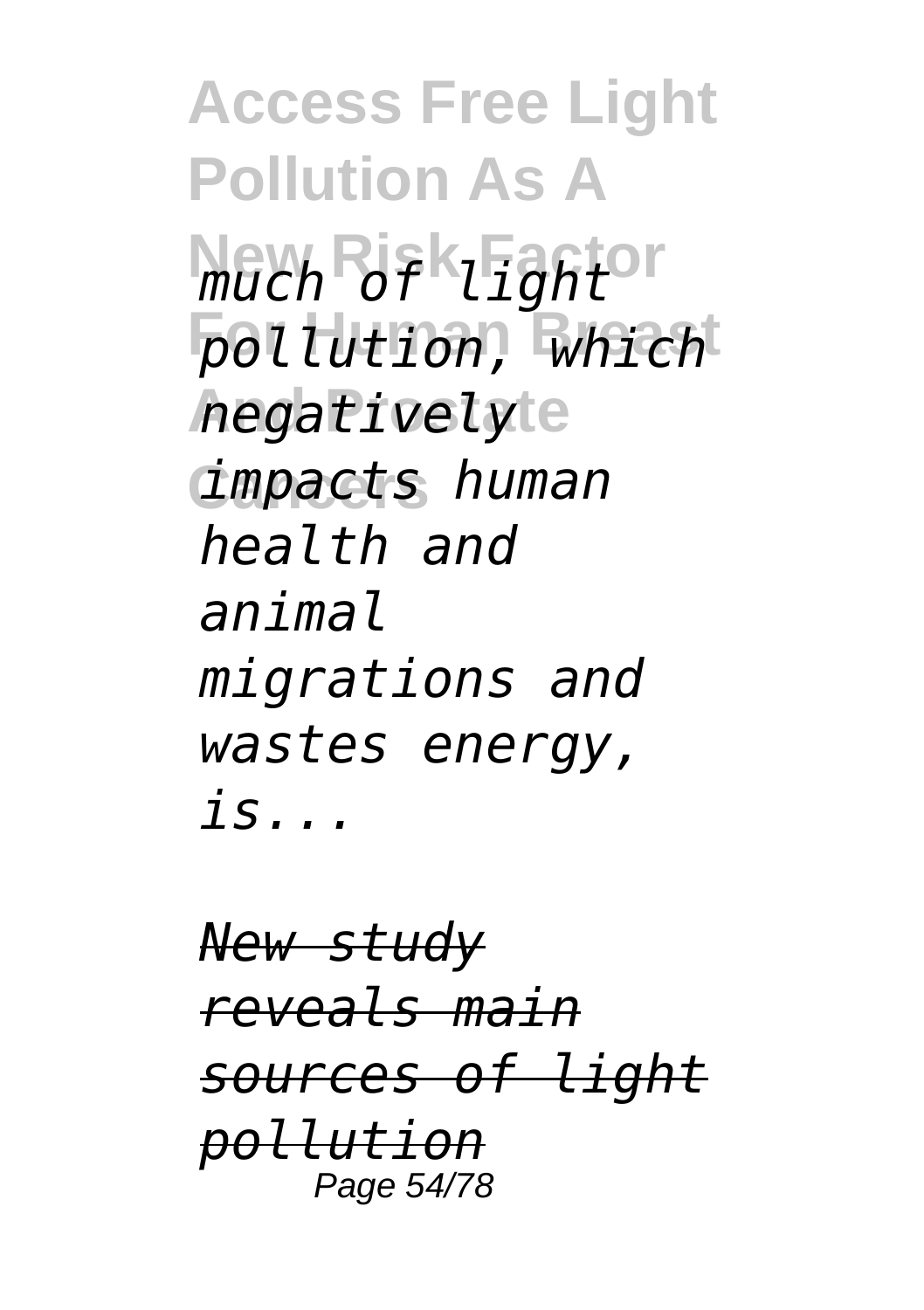**Access Free Light Pollution As A** What Risk Fantor *pollution* Breast **Andightstate Cancers** *pollution or photo pollution is defined as the excessive use of artificial outdoor lightning. This phenomenon affects the nighttime sky,* Page 55/78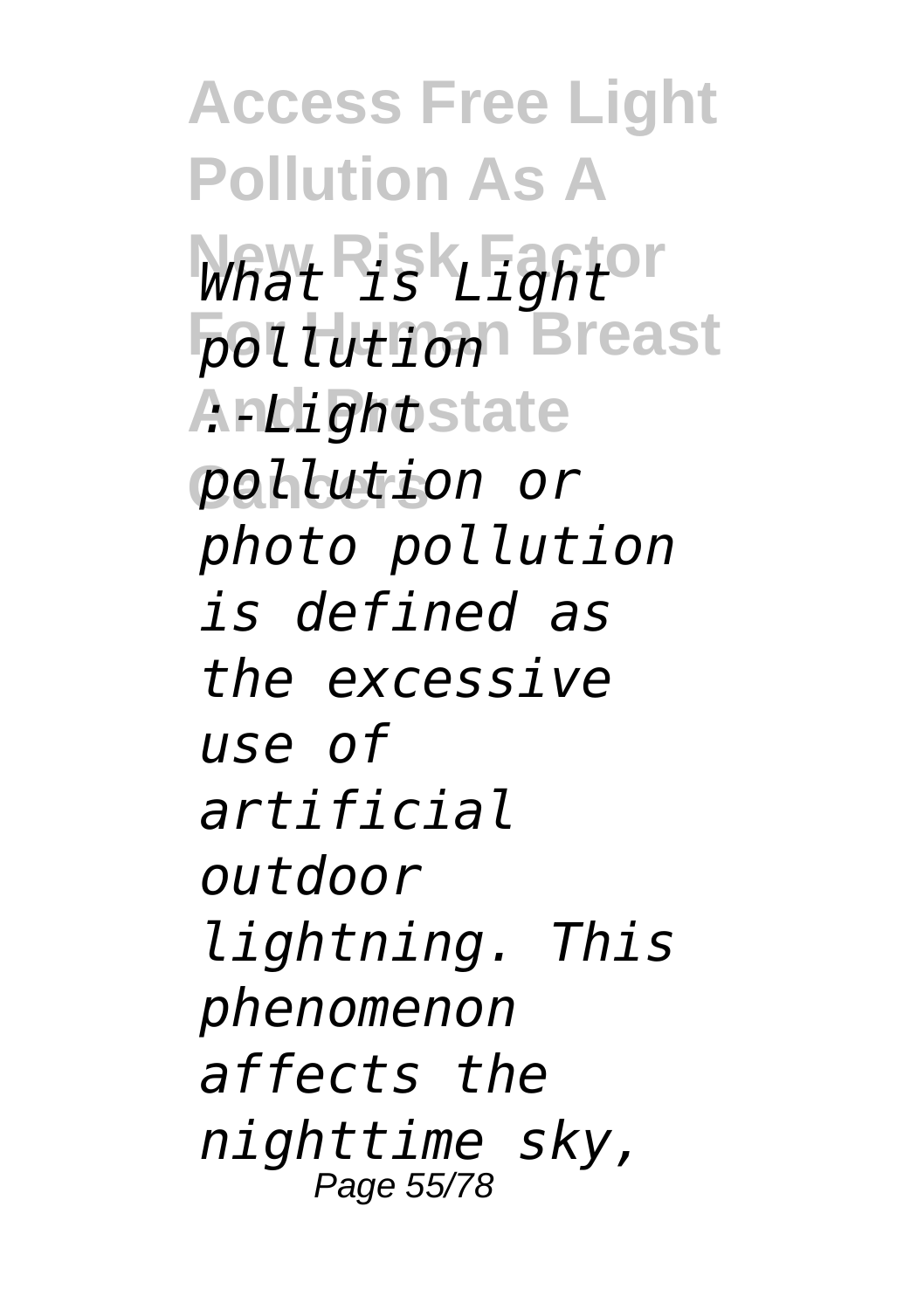**Access Free Light Pollution As A New Risk Factor** *disturbs the life process of* **And Prostate** *many organisms,* **Cancers** *decreases the visibility at night, it has many adverse effects on the environment, energy resources, wildlife, and humans.*

Page 56/78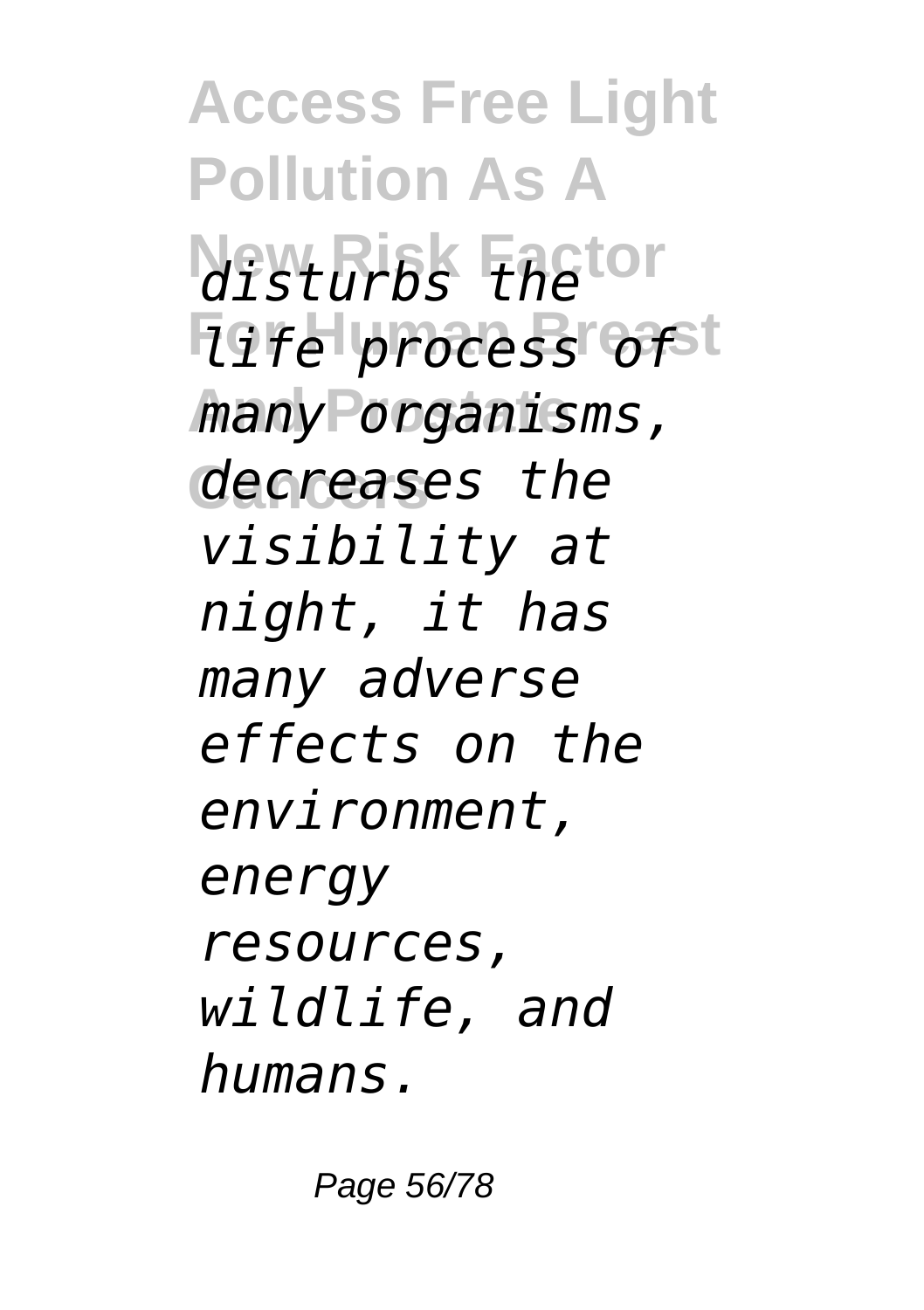**Access Free Light Pollution As A New Risk Factor** *Light pollution* **For Human Breast** *- A new threat ~* **And Prostate** *Group Discussion* **Cancers** *Ideas "Taken together, these studies show that in a city with welldesigned streetlights, most of the light emissions and light pollution come* Page 57/78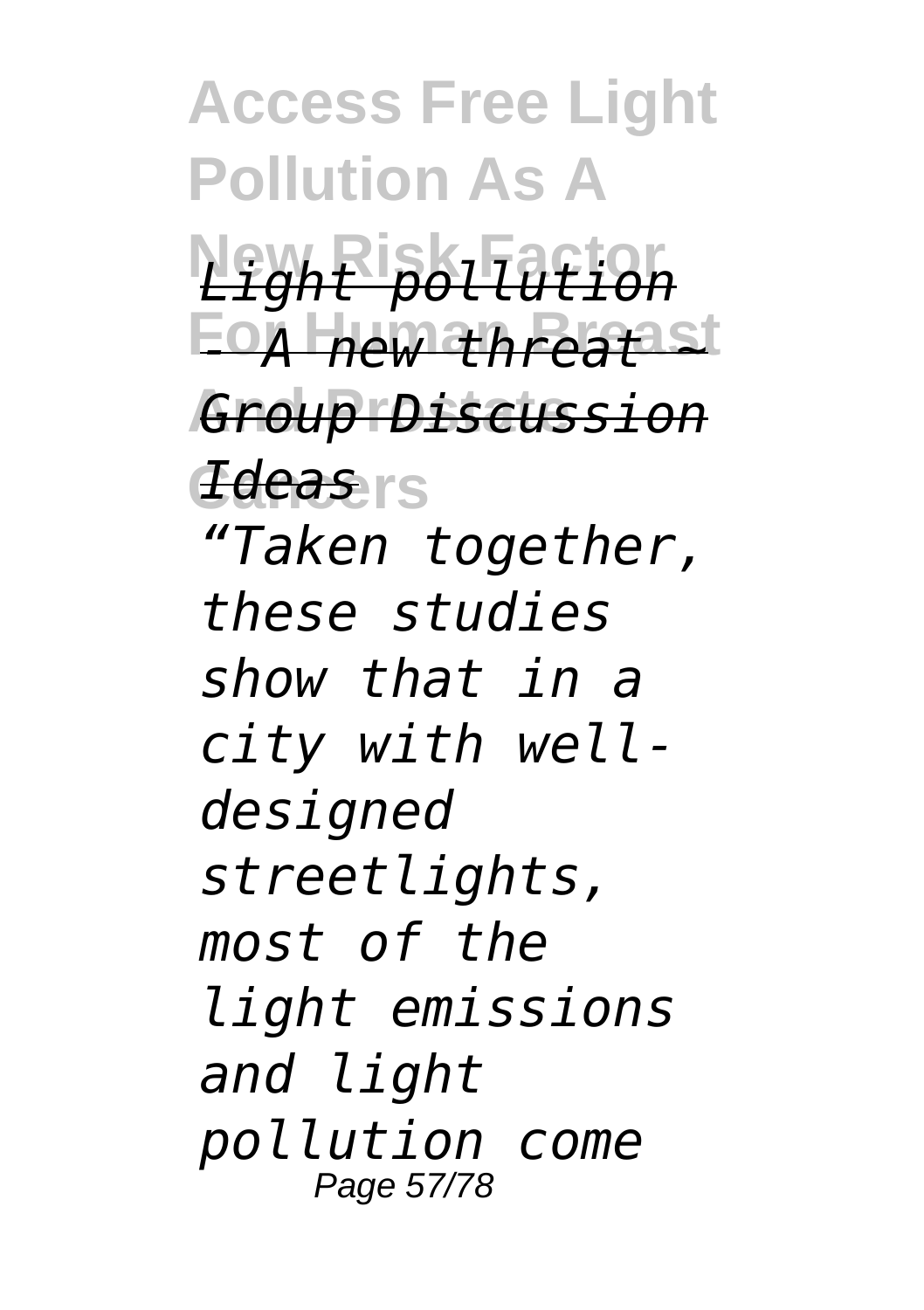**Access Free Light Pollution As A New Risk Factor** *from other* **For Human Breast** *lights," co-***And Prostate** *author Dr. John* **Cancers** *Barentine from the...*

*Smart Streetlights Could Help Control Light Pollution ... The Environmental Protection Act* Page 58/78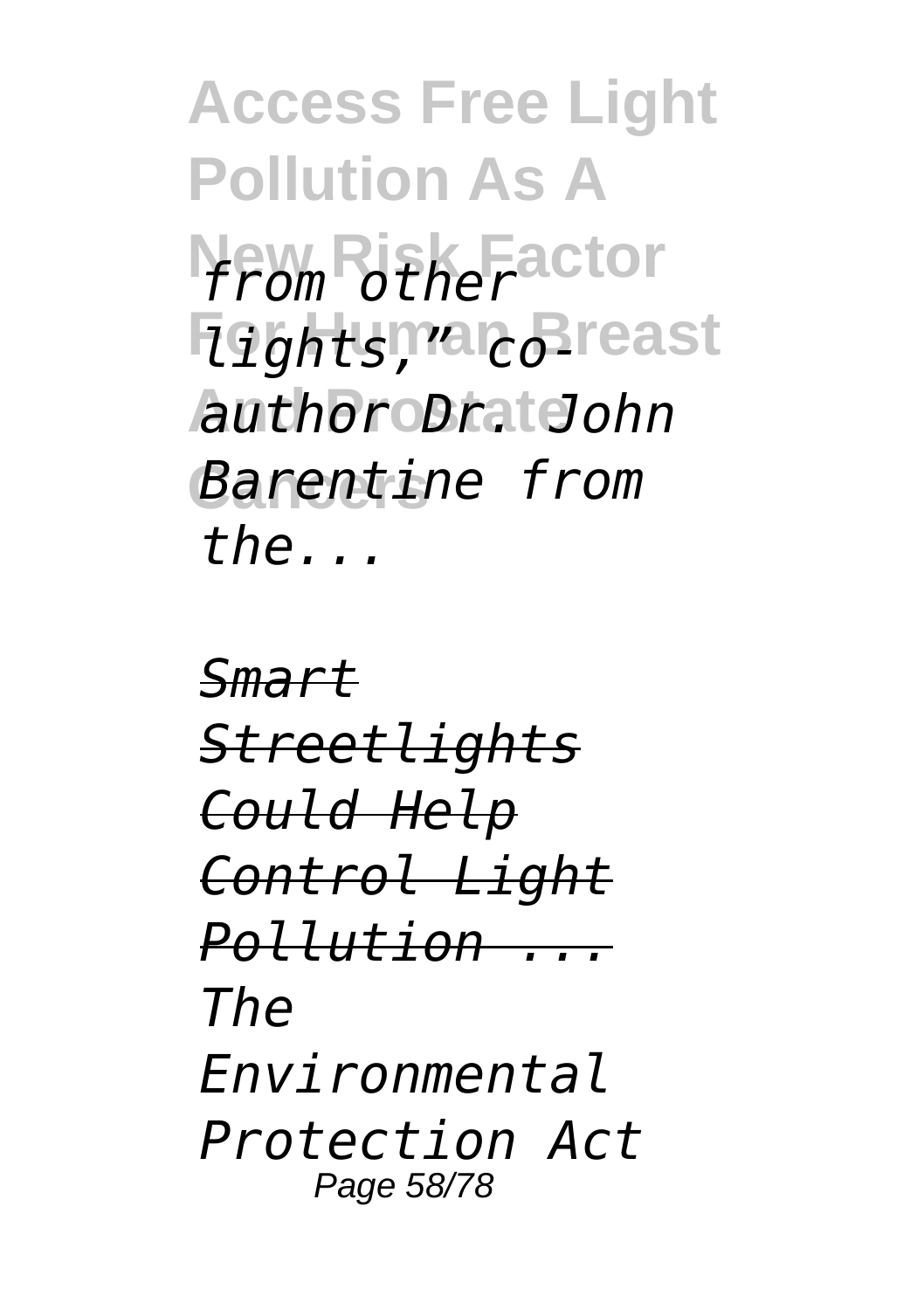**Access Free Light Pollution As A New Risk Factor** *identifies light* **For Human Breast** *pollution as a* **And Prostate** *statutory* **Cancers** *nuisance, and the London Plan requires planning applications to give full consideration to its effects. The Clean Neighbourhoods and Environment* Page 59/78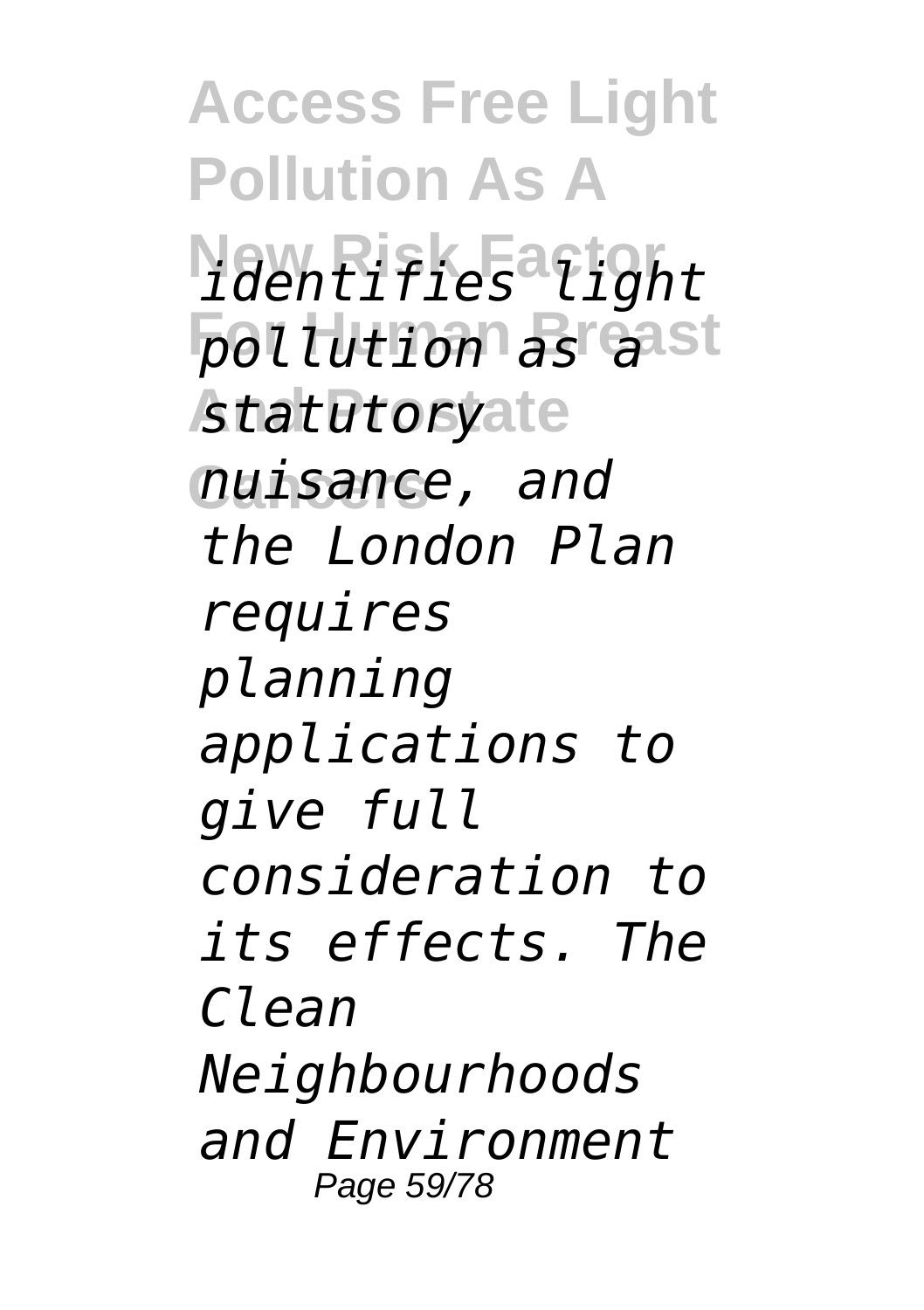**Access Free Light Pollution As A New Risk Factor** *Act (2005) has gone so far asast* **And Prostate** *to make light* **Cancers** *that is a nuisance or prejudicial to health a criminal offence. Indeed, many environment alists and medical researchers now consider light* Page 60/78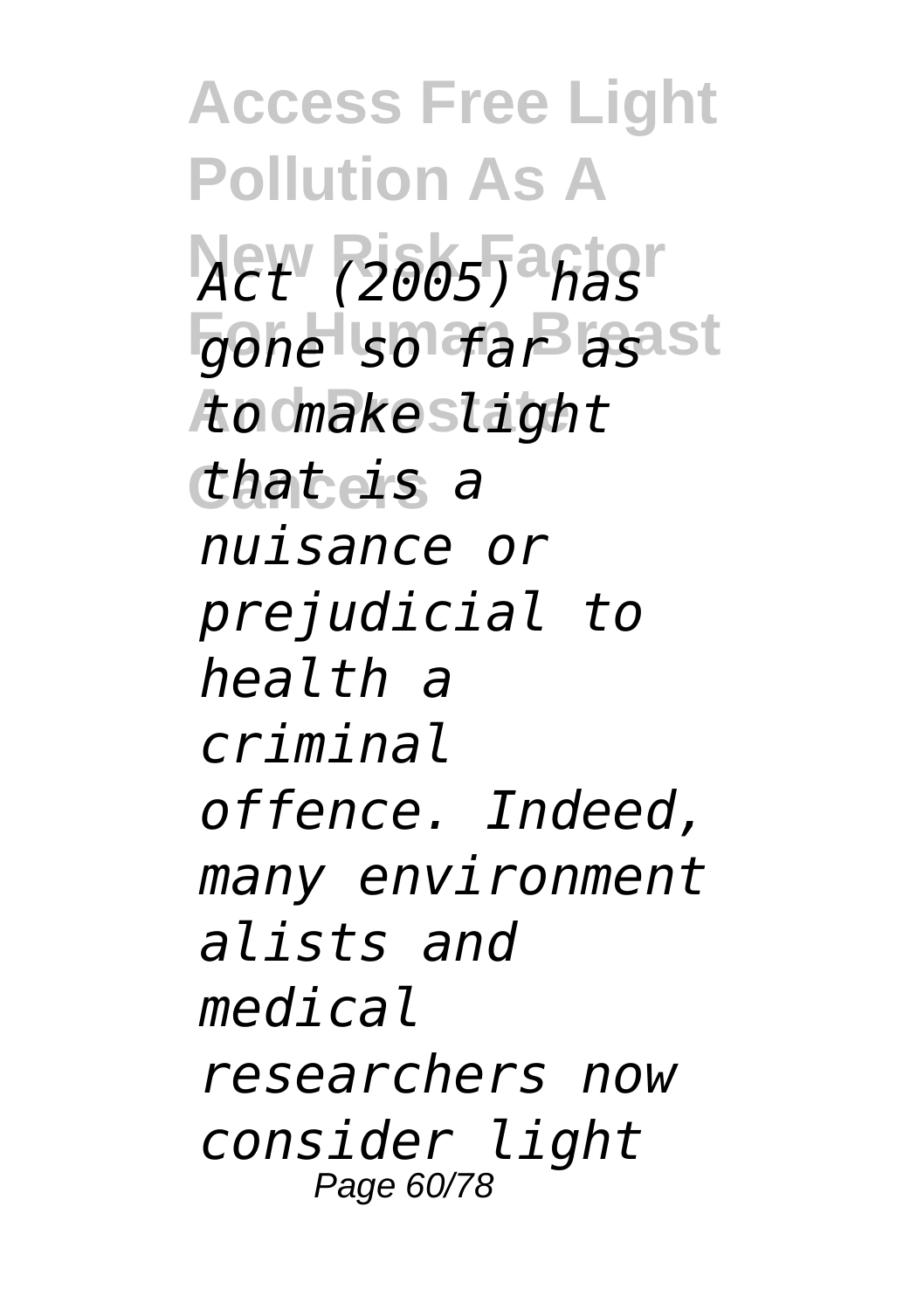**Access Free Light Pollution As A New Risk Factor** *pollution to be <u>One</u> of the most* **And Prostate** *pervasive forms* **Cancers** *of environmental pollution.*

*Planning for Light Pollution - GIA Surveyors New The light pollution map has two base layers (road and hybrid Bing* Page 61/78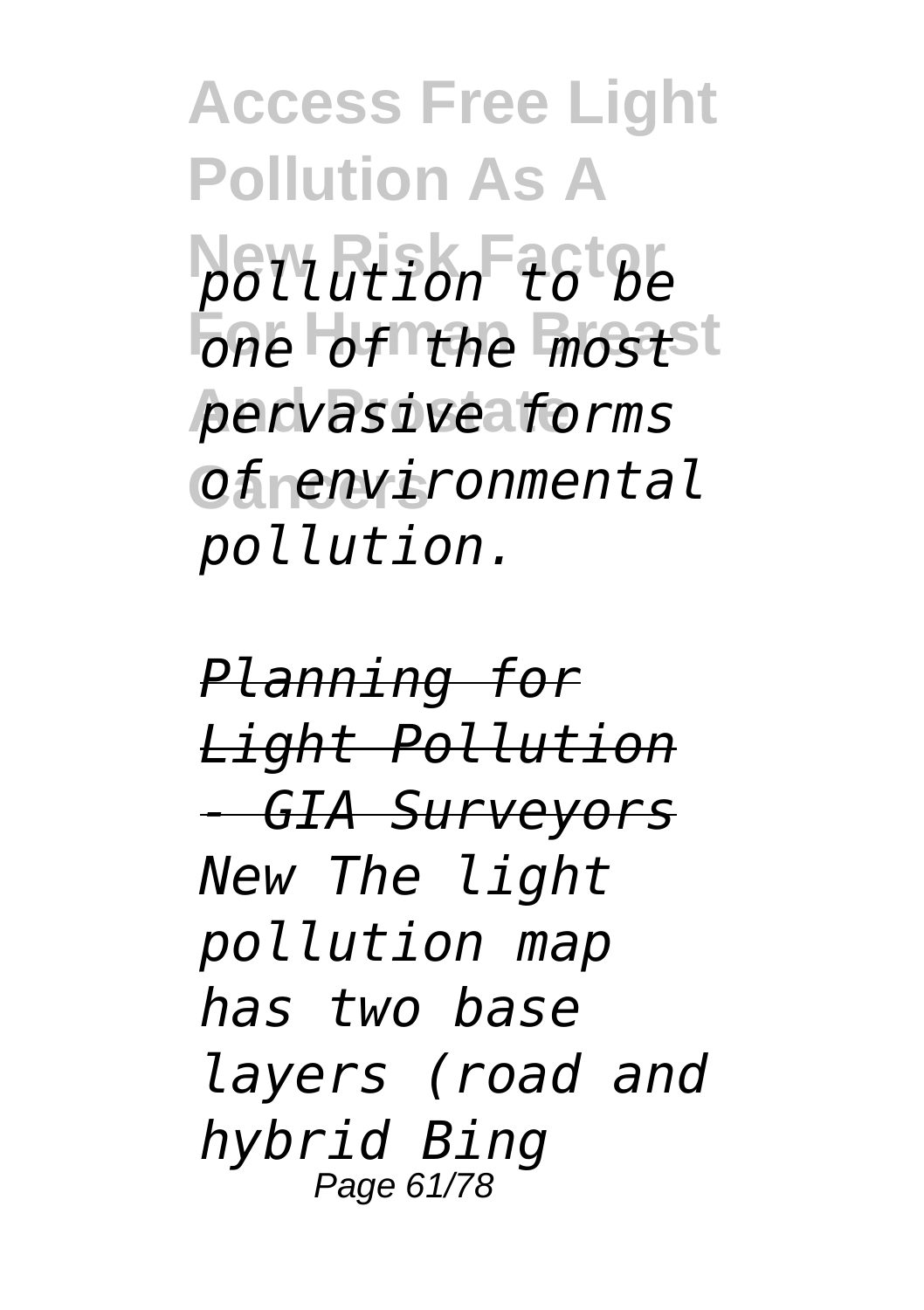**Access Free Light Pollution As A New Risk Factor** *maps),*  $VIIRS/World$  reast **And Prostate** *Atlas/Clouds* **Cancers** *overlays and a point feature overlay (SQM, SQC and Observatories). If you want a more detailed analysis of radiance (VIIRS/DMSP) changes over a* Page 62/78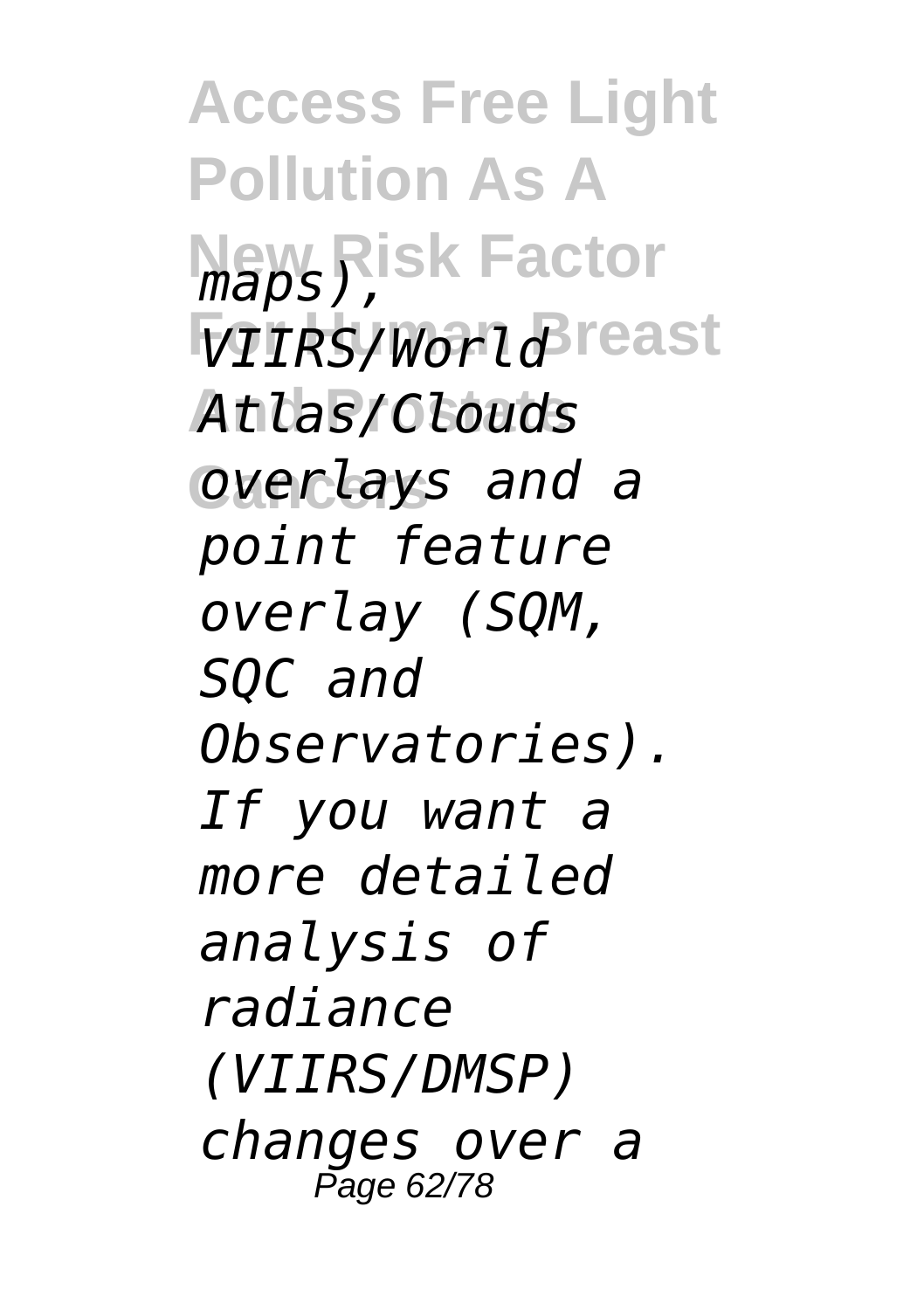**Access Free Light Pollution As A New Risk Factor** *period of time, then please use*<sup>t</sup> **And Prostate** *the Lighttrends* **Cancers** *application. For more information view the help.*

*Light pollution map For the artificial light to count as a statutory nuisance it must* Page 63/78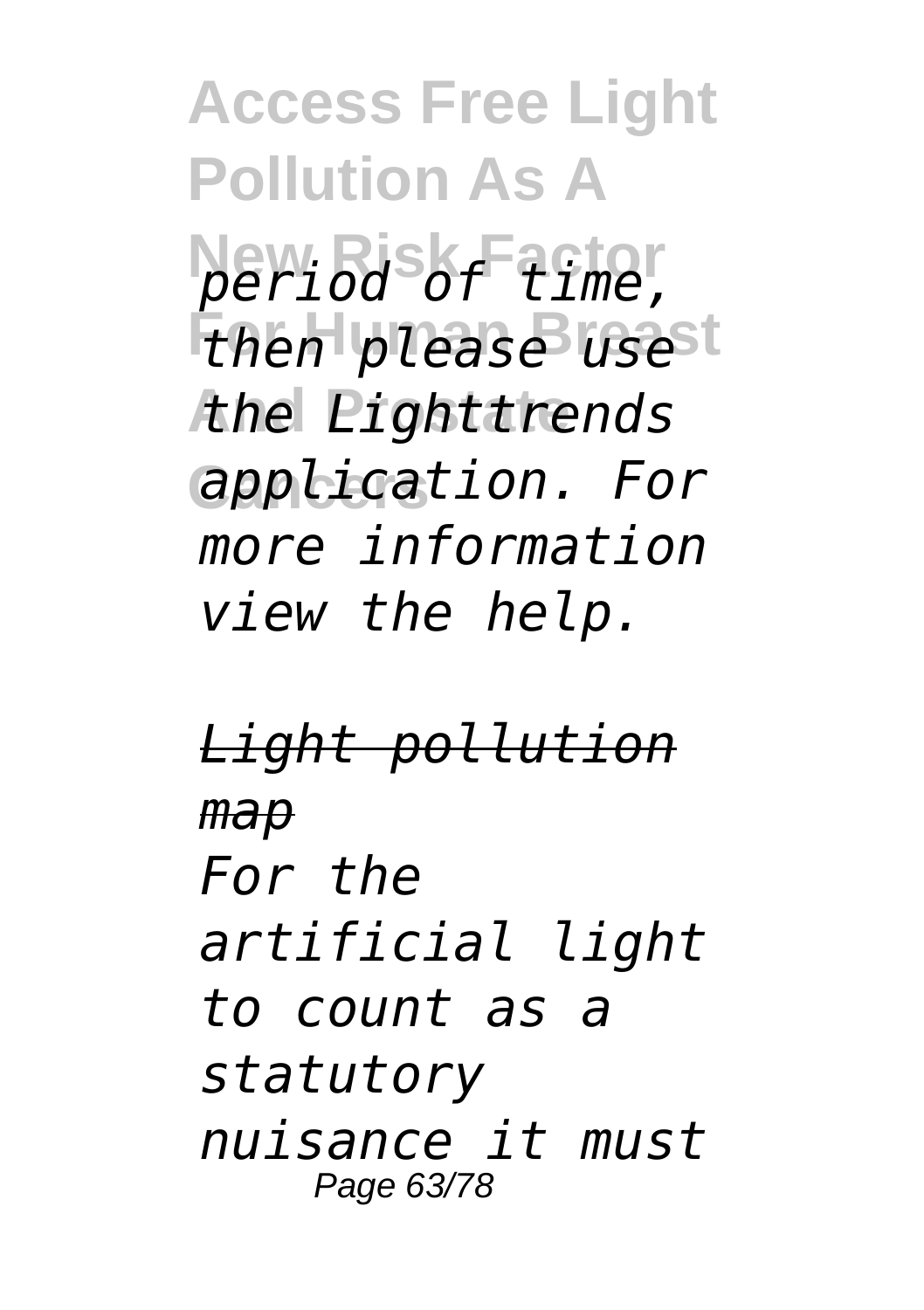**Access Free Light Pollution As A New Risk Factor** *do one of the following:* Breast **And Prostate** *unreasonably and* **Cancers** *substantially interfere with the use or enjoyment of a home or other premises injure...*

*Artificial light nuisances: how councils deal* Page 64/78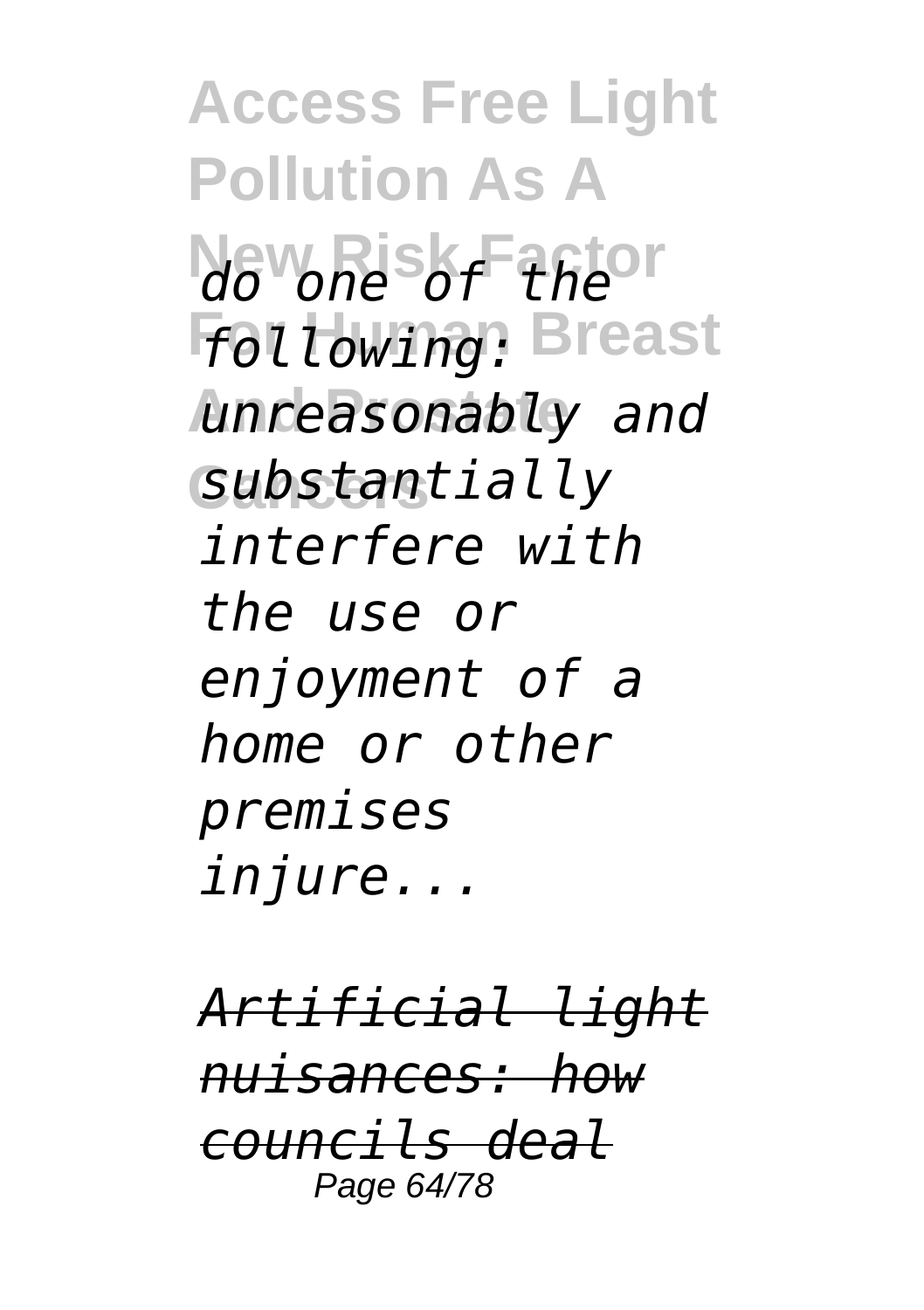**Access Free Light Pollution As A New Risk Factor** *with ...* **For Human Breast** *'Light pollution* **And Prostate** *has made the* **Cancers** *view blank, but getting a view of the stars in a city isn't completely impossible. The trick is to plan ahead, get as high (or as far) as you can and remove any* Page 65/78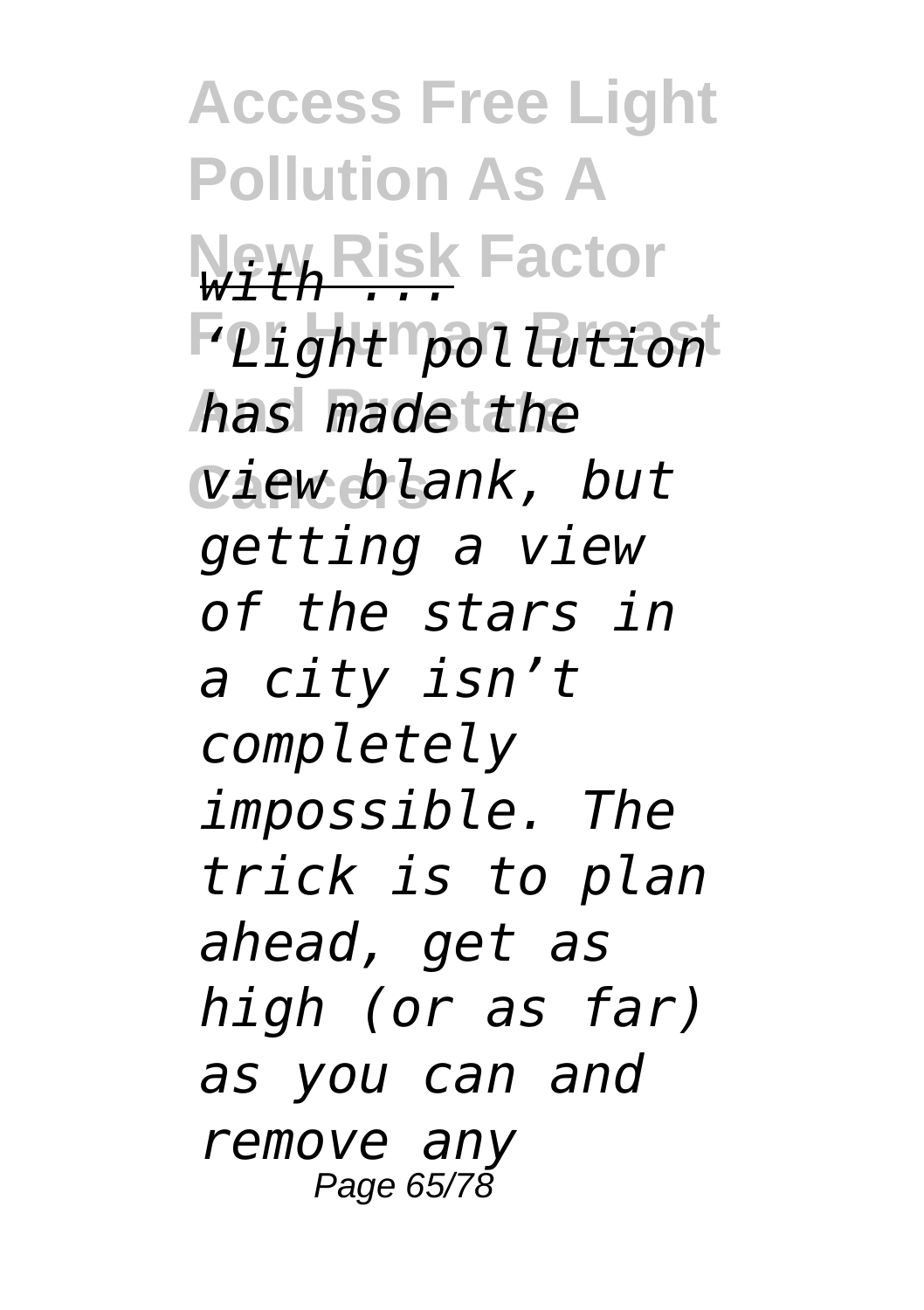**Access Free Light Pollution As A New Risk Factor** *close...* **For Human Breast**

**And Prostate** *How night skies* **Cancers** *across the world would look without light*

*...*

*A new study provides strong evidence that exposure to light pollution alters predatorprey dynamics* Page 66/78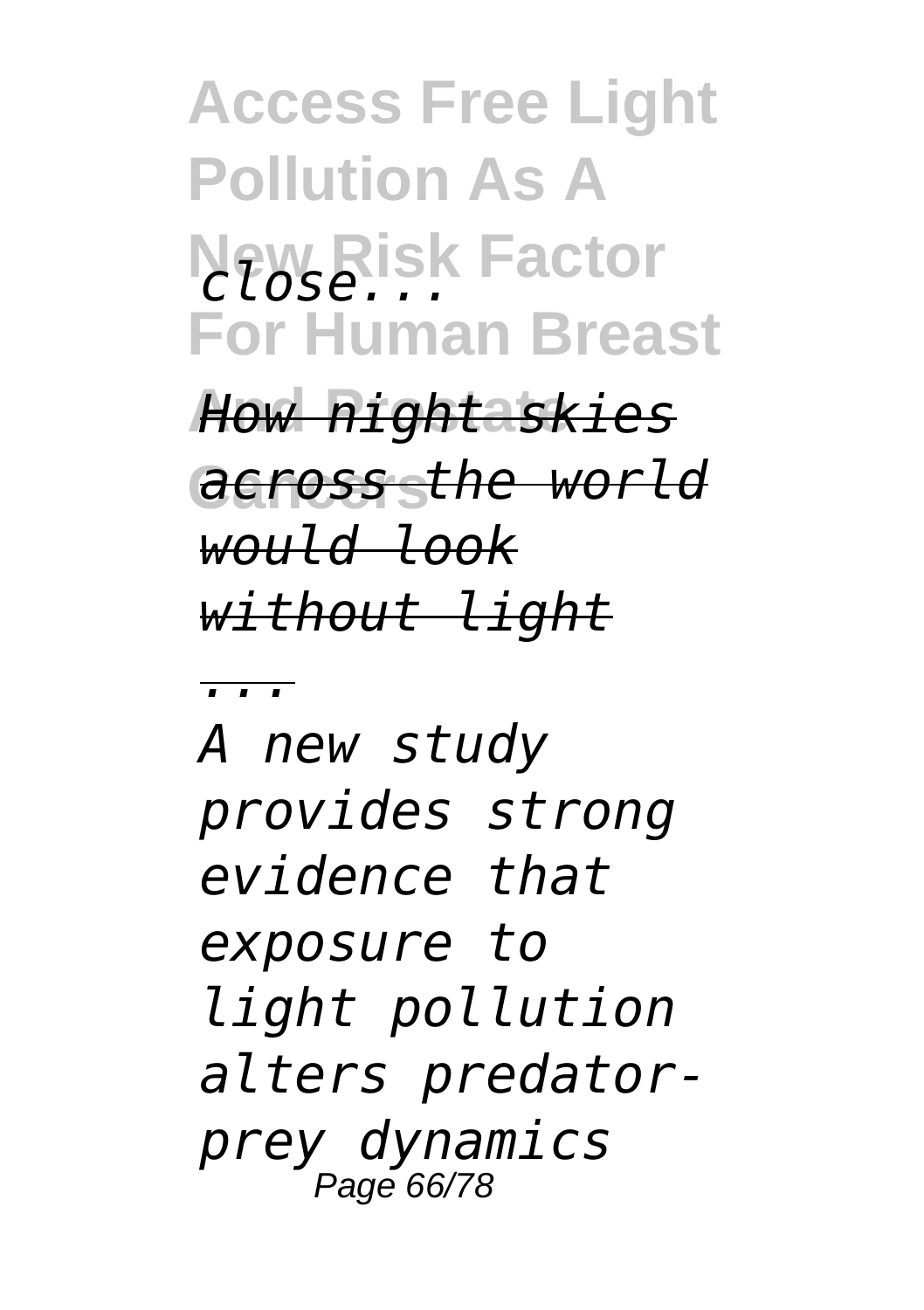**Access Free Light Pollution As A between mule**tor **For Human Breast** *deer and cougars* **And Prostate** *across the* **Cancers** *intermountain West, a rapidly growing region where...*

*Light pollution alters predatorprey interactions between ... More than 80% of* Page 67/78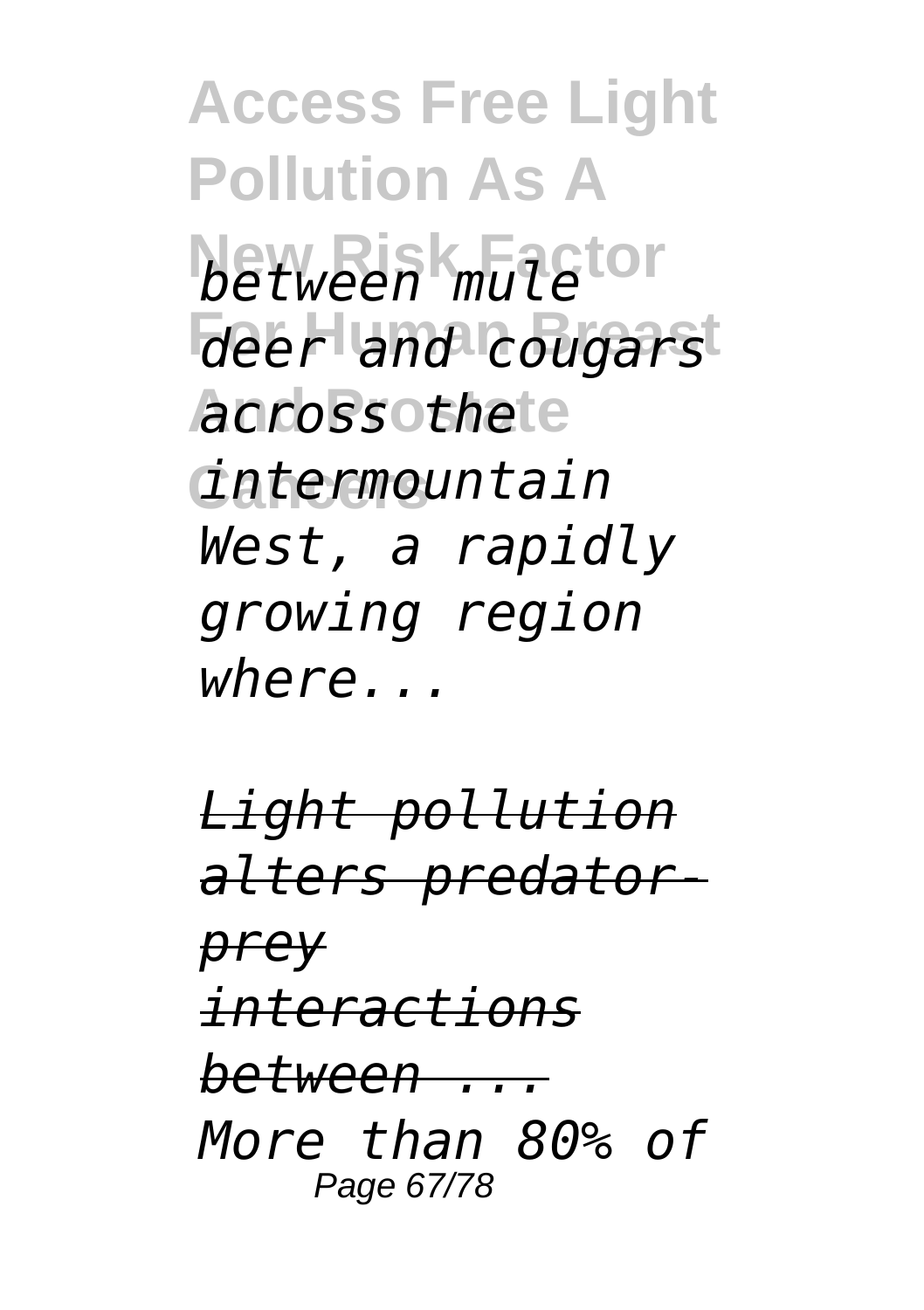**Access Free Light Pollution As A New Risk Factor** *the world's* **For Human Breast** *population lives* **And Prostate** *under light-***Cancers** *polluted skies, a study suggests. Scientists explain in Science Advances how ground measurements and satellite data were used to create an...* Page 68/78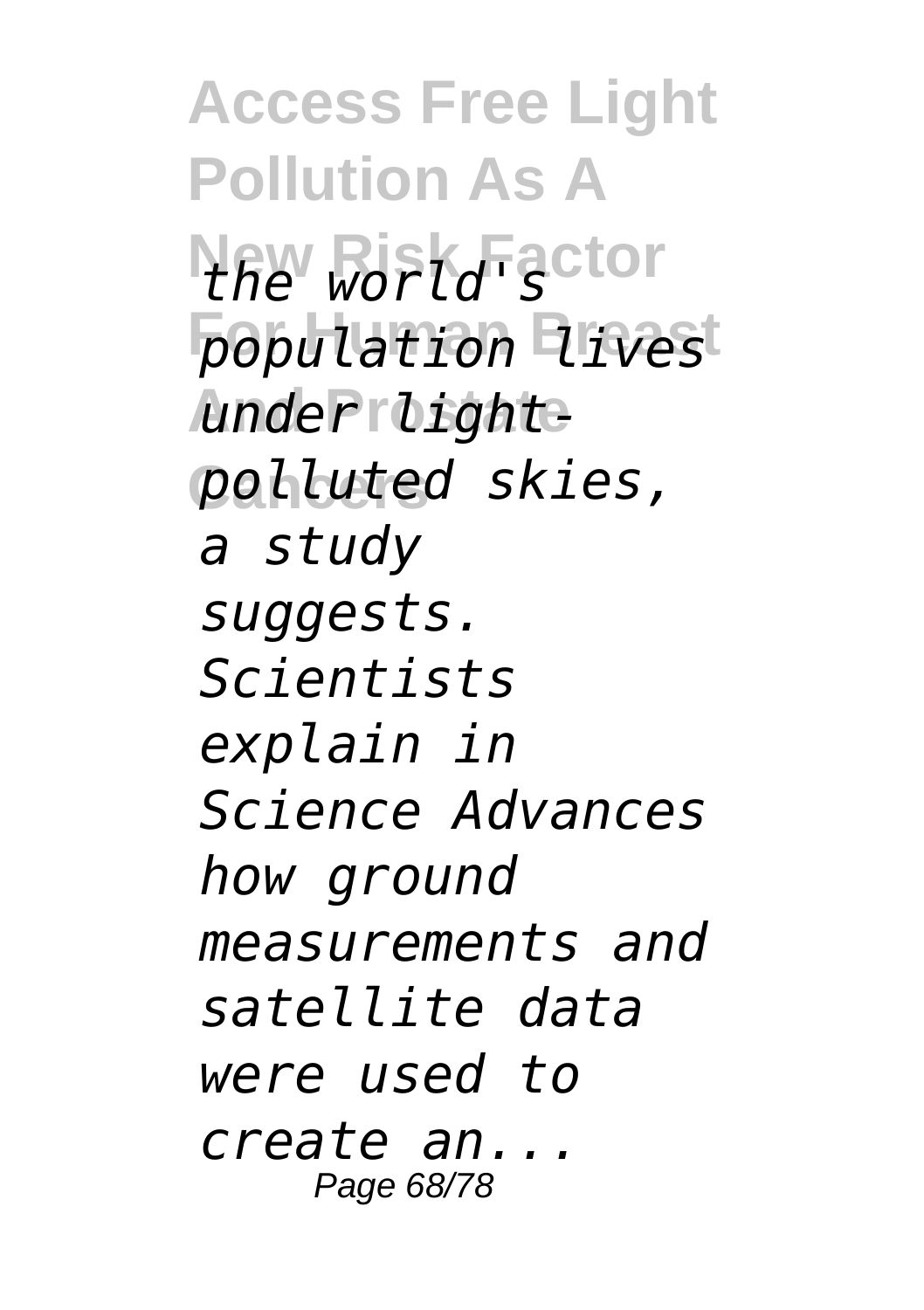**Access Free Light Pollution As A New Risk Factor**

**For Human Breast** *Light pollution* **And Prostate** *'affects 80% of*

**Cancers** *global population' - BBC News Light pollution is the presence of anthropogenic and artificial light in the night environment. It is exacerbated*

Page 69/78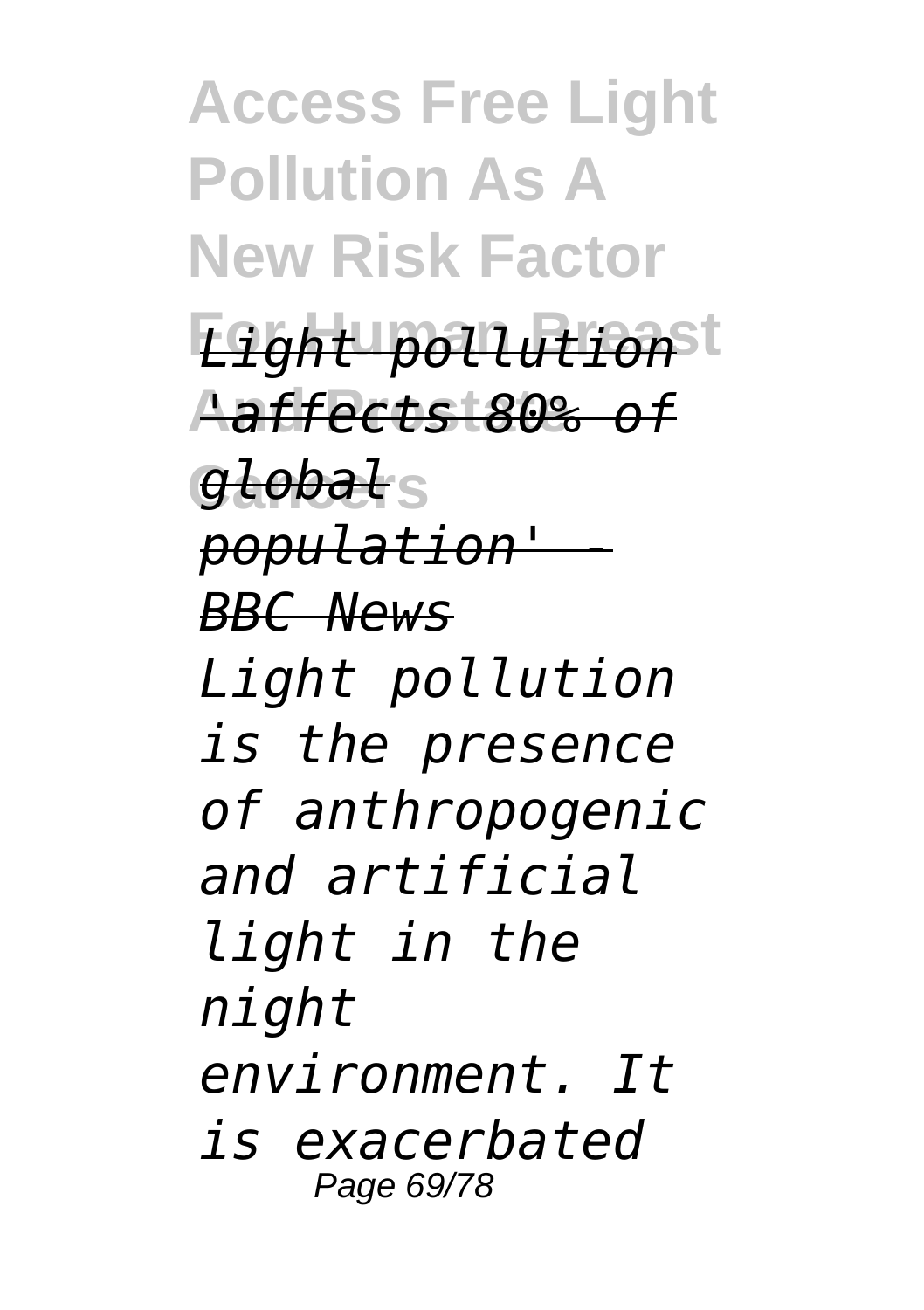**Access Free Light Pollution As A New Risk Factor** *by excessive, misdirected orast* **And Prostate** *obtrusive use of* **Cancers** *light, but even carefully used light fundamentally alters natural conditions. ... There was a need to create a new system of light measurement at night because* Page 70/78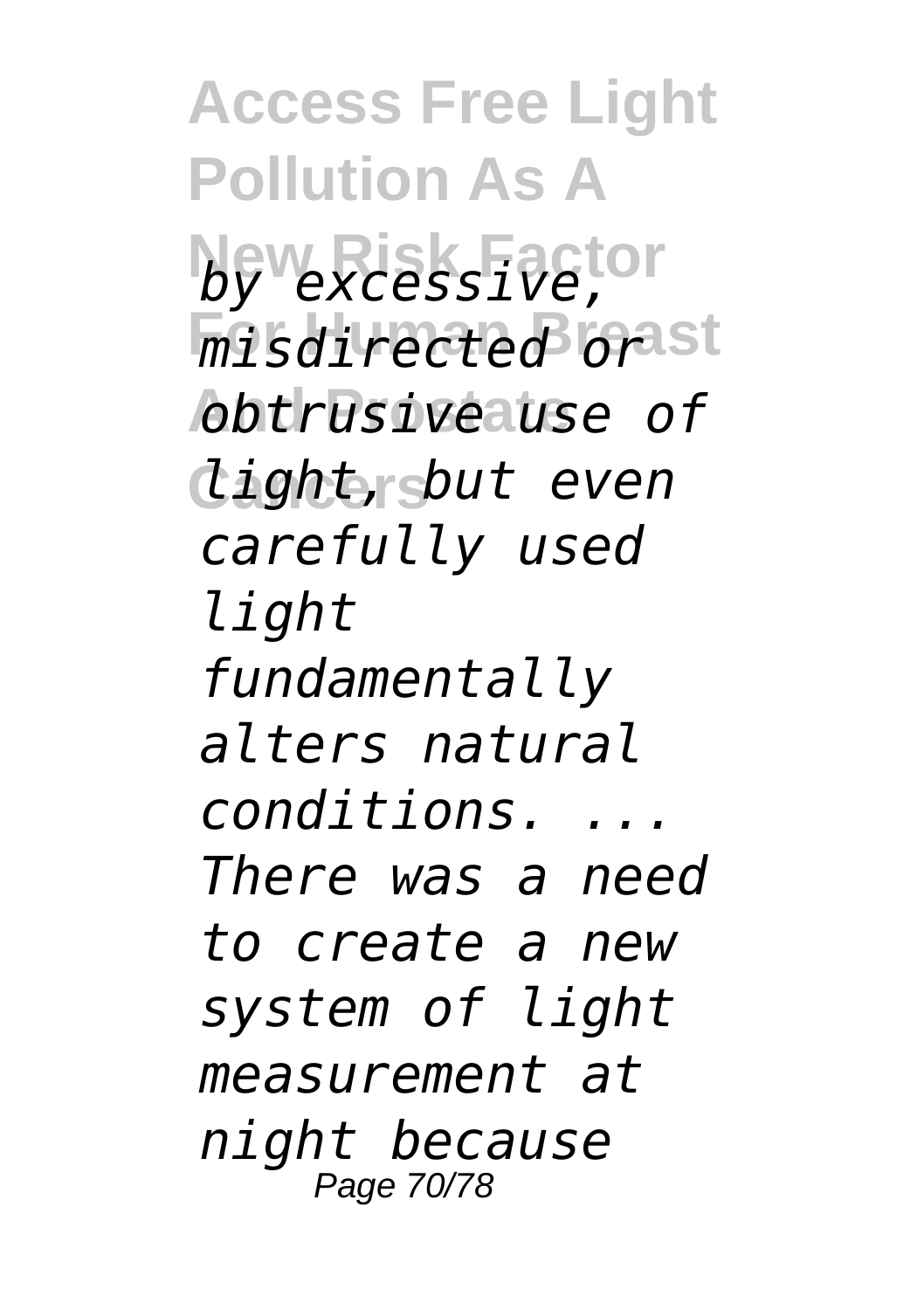**Access Free Light Pollution As A New Risk Factor** *the biological* **For Human Breast And Prostate Cancers** *Light pollution - Wikipedia Light pollution, the excessive or inappropriate use of outdoor artificial light, is affecting human health, wildlife behavior, and* Page 71/78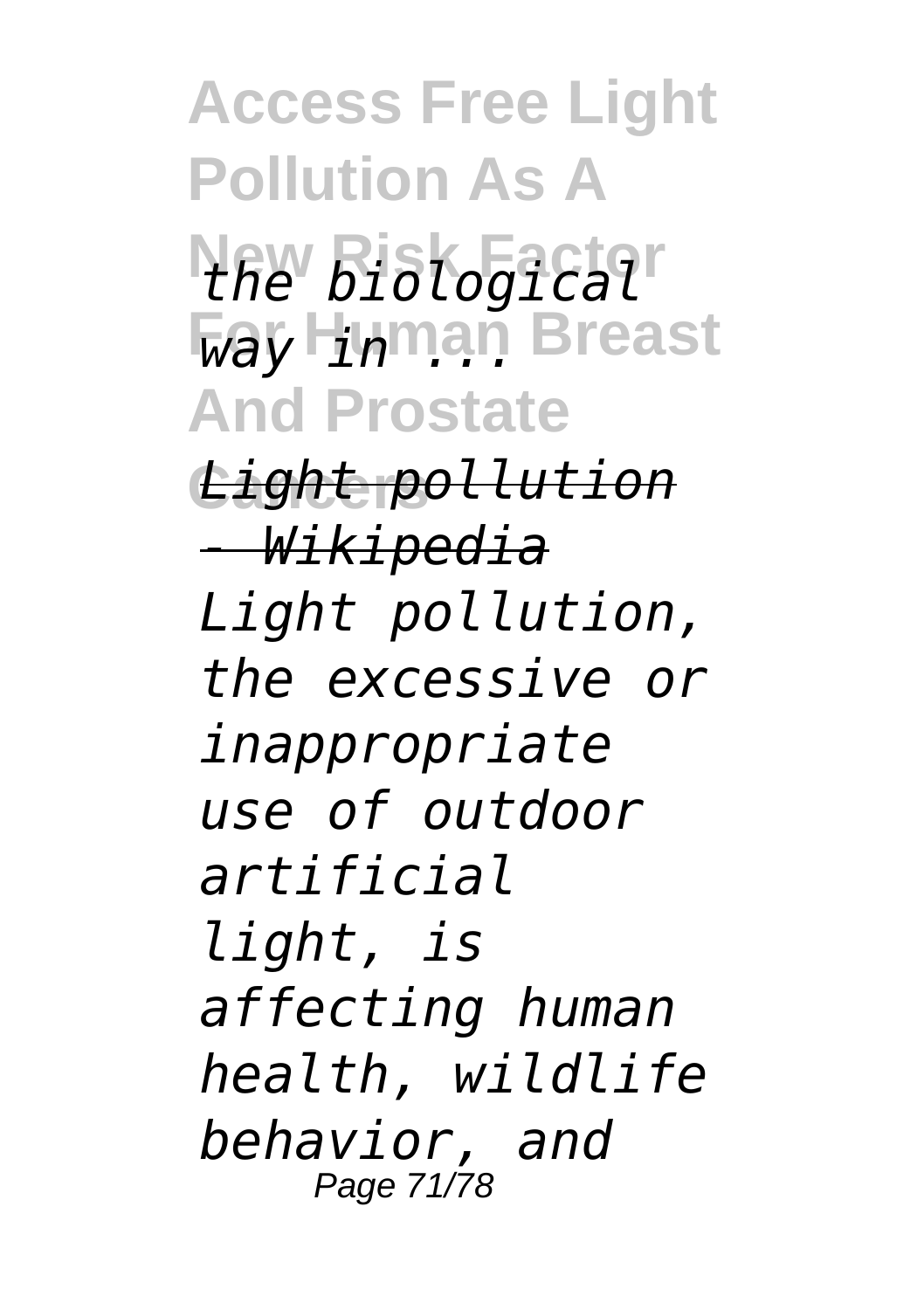**Access Free Light Pollution As A New Risk Factor** *our ability to observe starsast* **And Prostate** *and other* **Cancers** *celestial objects. That Earthly Sky Glow Light pollution is a global issue.*

*Light Pollution | National Geographic Society* Page 72/78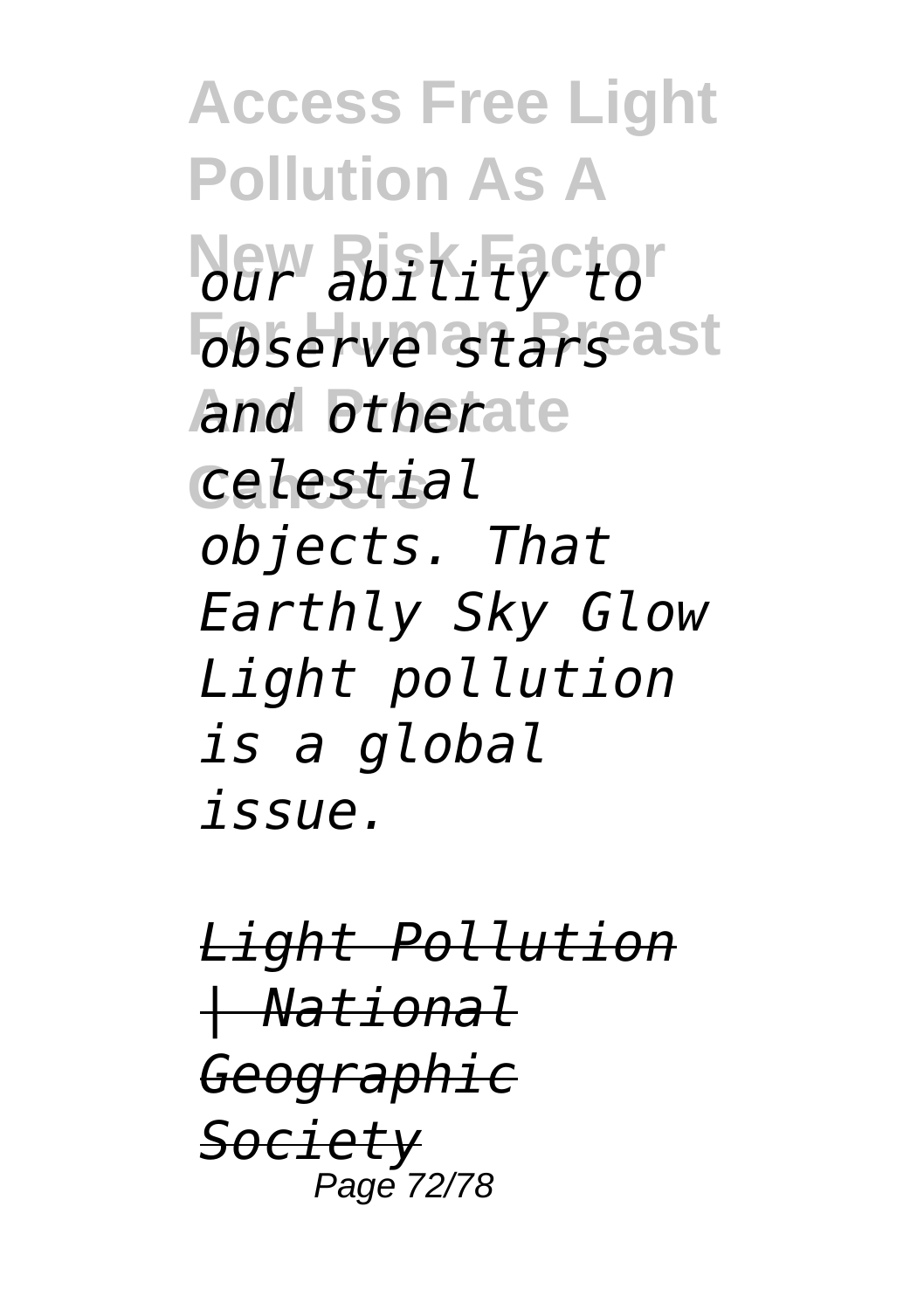**Access Free Light Pollution As A New Risk Factor** *It's not just* **For Human Breast** *astronomers that* **And Prostate** *have a problem* **Cancers** *with light pollution, a new study has found it is causing mental health problems for teenagers living in cities. A team from the US National Institute...* Page 73/78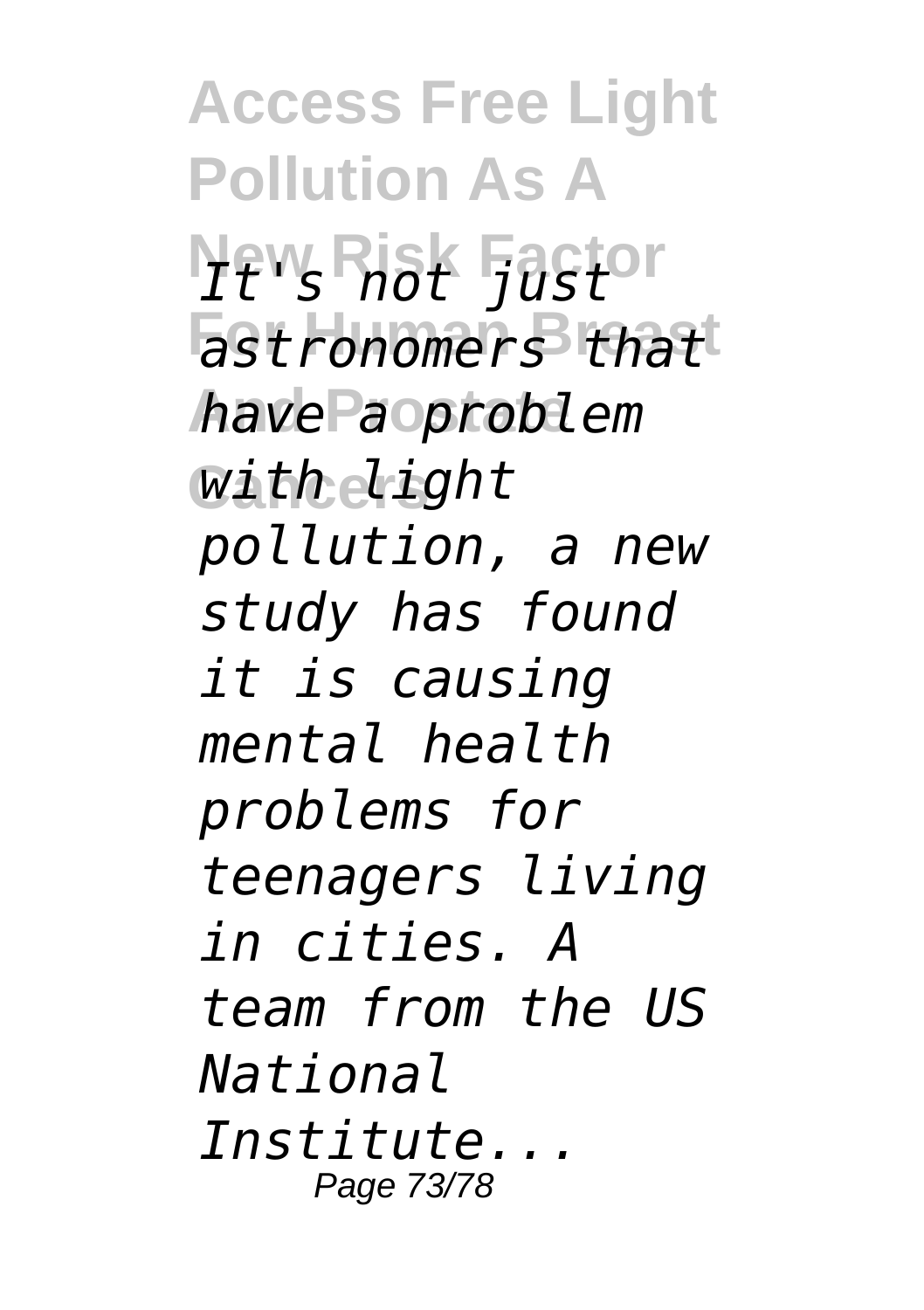**Access Free Light Pollution As A New Risk Factor For Human Breast** *Teenagers living* **And Prostate** *cities with* **Cancers** *light pollution 'more likely ... Now, scientists have found an important new lead on light pollution. Streetlights Are Not the Only Culprits. Researchers have* Page 74/78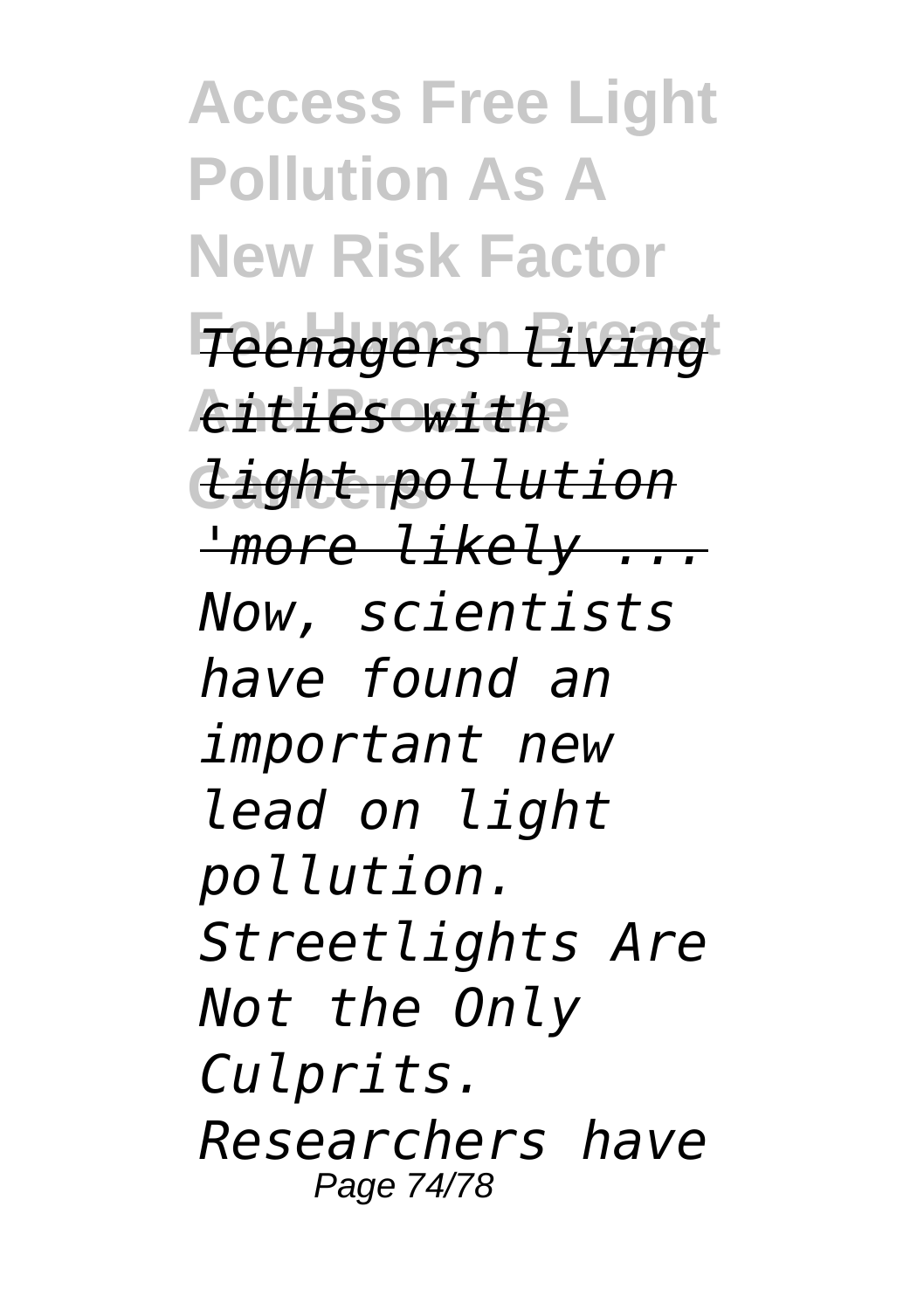**Access Free Light Pollution As A New Risk Factor** *long pondered* **Fabout then** Breast **And Prostate** *fraction of* **Cancers** *street lighting that contributes to light pollution, with figures ranging wildly between 12% to more than 80%. Thanks to Kyba's unique experiment, they now have a more* Page 75/78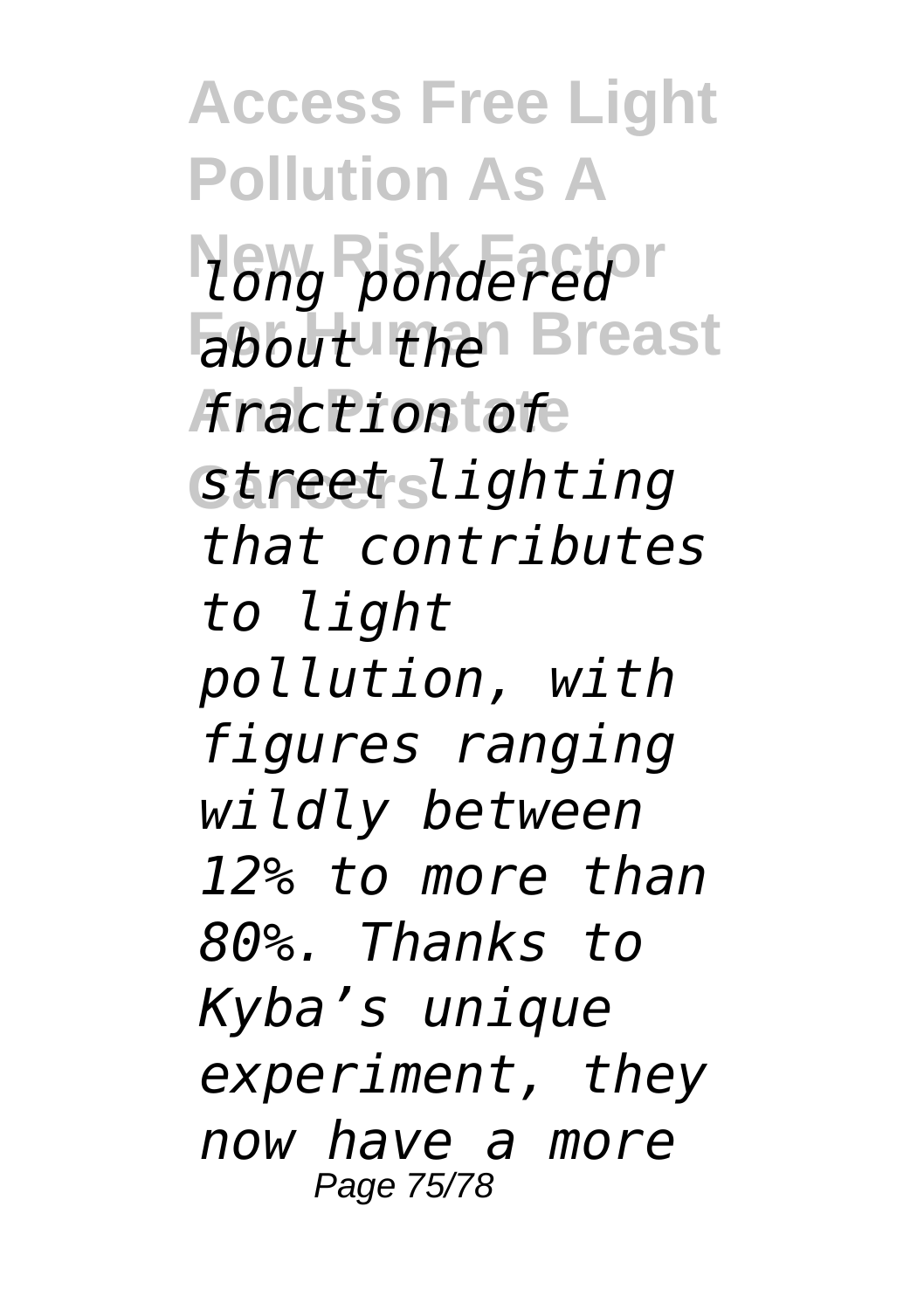**Access Free Light Pollution As A New Risk Factor** *reliable number.* **For Human Breast And Prostate** *Astronomers Dim* **Cancers** *Street Lights to Home in on Light Pollution Blue 1.25" Skyglow Light Pollution and Moon Filter for Telescope Eyepiece Lenses (Blue Premium Moon/Light* Page 76/78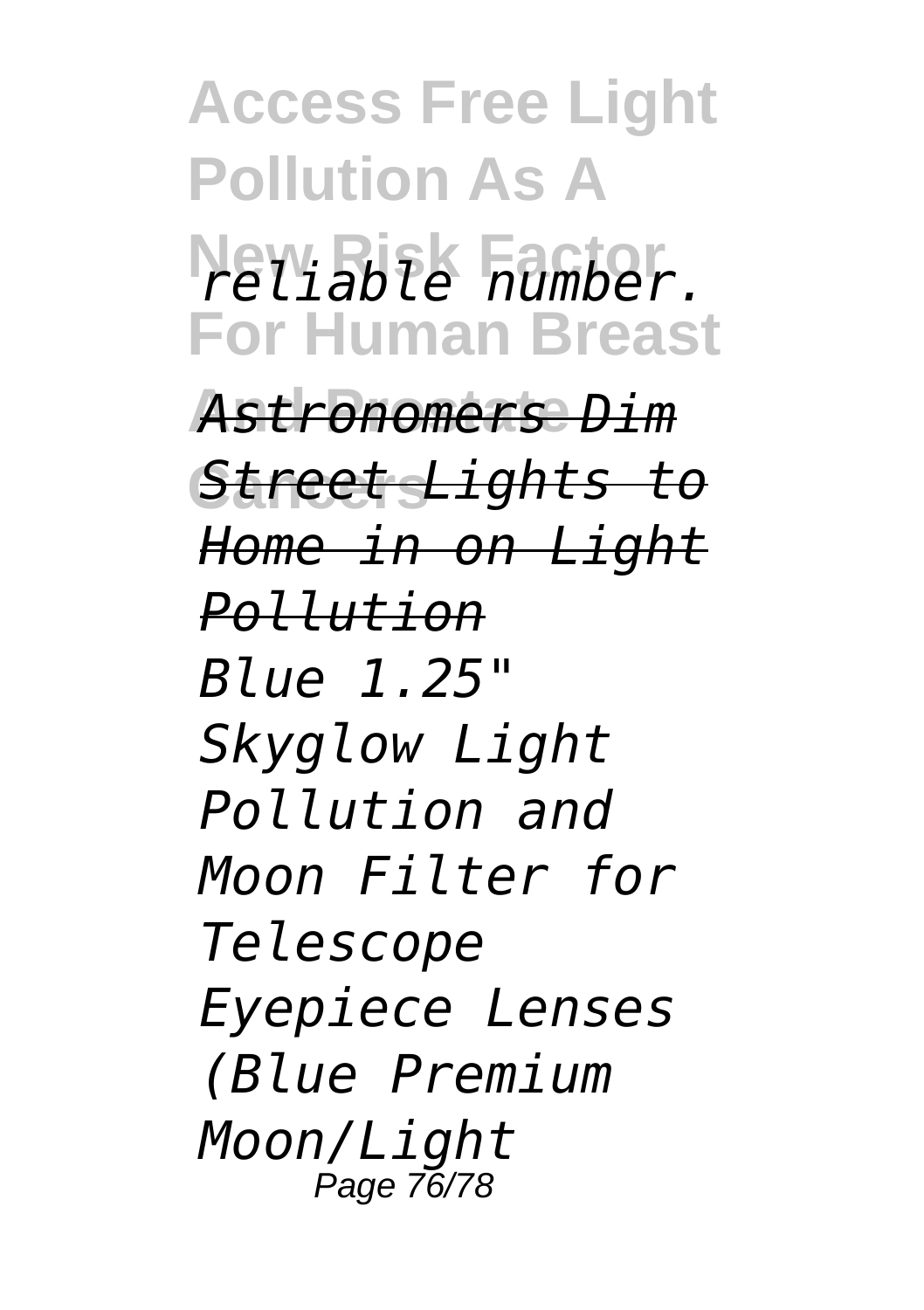**Access Free Light Pollution As A New Risk Factor** *Pollution* **For Human Breast** *Filter) 4.3 out* **And Prostate** *of 5 stars 75* **Cancers** *£9.99 £ 9 . 99*

*Amazon.co.uk: light pollution filter The government of Tristan da Cunha (left and top right) - a UK Overseas Territory in the* Page 77/78